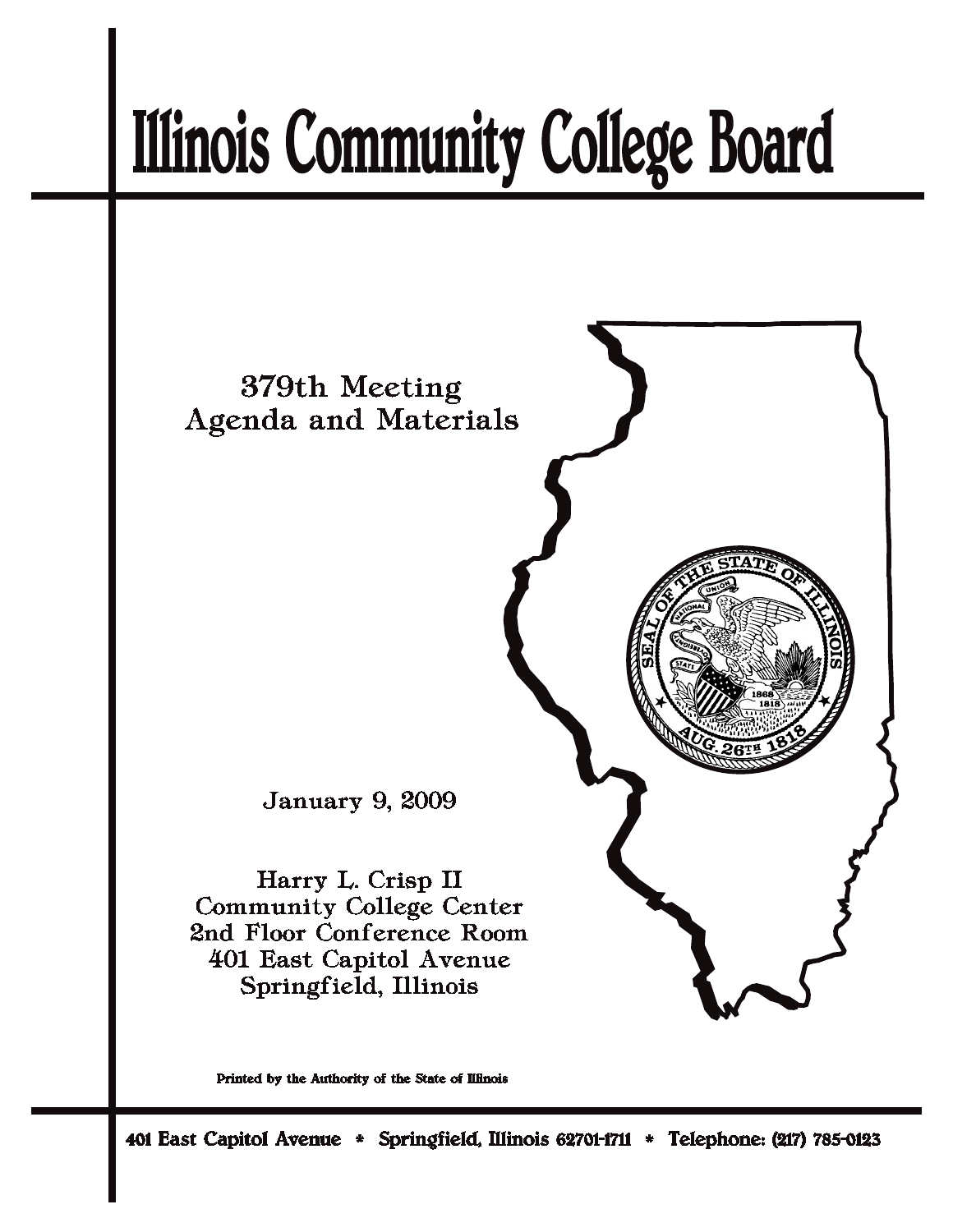#### **Revised**

## Agenda 379<sup>th</sup> Meeting of the Illinois Community College Board Harry L. Crisp II Community College Center 401 East Capitol Avenue Springfield, IL

#### January 9, 2009

#### *Committee Meetings*

December 10, 2008 at 12:00 p.m. - Budget and Finance Committee - *Via Conference Call* January 6, 2009 at 10:00 a.m. - Strategic Planning Committee - *Via Conference Call* January 6, 2009 at 2:00 p.m. - Academic Affairs and Student Relations Committee - *Via Conference Call* January 7, 2009 at 2:00 p.m. - External Affairs Committee - *Via Conference Call*

|    |                                                     | 9:00 a.m. - Board Meeting - Second Floor Conference Room                                                                                                                                                                                                                   | Page |  |
|----|-----------------------------------------------------|----------------------------------------------------------------------------------------------------------------------------------------------------------------------------------------------------------------------------------------------------------------------------|------|--|
| 1. |                                                     | Roll Call and Declaration of Quorum Allison Ray                                                                                                                                                                                                                            |      |  |
| 2. | Announcements and Remarks by Board Chair Guy Alongi |                                                                                                                                                                                                                                                                            |      |  |
| 3. | <b>Board Member Comments</b>                        |                                                                                                                                                                                                                                                                            |      |  |
| 4. | President/CEO Report Geoff Obrzut                   |                                                                                                                                                                                                                                                                            |      |  |
| 5. | <b>Committee Reports</b>                            |                                                                                                                                                                                                                                                                            |      |  |
|    | 5.1<br>5.2<br>5.3<br>5.4                            | <b>Budget and Finance</b><br><b>Academic Affairs and Student Relations</b><br><b>External Affairs</b><br><b>Public Relations Steve Morse</b><br>$\mathsf{A}$ .<br>Legislation Steve Morse<br><b>B.</b><br><b>Strategic Planning</b>                                        |      |  |
| 6. | <b>Advisory Organizations</b>                       |                                                                                                                                                                                                                                                                            |      |  |
|    | 6.1<br>6.2<br>6.3<br>6.4<br>6.5                     | Illinois Community College Faculty Association Kathy Westman<br>Student Advisory Committee Christopher Brunson<br>Illinois Community College Trustees Association Mike Monaghan<br>Illinois Community College System Foundation Ray Hancock<br>Presidents Council Bob Mees |      |  |
| 7. |                                                     | Lewis & Clark Community College Mobile Health Unit<br>Dr. Dale Chapman and Donna Logan                                                                                                                                                                                     |      |  |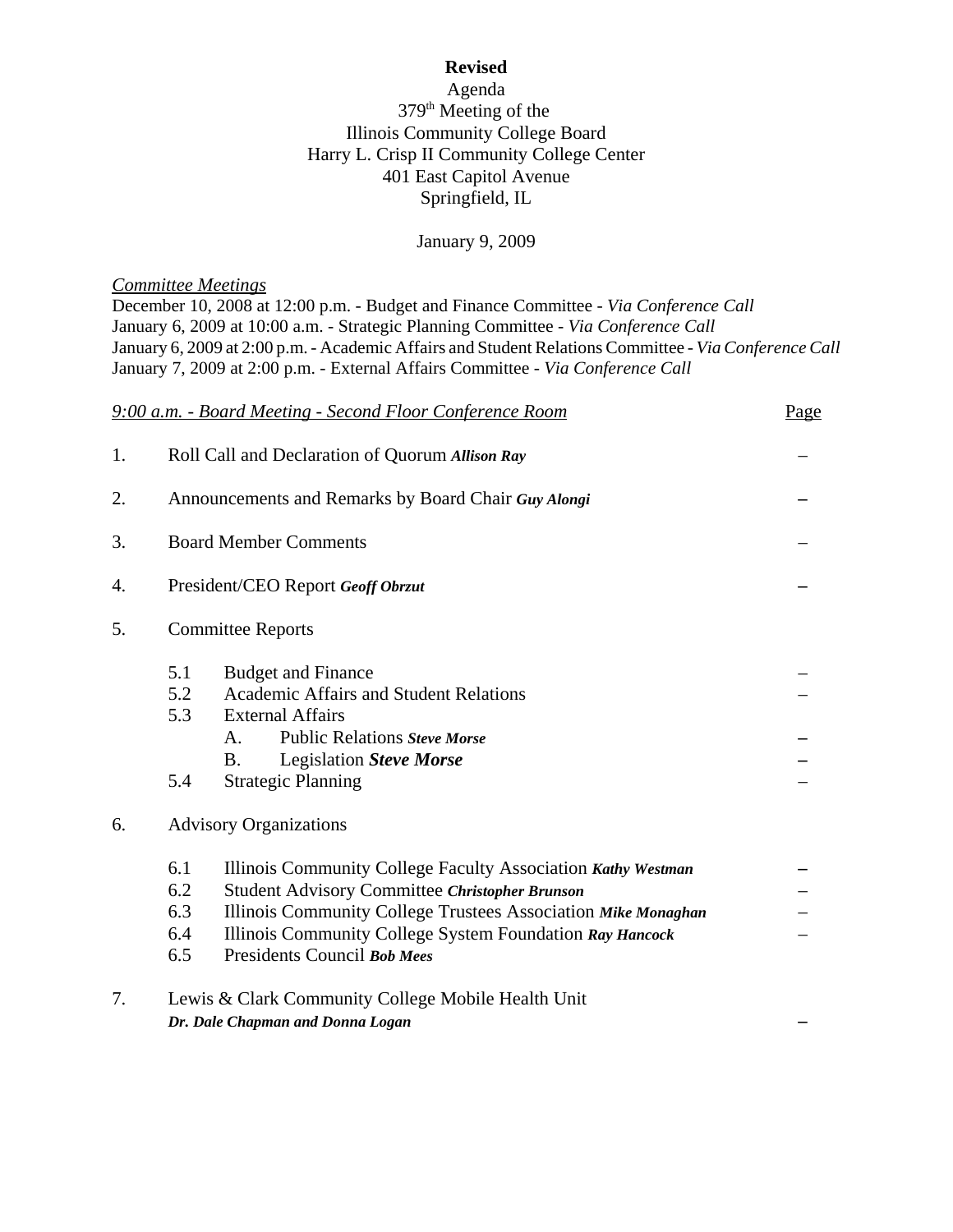# **Revised** Agenda 379<sup>th</sup> Meeting of the Illinois Community College Board

|     |                                                                                                                                                                                                                                                                                                                                                                                           | Page                        |  |  |
|-----|-------------------------------------------------------------------------------------------------------------------------------------------------------------------------------------------------------------------------------------------------------------------------------------------------------------------------------------------------------------------------------------------|-----------------------------|--|--|
| 8.  | New Units of Instruction (ACTION) Elaine Johnson                                                                                                                                                                                                                                                                                                                                          | $1 - 7$                     |  |  |
| 9.  | Illinois Community College Board Recognition of<br>Community Colleges (ACTION) Elaine Johnson                                                                                                                                                                                                                                                                                             |                             |  |  |
| 10. | Fiscal Year 2009 Enrollment and Fiscal Trends in the<br>Illinois Community College System<br>Karen Hunter Anderson, Ellen Andres and Scott Parke                                                                                                                                                                                                                                          |                             |  |  |
| 11. | Consent Agenda (ACTION)                                                                                                                                                                                                                                                                                                                                                                   |                             |  |  |
|     | 11.1<br>Minutes of the November 25, 2008 Meeting<br>11.2<br>Minutes of the November 25, 2008 Executive Session<br>11.3<br>FY 2010 Capital Budget Request                                                                                                                                                                                                                                  | $10 - 23$                   |  |  |
| 12. | <b>Information Items</b>                                                                                                                                                                                                                                                                                                                                                                  |                             |  |  |
|     | 12.1<br><b>Fiscal Year 2009 Financial Statements</b><br>12.2<br>Annual Student Enrollments and Completions in the<br>Illinois Community College System - Fiscal Year 2008<br>12.3<br>Workforce Development Grant Report Business and Industry Services<br>Fiscal Year 2008<br>12.4<br>Illinois Community College System Performance Report<br>for Fiscal Year 2008 Focus on Affordability | $24 - 30$<br>31-39<br>40-49 |  |  |
| 13. | 12.5<br>Final Report of Illinois Board of Higher Education Public Agenda<br><b>Other Business</b>                                                                                                                                                                                                                                                                                         |                             |  |  |
| 14. | <b>Executive Session</b>                                                                                                                                                                                                                                                                                                                                                                  |                             |  |  |
| 15. | <b>Public Comment</b>                                                                                                                                                                                                                                                                                                                                                                     |                             |  |  |
| 16. | Adjournment                                                                                                                                                                                                                                                                                                                                                                               |                             |  |  |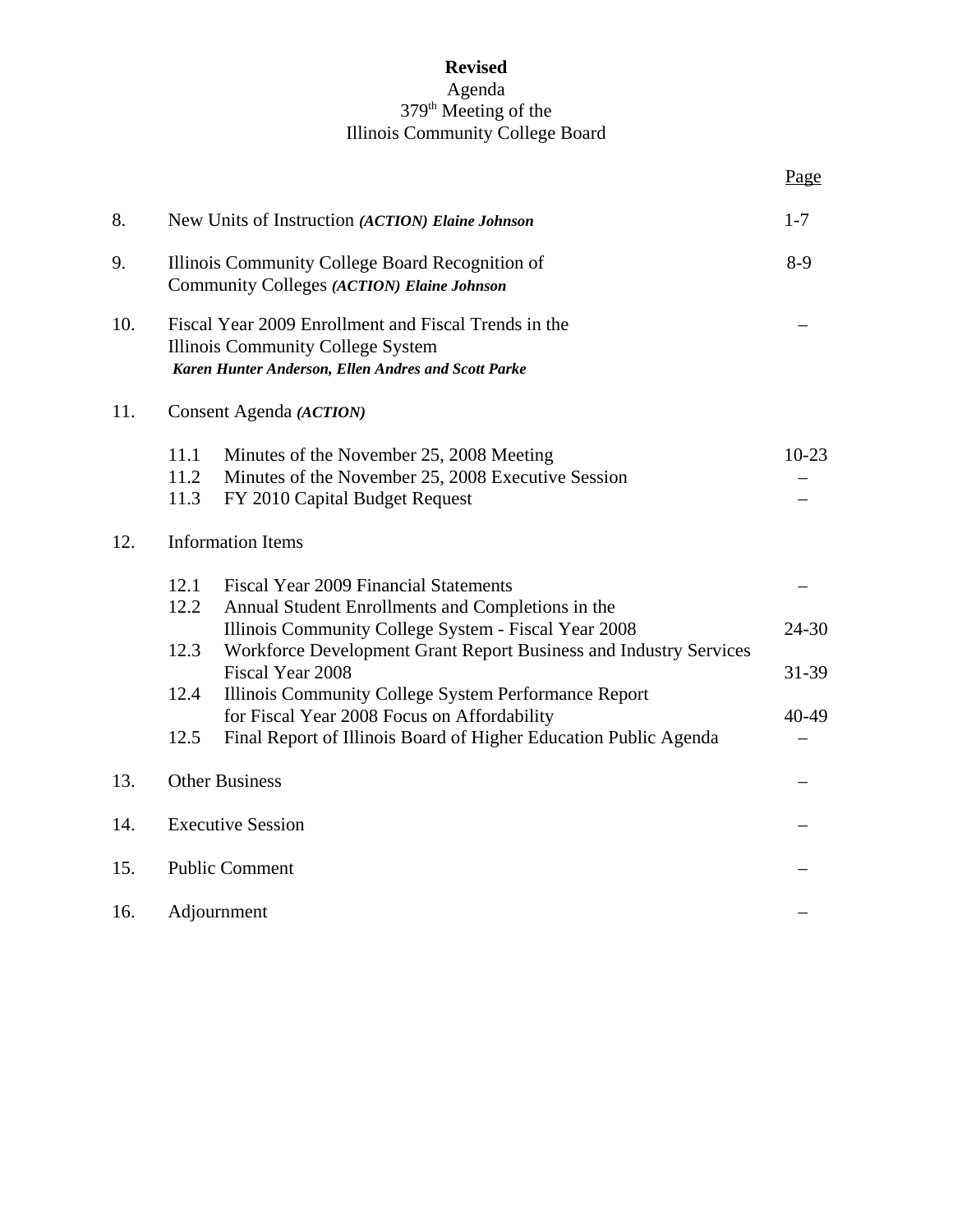# Illinois Community College Board

# **NEW UNITS OF INSTRUCTION**

The Illinois Community College Board is requested to approve new units of instruction for the following community colleges:

## **RECOMMENDED ACTION**

It is recommended that the following motion be adopted:

The Illinois Community College Board hereby approves the following new units of instruction for the community colleges listed below:

## **PERMANENT PROGRAM APPROVAL**

Black Hawk College

< Inventory Specialist Certificate (31 semester credit hours)

College of DuPage

< Associate of Arts in Teaching (A.A.T.) Secondary Mathematics Statewide Model Curriculum (63 semester credit hours)

Kankakee Community College

- < Cosmetology Associate of Applied Science (A.A.S.) Degree (67 semester credit hours)
- < Cosmetology Technician Certificate (49 semester credit hours)

John A. Logan College

< Associate of Fine Arts (A.F.A.) in Music Education (68 semester credit hours)

#### Oakton Community College

Radio Frequency Identification Associate of Applied Science (A.A.S.) Degree (60 semester credit hours)

Olive-Harvey College

< Ophthalmic Technology Associate of Applied Science (A.A.S.) Degree (65 semester credit hours)

Rend Lake College

< Associate of Arts in Teaching (A.A.T.) Early Childhood Education Statewide Model Curriculum (62 semester credit hours)

## Richland Community College

- < Associate of Arts in Teaching (A.A.T.) Early Childhood Education Statewide Model Curriculum (64 semester credit hours)
- < Associate of Arts in Teaching (A.A.T.) Special Education Statewide Model Curriculum (60 semester credit hours)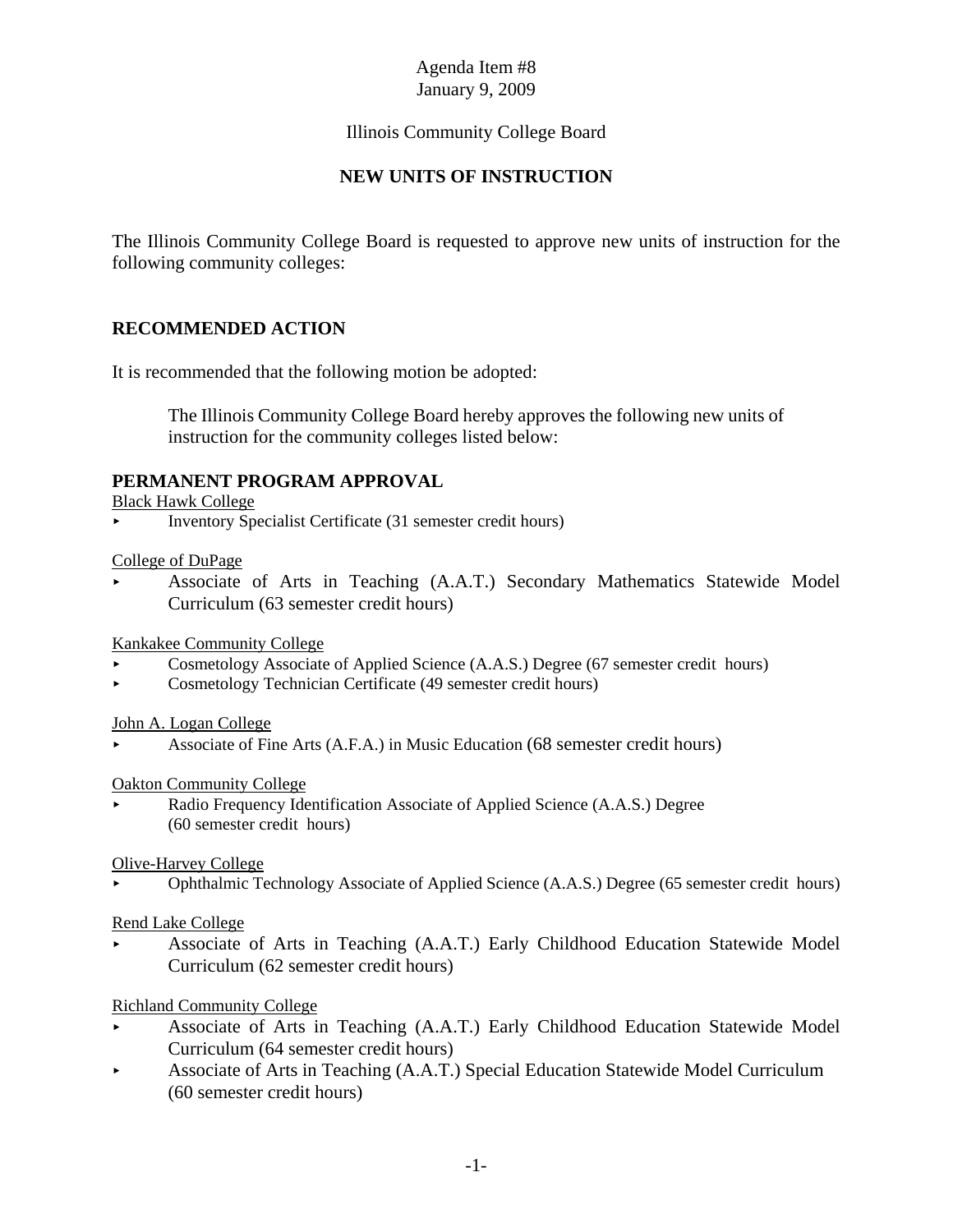Sauk Valley Community College

< Associate of Arts in Teaching (A.A.T.) Special Education Statewide Model Curriculum (63 semester credit hours)

## **BACKGROUND**

**Black Hawk College** is seeking approval to offer a 31 semester credit hour "Inventory Specialist" Certificate program. This program will prepare individuals for entry-level employment in transportation and logistics. The curriculum includes coursework in communications, applied math, office accounting, spreadsheet analysis, database management, warehouse management, supply chain management, and a required work-based learning experience in the field of transportation and logistics. This curriculum was developed utilizing knowledge and skills developed by the States' Career Cluster Initiative project for the Transportation, Distribution and Logistics Cluster. Assessment of student learning objectives will take place through the evaluation of a student portfolio containing artifacts of the student's educational experiences. Labor market information provided by the college supports the interest in and the need for a formalized training program for entry-level employment in this field. The college anticipates approximately 12 full-time and 12 parttime students the first year, increasing to 25 full-time and 25 part-time students by the third year. One (1) new and 15 existing part-time faculty will be required for this program. Costs of implementing this program are estimated very low because all of the courses are already currently being offered and existing classroom and equipment will be utilized. Costs are estimated at approximately \$1,500 per year for the first three (3) years.

**College of DuPage** is seeking approval to offer a 63 semester credit hour Associate of Arts in Teaching (A.A.T.) Secondary Mathematics Statewide Model Curriculum. The 60-64 semester credit hour model curriculum consists of 40-45 semester credit hours of general education coursework, 3-9 semester credits of professional education and 9-15 semester credits in major content area coursework. This proposal meets the model guidelines endorsed by the Illinois Community College Board and the Illinois Board of Higher Education.

**Kankakee Community College** is seeking approval to offer a 67 semester credit hour Associate of Applied Science (A.A.S.) Degree program in "Cosmetology" and a related 49 semester credit hour "Cosmetology Technician" Certificate program. Both programs will prepare individuals for licensure and employment as a cosmetologist, however the degree program builds upon the technical instruction of the certificate to include coursework that will prepare graduates for self-employment. The curricula were developed according to the standards outlined for licensed cosmetologists and is approved by the Illinois Department of Finance and Professional Regulation. The certificate curriculum includes 49 semester credit hours of required career and technical coursework in salon safety and sanitation, basic hairstyling, cosmetic chemical services, basic thermal styling, salon operations, esthetics and nail technology and over 1,000 of practical learning experience. The degree curriculum builds on this by adding 18 semester credit hours of required general education coursework. Assessment of student learning objectives will be achieved through evaluation of the student's performance during the practical learning experience.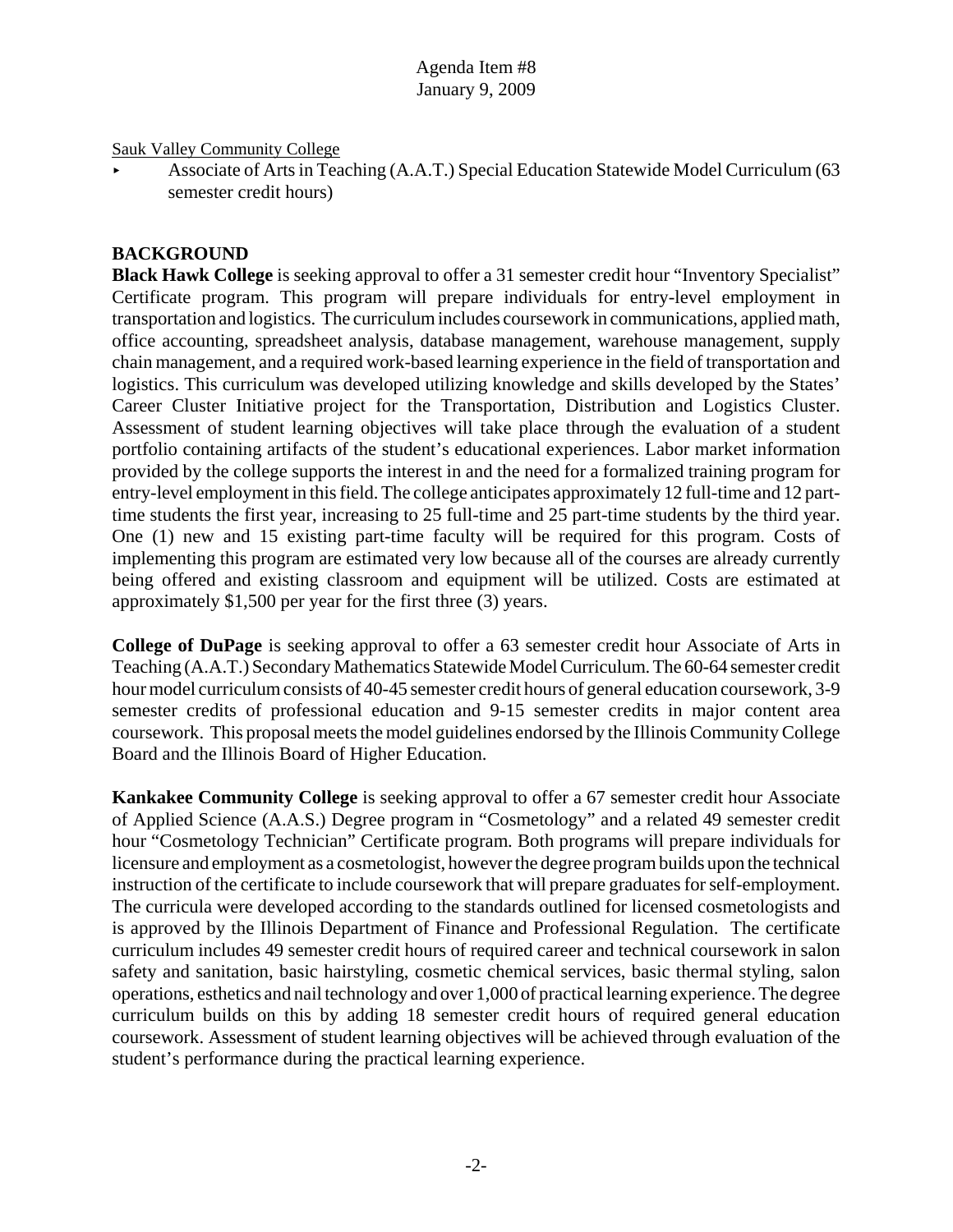Labor market information provided by the college supports the interest in and the need for more licensed cosmetologists both within the college's district, according to the Illinois Department of Employment Security, and nationally, according to the U.S. Department of Labor-Bureau of Labor Statistics. The college anticipates a combined enrollment of 20 full-time and 10 part-time students the first year, increasing to 40 full-time and 30 part-time students by the third year. The college plans to utilize a local, licensed hair salon for facilities and equipment. One (1) full-time and two (2) part-time existing faculty will be required the first year of the program. Because the college plans to utilize a third party provider for space and related material resources, no new costs will be associated with the implementation of these programs.

**John A. Logan College** is seeking approval to offer a 68 semester credit hour Associate in Fine Arts (A.F.A.) degree with an emphasis on Music Education. In comparison to the Associate in Arts, this degree features less general education and more music education instruction to better accommodate the unique sequencing of course work that occurs in this discipline. The proposed degree requirements fall within acceptable limits as defined by ICCB Administrative Rules and the IAI Art Major Articulation Panel. Students seeking admission to this degree program will be required to meet admissions criteria equivalent to other transfer degree programs. No additional facilities will be needed to meet the demands of the new program. The music faculty at John A. Logan College includes excellent, qualified full-time and part-time instructors.

**Oakton Community College** is seeking approval to offer a 60 semester credit hour Associate of Applied Science (A.A.S.) Degree program in "Radio Frequency Identification". This program will prepare individuals for employment in inventory and logistics management. Radio Frequency Identification technology, or RFID, is used for tracking and collecting data in the supply chain, from production through shipment to the end user, for more efficient inventory management and control. The proposed degree program builds upon two existing related certificate programs in transportation, distribution and logistics. Graduates of either or both of the existing certificate-level programs may apply their coursework towards the completion of the degree program. The curriculum includes 19 semester credit hours of required general education coursework, 30 semester credit hours of required career and technical education coursework, and 11 semester credit hours of related technical electives. The career and technical component of the curriculum includes instruction in operations and supply side management, introductory and advanced RFID, TagNet software applications, database applications, electronics, programmable logic controllers, RFID impact on supply chain, and a required practical learning experience in RFID. Assessment of student learning objectives will be achieved through an evaluation of the student's performance during the practical learning experience.

Labor market information provided by the college supports the interest in and the need for a formalized training program in this field. The curriculum was developed in close collaboration with business and industry representatives within the college's district. According to the Illinois Department of Employment Security, demand for all "transportation and material moving" occupations is expected to increase by 9.3 percent through the year 2014 statewide. The college anticipates an enrollment of approximately 30 part-time students the first year, increasing to 45 part-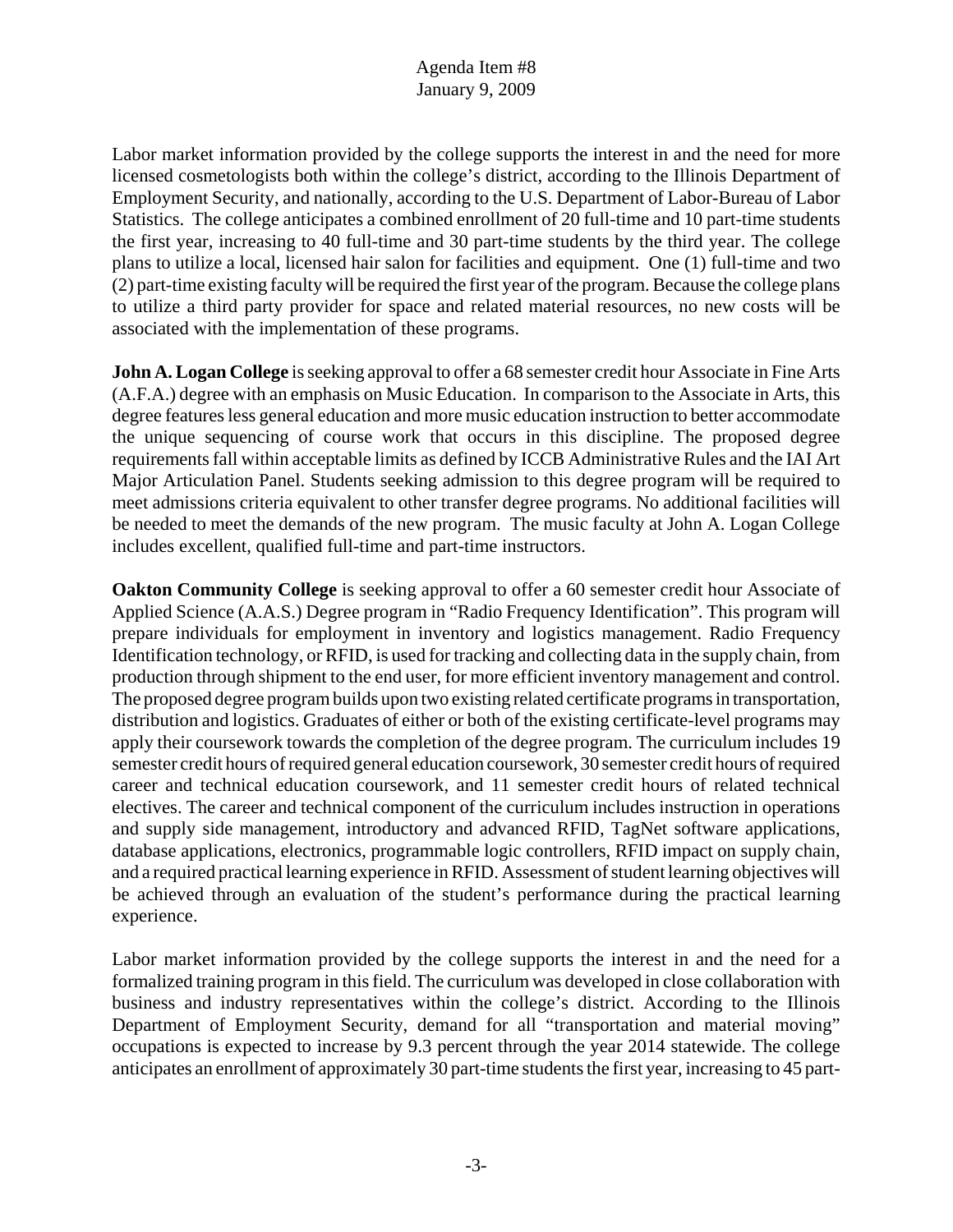time students by the third year. The program will require two (2) new part-time faculty, one (1) existing full-time and four (4) existing part-time faculty the first year. Current facilities and equipment are adequate to support the program. Costs of implementing this program will be approximately \$4,300 per year for the first three (3) years.

**Olive-Harvey College**, one of the City Colleges of Chicago, is seeking approval to offer a 65 semester credit hour "Ophthalmic Technology" Associate of Applied Science (A.A.S.) Degree. This program will prepare individuals for employment as ophthalmic laboratory technicians. The curriculum consists of 16 semester credit hours of required general education, 46 semester credit hours of required career and technical education and three (3) semester credit hours of related technical electives. The career and technical component of the curriculum includes instruction in anatomy and physiology of the eye, ophthalmic optics, ophthalmic pre-testing, ophthalmic ancillary testing, retinoscopy and refractometry, ophthalmic dispensing, ocular pharmacology, introductory and advanced ophthalmic procedures and techniques, introductory surgical technology, electronic medical records, ophthalmic office procedures, first aid and a required clinical practical learning experience. Assessment of student learning objectives will be achieved through an evaluation of the student's performance during the practical learning experience. Graduates of this program will be prepared for optional certification through the Joint Commission on Allied Health Personnel in Ophthalmalogy (JCAHPO) as a "Certified Ophthalmic Technician". Optional program accreditation is available through the Commission on Accreditation of Ophthalmic Medical Programs (CoA-OMP). The college plans to seek program accreditation once the first class of students has been graduated.

Labor market information provided by the college supports the need for a two-year training program in this field of study. Currently, only one other related training program exists at an Illinois community college (Triton College). According to the Illinois Department of Employment Security (IDES) the demand for "ophthalmic laboratory technicians" is expected to grow about as fast as the demand for all occupations statewide through the year 2014. The college anticipates an enrollment of 10 full-time and three (3) part-time students the first year, increasing to 20 full-time and six (6) part-time students by the third year. One (1) new full-time and one (1) part-time faculty will be required the first year. Costs of implementing this program will be approximately \$141,000 the first year, \$121,000 the second year, and \$117,000 the third year. Costs reflect the hiring of a full-time faculty coordinator as well as the purchase of equipment and library resource materials to support the program. Current laboratory facilities adequately support the program.

**Rend Lake College and Richland Community College** are seeking approval to offer a 62 and 64 semester credit hour Associate of Arts in Teaching (A.A.T.) Early Childhood Education Statewide Model Curriculum, respectively. The 60-64 semester credit hour model curriculum consists of 40-42 semester credit hours of general education coursework, and 18-22 semester credit hours of professional and early childhood education coursework. The proposal meets the model guidelines endorsed by the Illinois Community College Board and the Illinois Board of Higher Education.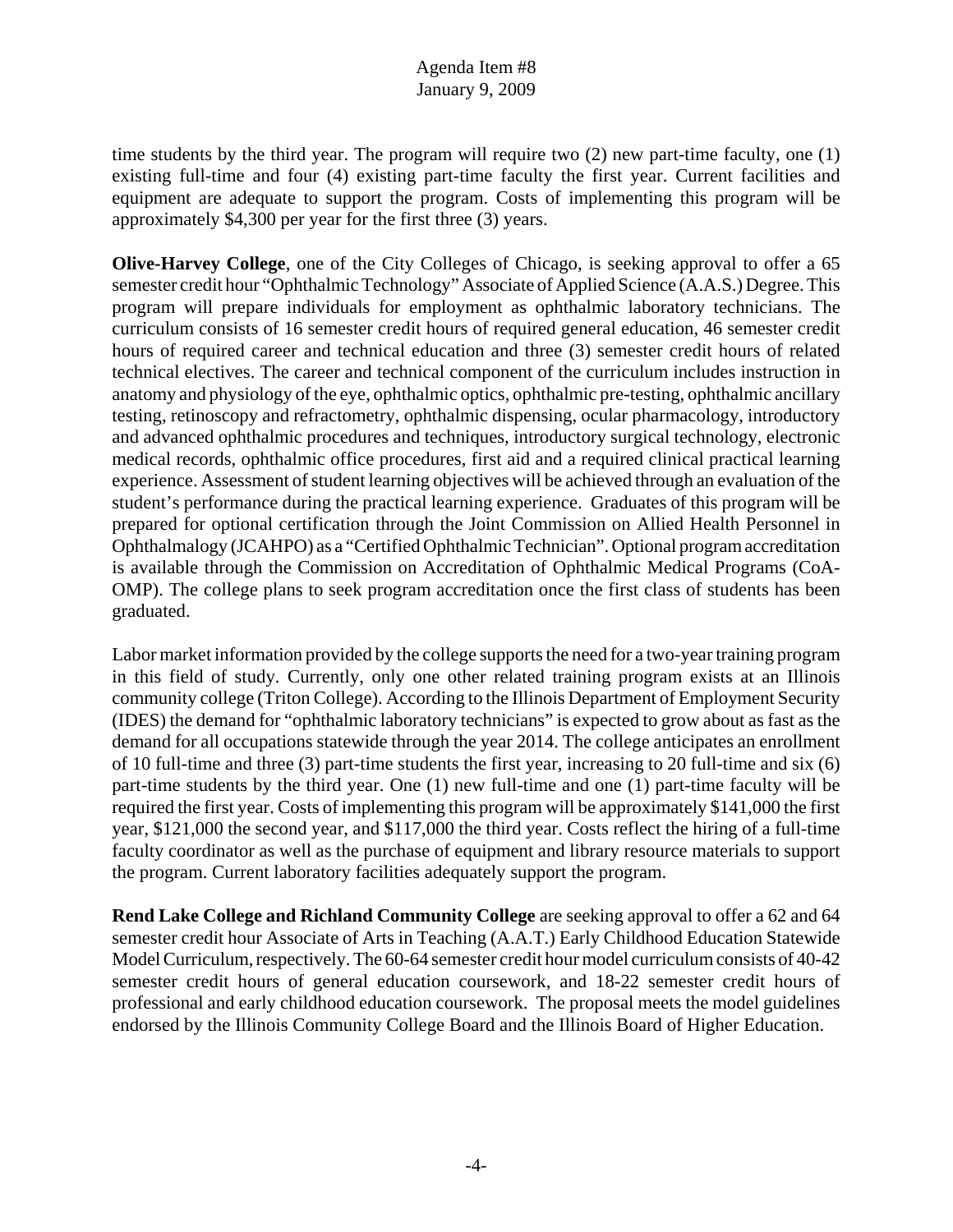**Richland Community College and Sauk Valley Community College** are seeking approval to offer a 60 and 63 semester credit hour Associate of Arts in Teaching (A.A.T.) Special Education Statewide Model Curriculum, respectively. The 60-64 semester credit hour model curriculum consists of 40-44 semester credit hours of general education coursework, and 18-21 semester credit hours of professional and special education coursework. The proposal meets the model guidelines endorsed by the Illinois Community College Board and the Illinois Board of Higher Education.

## **TEMPORARY PROGRAM APPROVAL**

Richard J. Daley College

< Sustainable Urban Horticulture Certificate (31 semester credit hours)

Olive-Harvey College

< Cosmetology Certificate (36 semester credit hours)

#### Parkland College

Sprinkler System Technology Associate of Applied Science (A.A.S.) Degree (69 semester credit hours)

## **BACKGROUND**

**Richard J. Daley College**, one of the City Colleges of Chicago, is seeking temporary approval to offer a 31 semester credit hour "Sustainable Urban Horticulture" Certificate program for a period of three (3) years. This program will prepare individuals for entry-level employment in greenhouse and nursery management within an urban setting. The curriculum consists of career and technical coursework in basic horticulture, horticultural plant science, urban floral horticulture, managing urban green space, greenhouse crop production, soil fertility and assessment, management of pest invasion, sustainable farming practices and a required practical work-based learning experience in urban horticulture. Assessment of student learning objectives will be achieved through evaluation of the student's performance during the work-based learning experience. Labor market information provided by the college supports the interest in and the need for a formal training program in horticulture with a focus on urban practices. The college anticipates an enrollment of 14 full-time and six (6) part-time students the first year, increasing to 14 full-time and 10 part-time students by the third year. The college is seeking temporary approval of this program to meet the immediate needs for trained workers by local businesses, as well as to monitor the program's continued need over the next several years. *Permanent approval will be considered after a period of three (3) years based on program outcomes.* 

**Olive-Harvey College**, one of the City Colleges of Chicago, is seeking temporary approval to offer a 36 semester credit hour "Cosmetology" Certificate. This program will prepare individuals for entry-level employment as cosmetologists. The curriculum was developed according to standards established by the Illinois Department of Finance and Professional Regulation (IDFPR) for cosmetology education programs and will prepare graduates for the required licensure exam. The curriculum consists of coursework in introductory cosmetology and cosmetic arts, hair shaping, introductory and advanced styling, hair tinting, introductory and advanced salon technology and a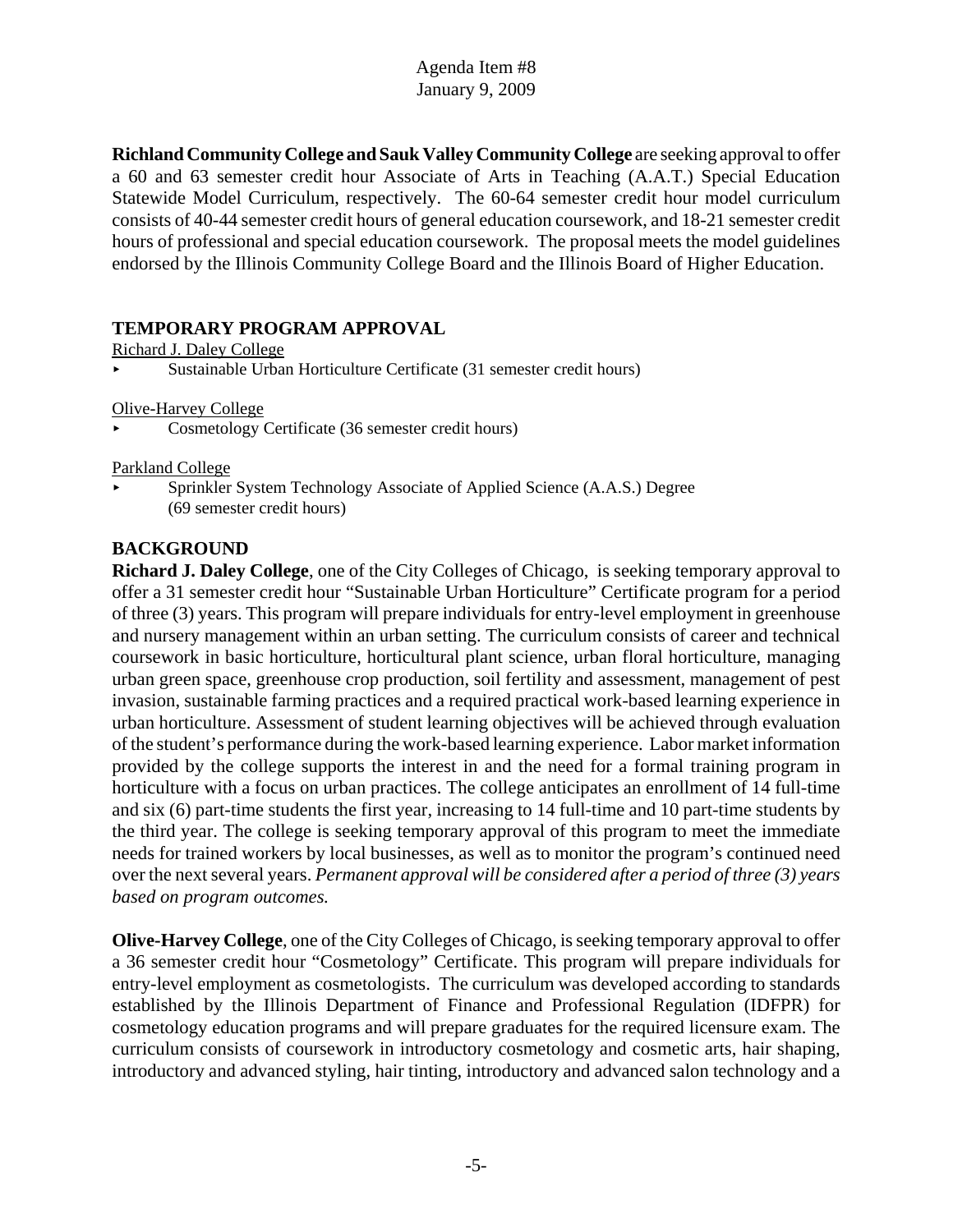required cosmetology practical learning experience. Assessment of student learning objectives will be achieved through an evaluation of the student's performance during the practical learning experience. Labor market information provided by the college supports the strong interest in and the need for a college-level training program in this field. The college anticipates an enrollment of 45 full-time students the first year, increasing to 75 students by the third year. The college is seeking temporary approval of this program to meet the immediate needs of local industry. *Permanent approval of this program will be considered after a period of three (3) years based on program outcomes.*

**Parkland College** is seeking temporary approval to offer a 69 semester credit hour Associate of Applied Science (A.A.S.) Degree program in "Sprinkler System Technology" for a period of three (3) years. This program was developed in partnership with the National Fire Sprinkler Academy and will prepare individuals for employment as design and maintenance technicians for residential, commercial and industrial sprinkler systems. This curriculum was designed according to standards established by the National Institute for Certification in Engineering Technologies (NICET) and will prepare individuals for certification, a requirement for entry-level employment. The curriculum consists of 16 semester credit hours of required general education coursework, and 53 semester credit hours of required career and technical education coursework. The career and technical education component of this curriculum consists of instruction introductory fire protection, introductory fire service, spacing and locations of fire sprinklers, systems materials, hangers and attachments, water supplies, pumps and tanks, standpipe systems, stocklisting, hyrdraulic calculations, computer-aided drafting for sprinkler technicians, protecting storage occupancies, fire sprinkler industry software, occupational safety, codes and specifications. Assessment of student learning objectives will be achieved through evaluation of the student's performance on a comprehensive final exam.

Labor market information provided by the National Fire Sprinklers Association supports the need for educated and skilled sprinkler system technicians locally and statewide. The college has requested temporary approval of this program to meet the immediate training needs of local industry and to continue monitoring the need for a two-year degree program. The college anticipates an enrollment of 25 students the first year. *Permanent approval of this program will be considered after a period of three (3) years based on program outcomes.*

## **INFORMATION ITEM - BASIC CERTIFICATE APPROVAL**

Following is a list of basic certificates (less than 29 semester credit hours) that have been approved on behalf of the Illinois Community College Board by the President/CEO since the last Board meeting:

## **Permanent Program Approval**

City Colleges of Chicago: Kennedy-King College, Harold Washington College, Olive-Harvey College < Supply Chain Management Certificate (16 semester credit hours)

- Illinois Eastern Community Colleges: Lincoln Trail College, Olney Central College, Wabash Valley College and Frontier Community College
- < Certificate in General Studies (29 semester credit hours)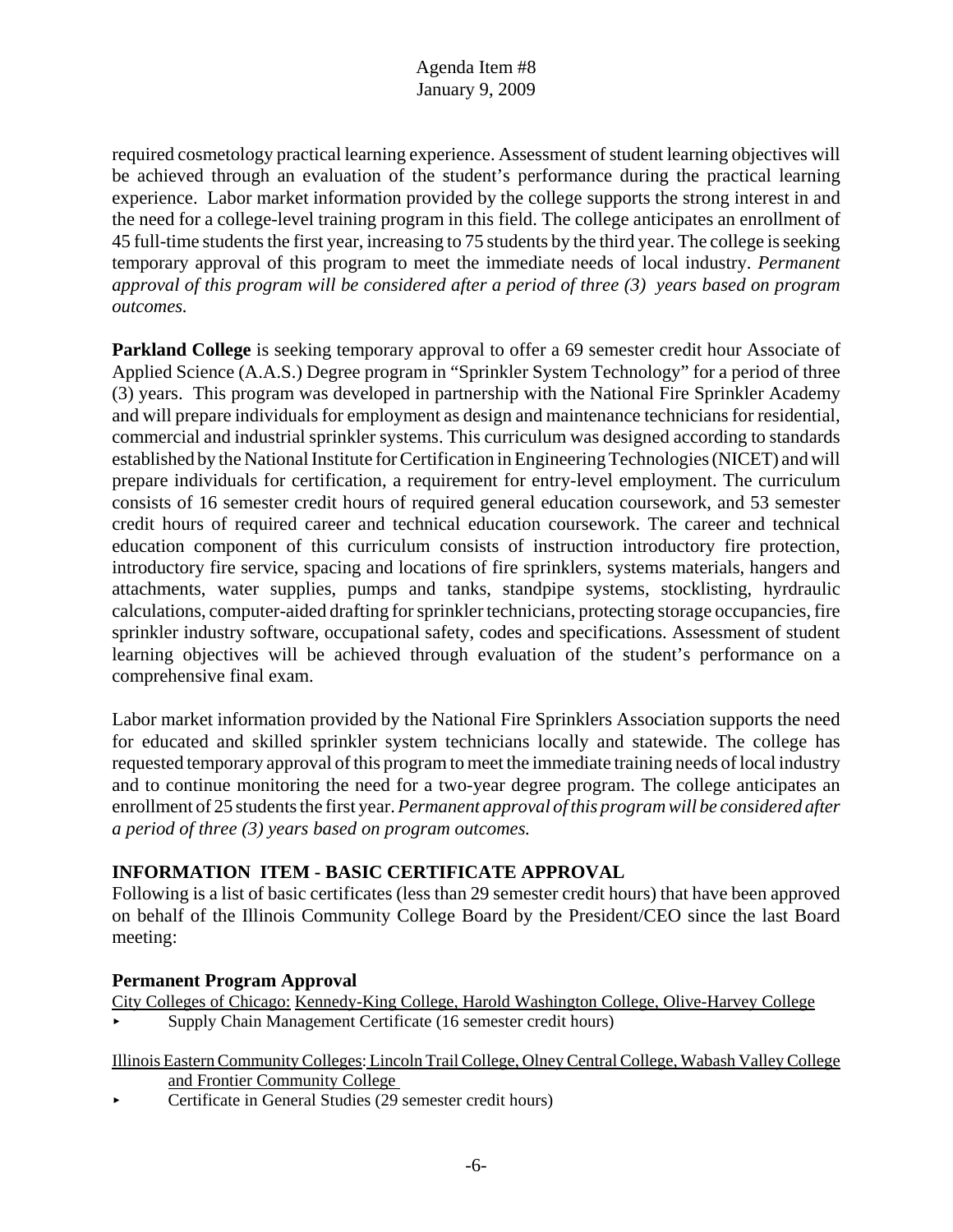Sauk Valley Community College

Digital Media Arts Certificate (24 semester credit hours)

## **Temporary Program Approval**

Malcolm X College

• Computerized Medical Billing/Coding Certificate (10 semester credit hours)

Oakton Community College

 $\blacktriangleright$  Horticulture Therapy Certificate (9 semester credit hours)

Shawnee Community College

- Property Management: Leasing Specialist Certificate (11 semester credit hours)
- Property Management: Desk Clerk Certificate (11 semester credit hours)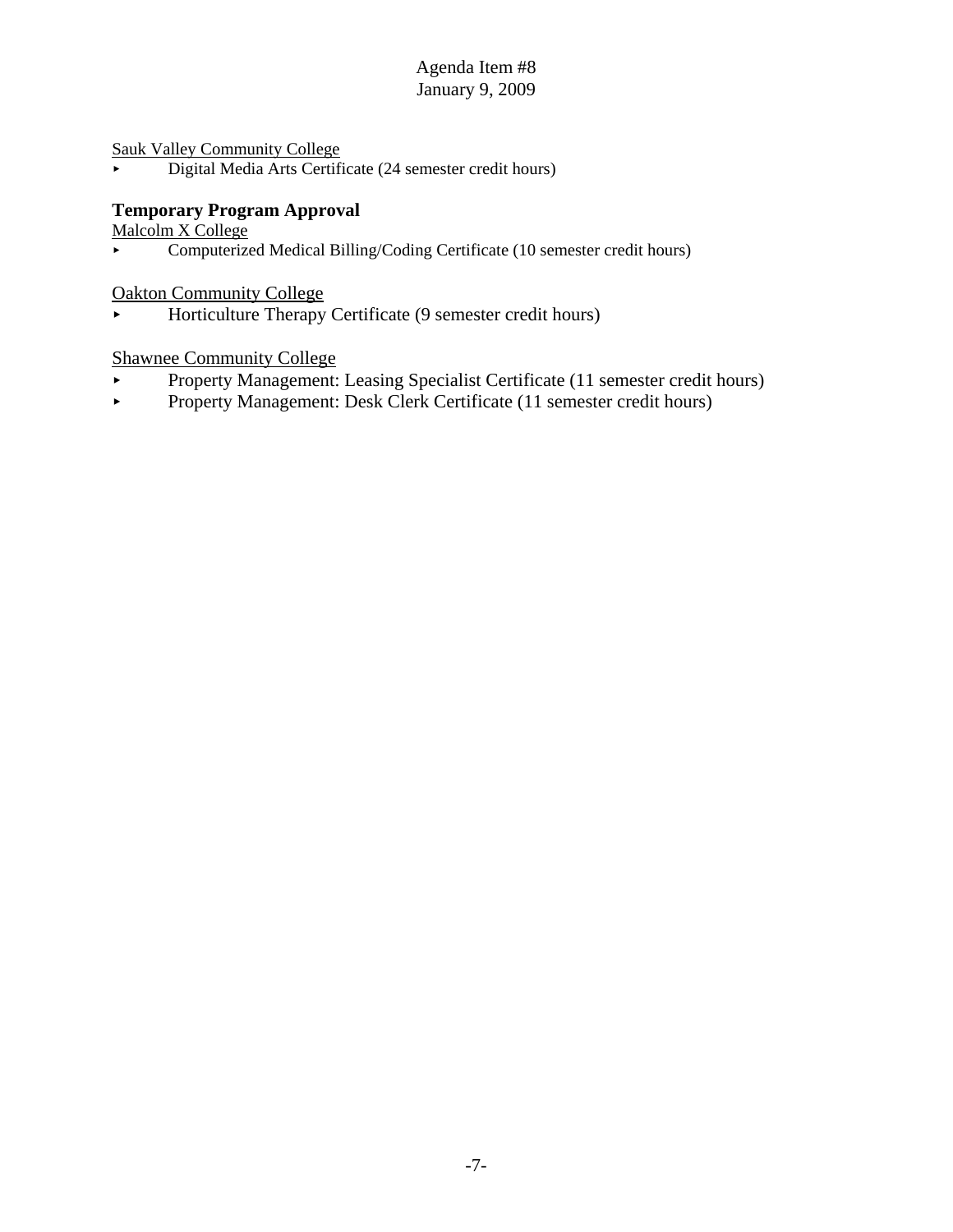Illinois Community College Board

# **ILLINOIS COMMUNITY COLLEGE BOARD RECOGNITION OF COMMUNITY COLLEGES**

The Illinois Community College Board has statutory authority to "recognize" community colleges for their compliance with state statutes and standards. Based on a five-year cycle, ICCB staff conducts recognition evaluations to assure that colleges are in compliance with the standards. Standards identified for focused review during fiscal years 2006 through 2010 include the following categories: Instruction, Student Services, Academic Support, Finance, Facilities, and Accountability. These same standards are used by each district in a self-evaluation that is submitted to ICCB prior to the staff evaluation.

During fiscal year 2008, Highland Community College underwent in-depth recognition evaluations. The college submitted a thorough self evaluation, ICCB staff conducted internal evaluations of all required college documents and a college site visit was conducted. This agenda item not only presents the staff recommendations for the college that completed the evaluation, but gives background on the recognition evaluation and approval process for the Board's information.

# **RECOMMENDED ACTION**

It is recommended that the following motion be adopted:

The Illinois Community College Board hereby grants a status of "recognition continued" to Highland Community College.

**BACKGROUND.** Recognition is a statutory term describing the status of a district which meets instructional, administrative, financial, facility and equipment standards as established by the Illinois Community College Board (110ILCS Section 805/2-12f and 805/2-15). Community colleges must be recognized to be eligible for state funding. Once a college district has been recognized by the ICCB, that recognition status is continued unless action is taken by the Board to interrupt it. To determine a district's recognition status, the ICCB conducts periodic evaluations. The objectives of the recognition evaluation include 1) determination of a district's compliance with the *Public Community College Act* and *ICCB Administrative Rules*; 2) the provision of assistance to districts in achieving compliance with the Act and Rules; 3) the identification of issues which may be of concern to the community college system and the gathering of basic data about these issues; and 4) the identification of exemplary district practices/programs that can be shared with other districts.

Based on a five-year cycle, ICCB staff conduct recognition evaluations to assure that districts are in compliance with selected standards. All districts are evaluated on a select number of standards during the same five-year cycle. ICCB staff makes an assessment on each individual standard and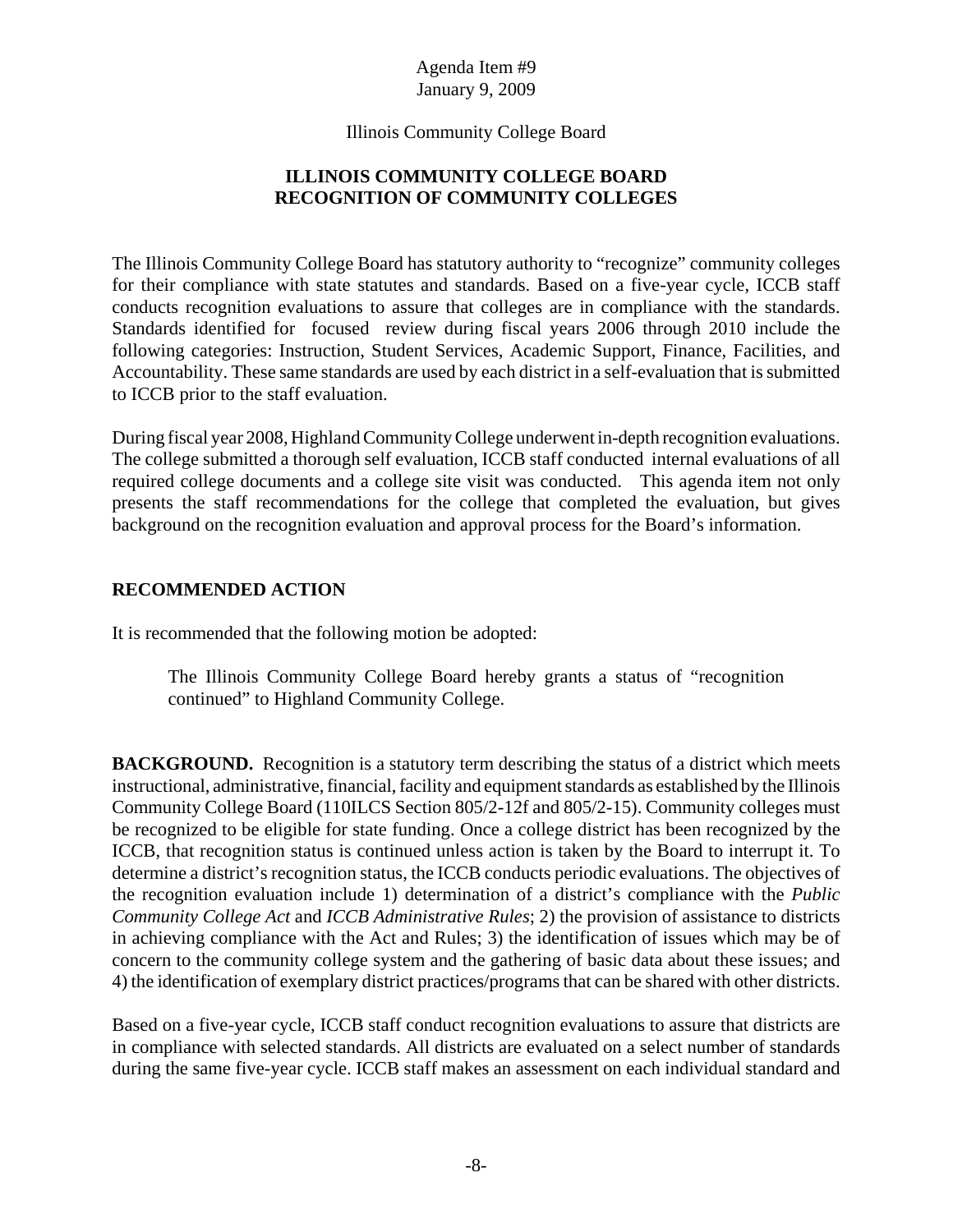on a global basis considering all focused and nonfocused standards. On individual standards districts are identified as either in compliance or not in compliance. Recommendations are either mandatory, when a college is "out of compliance", or otherwise advisory. On an overall, global basis, there are three categories of recognition status:

Recognition Continued – The district generally meets ICCB standards. A district which has been granted a status of "recognition continued" is entitled to receive ICCB grants for which it is otherwise entitled and eligible.

*Recognition Continued-with Conditions* – The district generally does not meet ICCB standards. A district which has been assigned the status of "recognition continued-with conditions" is entitled to receive ICCB grants for which it is otherwise entitled and eligible, but it is given a specified time to resolve the conditions which led to the assignment of that status. A follow-up evaluation is scheduled no sooner than three nor longer than nine months after ICCB action on the assignment to determine the district's progress in resolving the conditions.

*Recognition Interrupted* – The district fails to take corrective action to resolve the conditions placed upon it under "recognition continued-with conditions" within a prescribed time period. A district which has been assigned a status of "recognition interrupted" may apply for recognition at such time as all requirements set forth by the ICCB have been satisfied. A district will have state funding suspended on a prorata, per diem basis for the period of time for which such status is in effect.

Evaluation for the district included in this item have been completed through receipt of responses to the districts' draft report. The responses include the districts' planned action for the compliance recommendations as well as reactions to advisory (quality) recommendations when the district chose to provide them. The district was judged by staff to be in general compliance with ICCB recognition standards and, therefore, is recommended for *"Recognition Continued"* status. The final report, including direct responses, are externally attached for Board members only.

College districts included in fiscal year 2008 recognition evaluations are: City Colleges of Chicago, Joliet Junior College, and Kankakee Community College.

Fiscal year 2007 was the second year of the current five-year recognition cycle. Staff provided the Board with information about the 2006-2010 recognition cycle at the April 2005 meeting of the ICCB.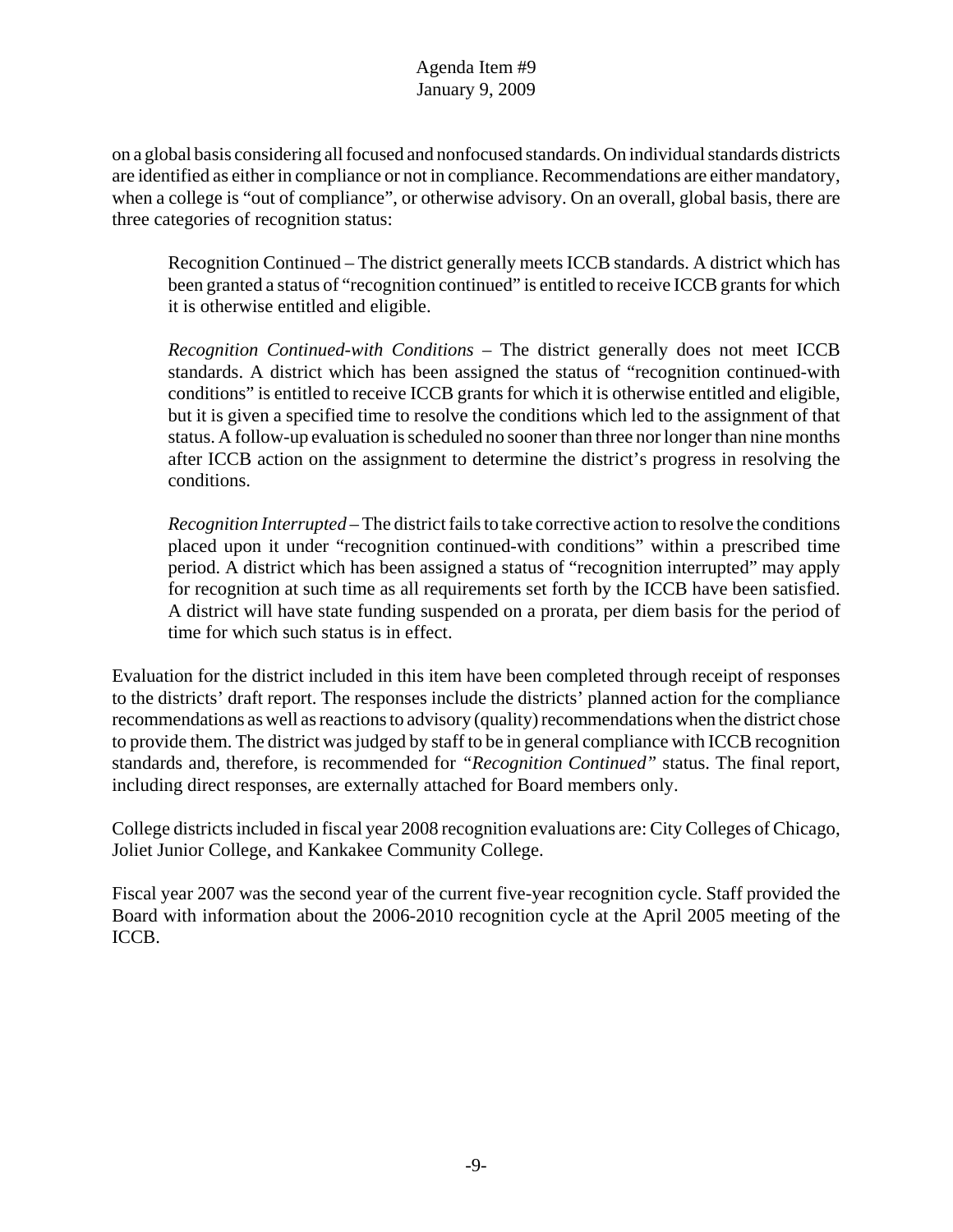## UNAPPROVED

Minutes of the  $378<sup>th</sup>$  Meeting of the Illinois Community College Board Heartland Community College November 25, 2008 Normal, Illinois

## **RECOMMENDED ACTION**

It is recommended that the following motion be adopted:

The Illinois Community College Board hereby approves the Board minutes of the November 25, 2008 meeting, as recorded.

\* \* \* \* \* \* \* \* \* \*

#### Item #1 - Roll Call and Declaration of Quorum

Chairman Alongi called the meeting to order at 8:10 a.m. Role call was taken with the following members present: Guy Alongi, Suzanne Morris, James Dumas, Rudolph Papa, Thomas Pulver, Judith Rake, Jake Rendleman, Addison Woodward, Jr., and Christopher Brunson, Student Member. Dianne Meeks was absent. Allison Ray declared that the Board had a quorum.

Item #2 - Announcements and Remarks

Chairman Alongi introduced and welcomed James Dumas, the newest ICCB Board Member. Mr. Dumas is from Tamms, IL, and Mr. Alongi expressed that he hoped Mr. Dumas will enjoy his term with the Board.

\* \* \* \* \* \* \* \* \*

At this time, Mr. Alongi requested that the Board Members indicate whether they will or will not be able to attend the January 2009 Board meeting to be held in Springfield. It was determined that if the meeting was to be held on January 16, the Board would not have a quorum. Discussion took place to find a more suitable date when the Board could meet and have a quorum.

Tom Pulver made a motion, which was seconded by Rudy Papa, to move the January ICCB Board meeting from Friday, January 16, 2009 to Friday, January 9, 2009.

The motion was passed by unanimous voice vote. Student member vote: Yes.

\* \* \* \* \* \* \* \* \* \*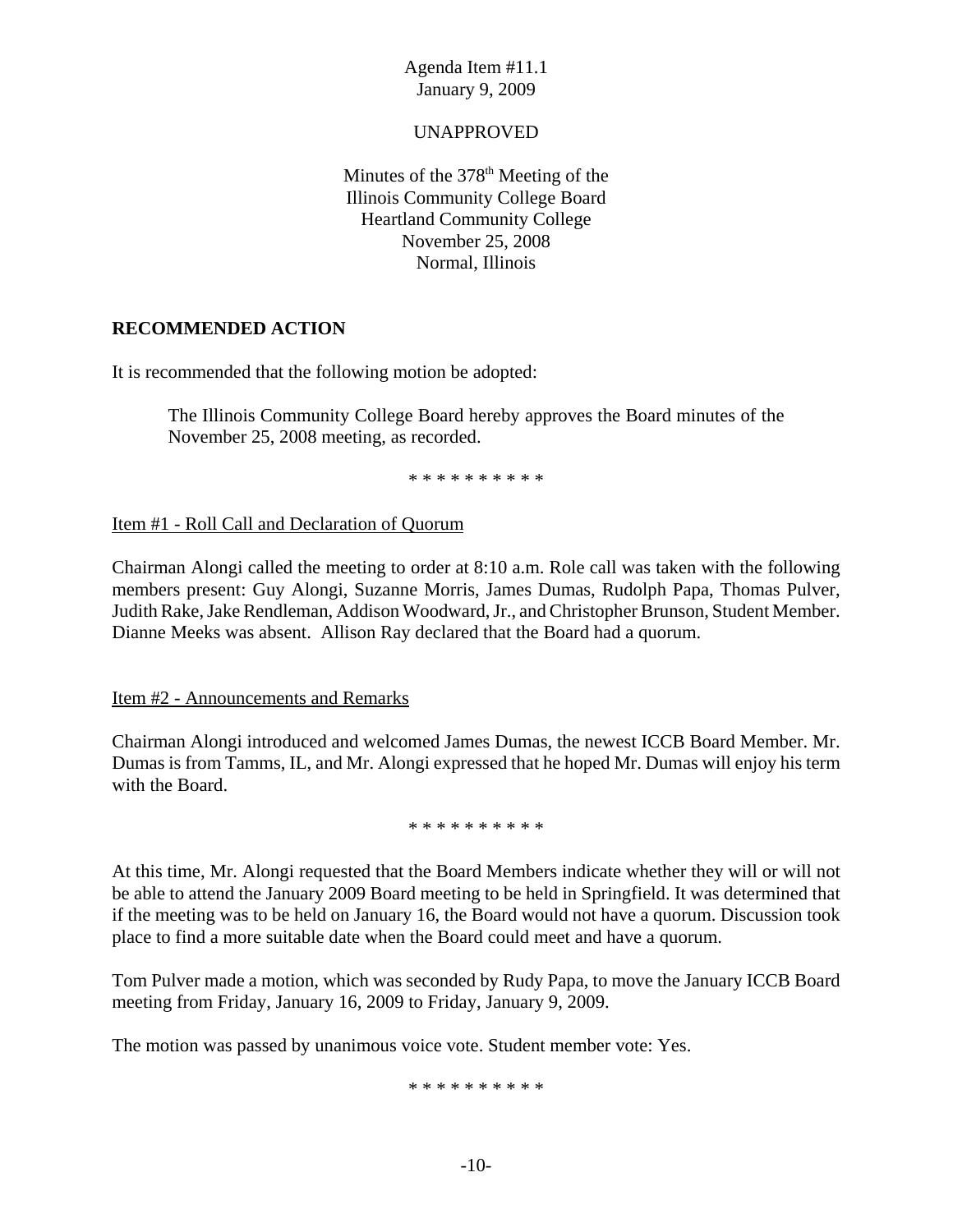Chairman Alongi commented that the May 2009 and June 2009 meetings are scheduled very close to one another. Therefore, it does not make sense to hold two meetings so close together. Mr. Alongi suggested that it would be best to cancel one of the meetings.

Suzanne Morris made a motion, which was seconded by James Dumas, to cancel the May 15, 2009 ICCB Board meeting.

The motion was passed by unanimous voice vote. Student member vote: Yes.

\* \* \* \* \* \* \* \* \* \*

Item #3 - Board Member Comments

Jake Rendleman stated that he was happy to be at the Heartland Community College campus, and he was very happy to see the progress that they have made over the years.

Christopher Brunson expressed that it was a pleasure to be here and that it was his first trip to the Heartland Community College campus.

Judy Rake announced on behalf of the Midwest Higher Education Compact that Larry Isaack expressed his thanks to the ICCB for coordinating the team from Illinois to participate in the Policy Summit that was recently held. The Policy Summit was a huge success and Ms. Rake was very proud of the delegation from Illinois.

Suzanne Morris thanked Heartland for hosting the meeting.

Addison Woodward had no comment at this time.

James Dumas stated that he looks forward to working with the Board and all of the staff at the ICCB. Serving on this Board is giving him a bridge back to education and he looks forward to his term on the Board.

Tom Pulver welcomed Mr. Dumas and thanked Heartland for hosting the meeting.

Rudy Papa welcomed Mr. Dumas as well and expressed how experienced the Board is and how excellent the ICCB staff is. Mr. Papa likes how well we all work together for the betterment of the students of the entire community college system.

## Item #4 - Remarks by Jonathan M. Astroth, President, Heartland Community College

Mr. Astroth was happy to see everyone here, especially many that he considers good friends. He commented on how wonderful his faculty is, how Heartland's nursing students are among the best in the community college system and even score above the state averages in testing. Heartland's transfer students do well at the colleges that they transfer to, most of the time better than the traditional four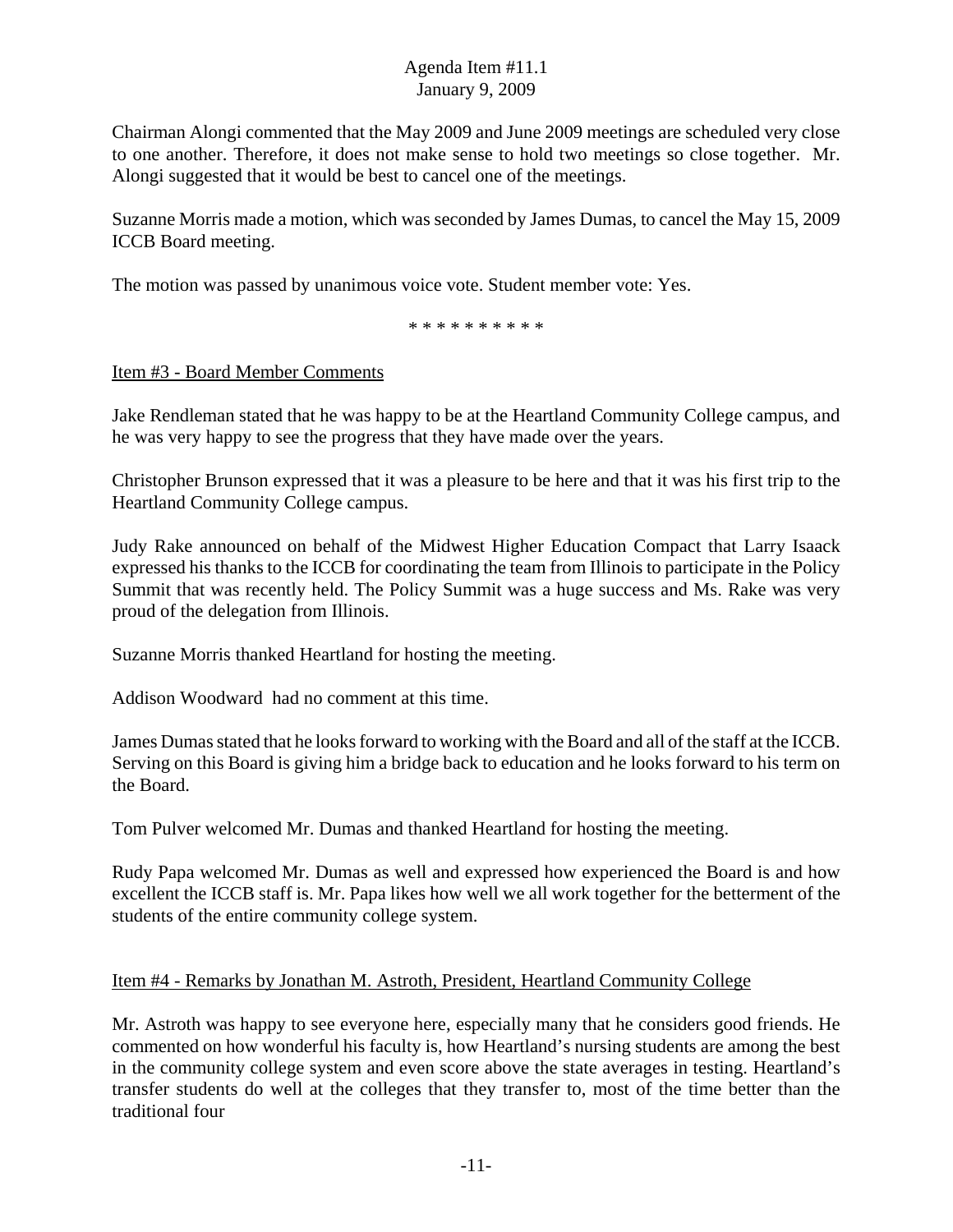year student. The college is currently in the midst of a \$60 million building project, which includes plans to have a minor league baseball team on their campus and build six additional buildings to round out the campus.

Mr. Astroth then went on to tell a story about one of Heartland Community College's students. Chad Pregracke was born and raised on the Mississippi River and became a commercial mussel diver. During his dives, Mr. Pregracke began to notice all of the trash in the river and decided that something needed to be done about it. When Mr. Pregracke became college age, he followed a few of his friends to Bloomington/Normal but instead of enrolling at Illinois State University he decided to attend Heartland Community College. Mr. Pregracke continued to work on the river while attending school and began collecting all of the trash in the river. After collecting enough trash, he would then take it to be recycled. Mr. Pregracke is now the owner of Living Lands and Waters which is a business comprising four barges and several employees and they clean up the rivers in America -- one river, one person at a time. Mr. Pregracke has been featured in numerous magazines, television shows and even offers alternative spring break opportunities for students.

Mr. Astroth is very proud of the opportunity that Heartland Community College offered Chad Pregracke and other community college students as well. Community colleges are the place to educate the middle-class for the 21<sup>st</sup> century.

## Item #5 - President/CEO Report

Geoff Obrzut thanked Mr. Astroth for his story and commented on how inspiring Mr. Pregracke's community college experience is. He also thanked Heartland Community College for its graciousness in holding the meeting and being so hospitable.

Mr. Obrzut offered get well wishes to Ellen Andres, ICCB CFO and also to ICCB Board member, Dianne Meeks.

James Dumas was welcomed and Mr. Obrzut expressed his delight in having a new Board member and hopes that Mr. Dumas will enjoy his tenure with the Board.

Mr. Obrzut reported that he attended the Latino Summit that was held November 6 in Chicago. About 40 people attended and participants came from community-based organizations and different colleges throughout the state. The Summit will help make selections for the Latino Advisory group and an update should be available at the January Board meeting.

Mr. Obrzut recently appeared on a Public Affairs program on WCIU - Chicago. The program discussed Higher Education issues and, once a copy of the program is received, the interview will be posted on our website.

Geoff Obrzut expressed his thanks to Judy Rake for all of her work with the Midwest Higher Education Compact. Mr. Obrzut attend the Policy Summit that was held in Minneapolis, felt it was a very productive conference, and the Illinois Community College System was well represented.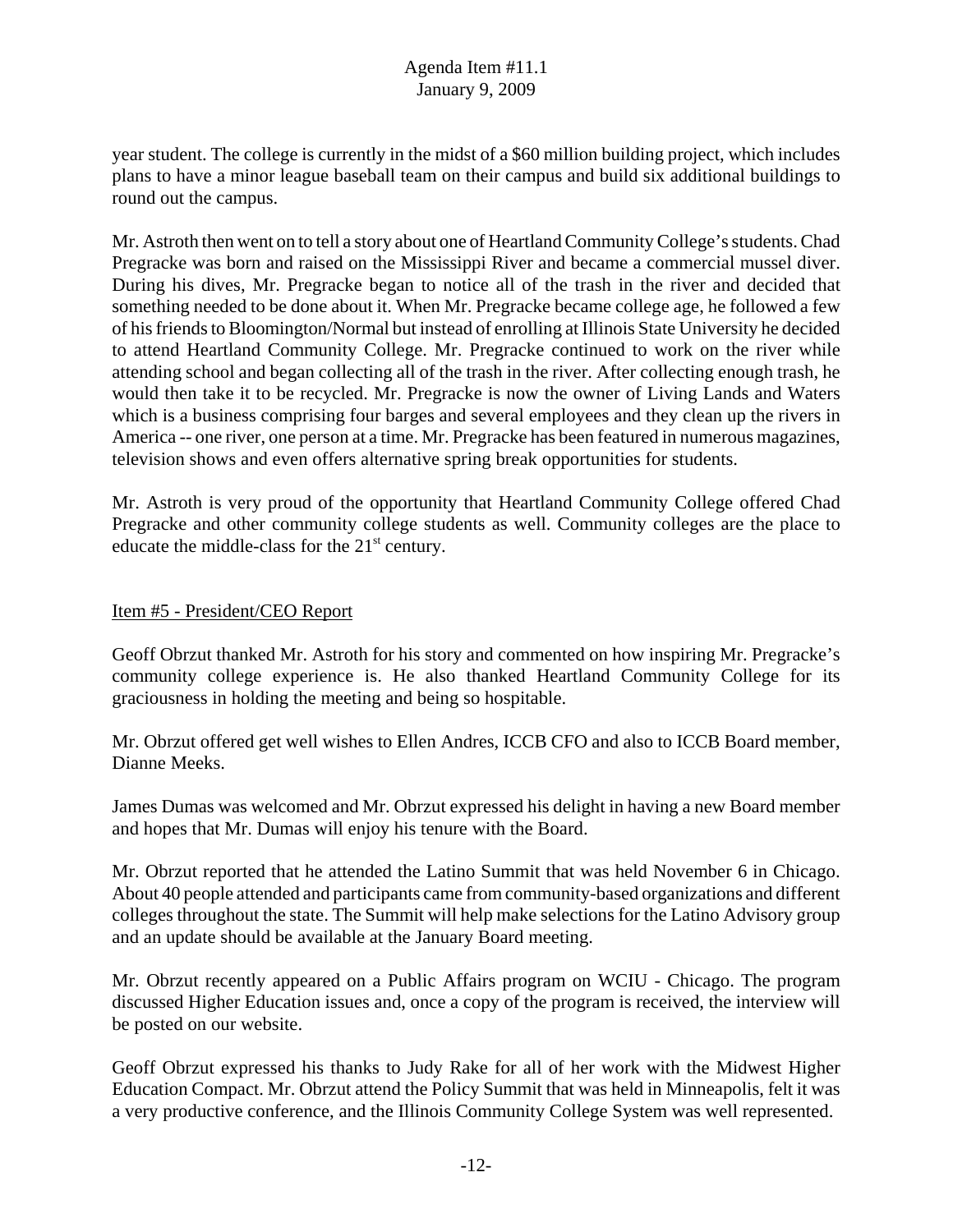Mr. Obrzut also thanked Bob Mees and Mike Monaghan for a great Presidents Council and ICCTA meetings. Jake Rendleman and Mr. Obrzut were able to promote the editorial board participation that will hopefully take place in the coming weeks throughout the state.

The Board was extended an invitation to attend the ICCB Executive Staff holiday party on December 18 in Springfield.

Mr. Obrzut announced that Preston Morgan, Senior Director for Workforce Development, will retire effective January 1, 2009 after 24 years with the ICCB and 30 years with the State of Illinois. Mr. Morgan has been essential to the ICCB and has agreed to conduct contract work with the agency. He will be greatly missed by all at the ICCB.

Mr. Obrzut also announced that Ann Chandler will start December 1, 2008, as the Assistant Director for Career and Technical Education.

Mr. Obrzut announced that Allison Ray has been with the agency for six months and thanked her for all that she has done.

## Item #6 - Committee Reports

## Item #6.1 - Budget and Finance

Suzanne Morris reported that the Budget and Finance Committee met on Monday, November 17 via conference call. Various issues were discussed including the FY 2009 and FY 2010 budget. The administration has put out a press release indicating that some recisions be made for the current year. We still have not heard whether or not this will include Higher Education.

For FY 2010, the administration has asked the agency to submit budgets reflecting -2% and -4%, as well as level funding and an increase.

The Budget and Finance Committee hosted three public hearings throughout the state during August and September. We heard testimony from students, presidents, administration, and trustees. Phase 2 of the committee hearings is to work with External Affairs to set up meetings with the editorial boards of newspapers throughout the state. We will be asking local colleges to work with us.

#### Item #6.2 - Academic Affairs and Student Relations

Tom Pulver reported that the Academic Affairs and Student Relations Committee met on November 19 via conference call. The first item of discussion was the roll out of the American Diploma Project (ADP). Elaine Johnson attended an alignment institute in Washington, D.C., for the ADP and reported that the institute was very successful.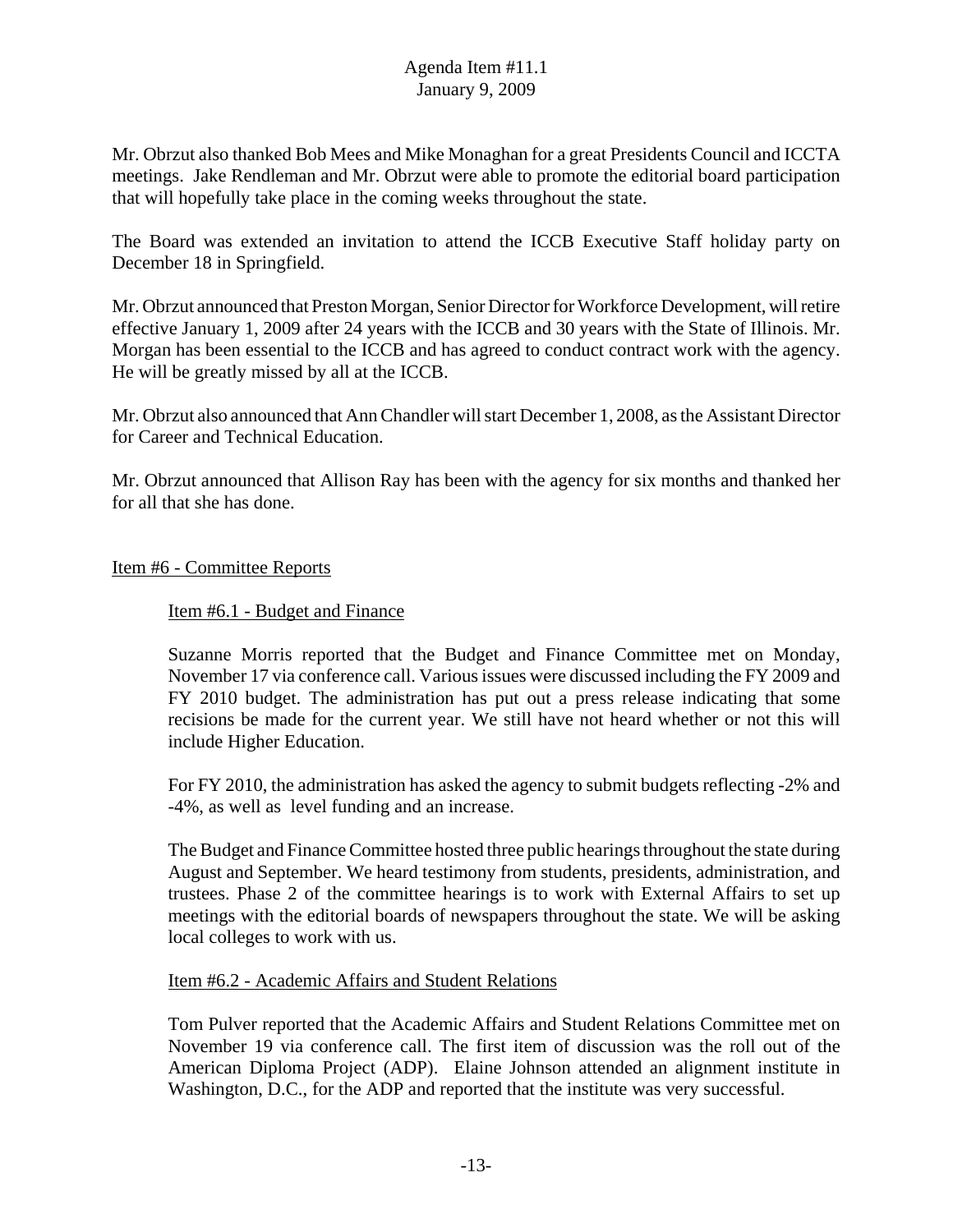The College and Career Readiness Project is in its second year and is focusing on the primary challenges and best practices. Representative Ed Maloney continues to be very supportive.

The Student Affairs Committee update will be given by Christopher Brunson during his Student Advisory Council update.

## Item #6.3 - Strategic Planning

Tom Pulver reported that the Strategic Planning Committee met via conference call on November 24, 2008. The Illinois Board of Higher Education (IBHE) Public Agenda was discussed. On November 21, 2008, the final meeting of the IBHE Public Agenda Task Force was held and a final draft was approved to be sent to the IBHE for its December 9, 2008 meeting. Dr. Peg Lee, President of Oakton Community College, provided the following input:

- 1. The final draft lacks specific strategies in Goal One for outreach to our minority populations, especially African American and Hispanic populations, compared to the specified strategies for people with disabilities.
- 2. The remediation needs of students entering a community college and those transferring to a university are greatly different.
- 3. The needs of adult education students and adults returning to college are likewise different, although both groups of adults are tied directly to workforce needs.
- 4. Producing a report should not be an action item or a strategy to address a need.

The report also includes the following goals:

Goal 1. To increase educational attainment to match best performing U.S. states and world countries.

Goal 2. To ensure college affordability for students, families and taxpayers.

Goal 3. To increase production of quality postsecondary credentials to meet demands of the economy.

Goal 4. To better integrate Illinois' educational, research and innovation assets to meet economic needs of the state and its regions.

The next steps for the Task Force are as follows:

1. The Final Draft of the Public Agenda was sent to IBHE on Friday, November 21, 2008.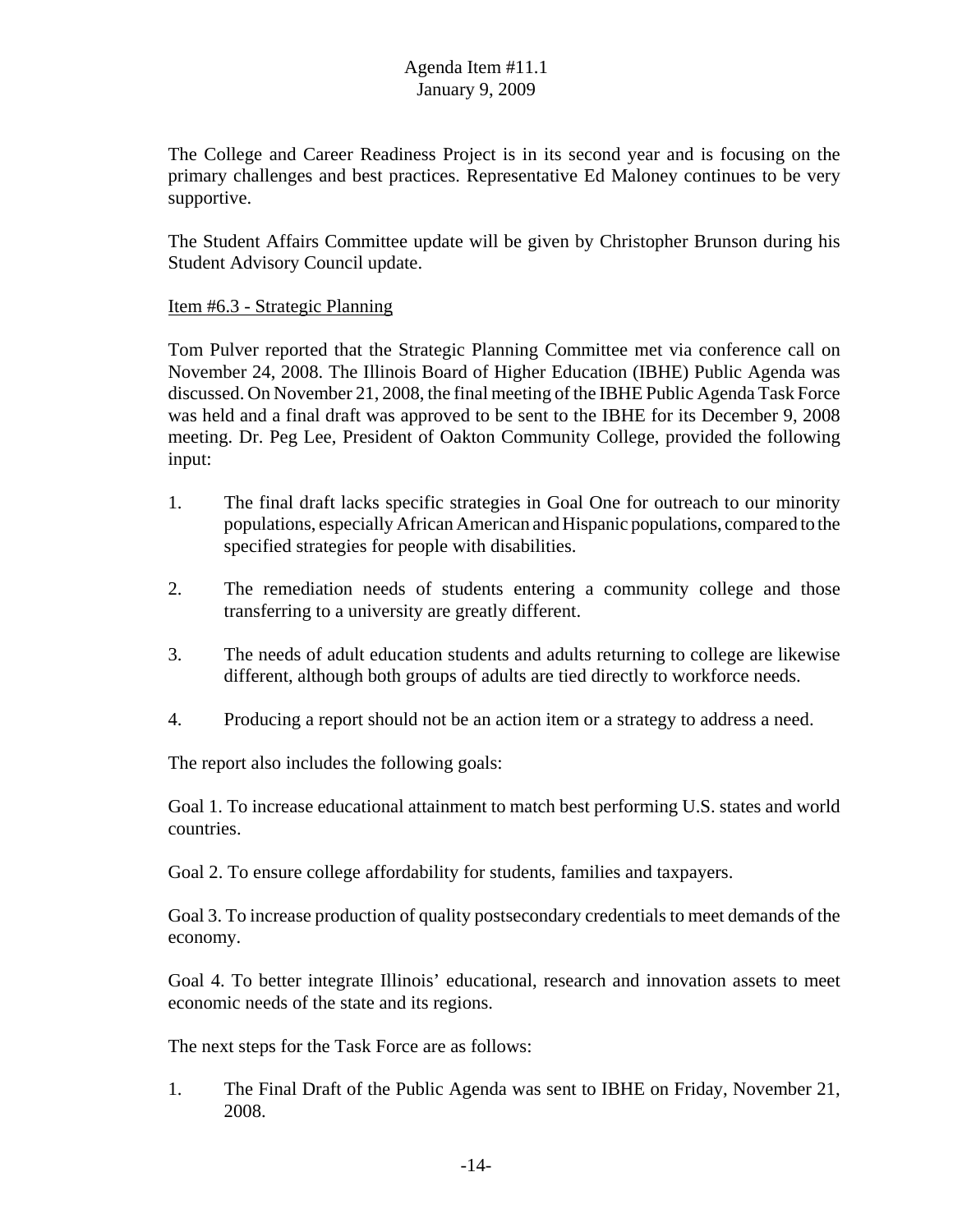- 2. IBHE considers " The Public Agenda for College and Career Success" at the December 9, 2009 IBHE meeting.
- 3. IBHE staff review and finalize the format of the report in December 2008.
- 4. The report is released to the Governor and the General Assembly in January 2009.
- 5. Legislative hearings will be conducted in February and March 2009.

Carrie Hightman, IBHE Chair, also told Task Force members that, once the Public Agenda was sent to the General Assembly, workgroups would be established for implementation of the strategies.

## Item #6.4 - External Affairs

# A. Public Relations

Board member Suzanne Morris thanked Steve Morse and the Public Relations Committee for all of their help and cooperation with the Budget and Finance Hearings. Their success was dependent upon the cooperation of these two committees.

Steve Morse discussed the effort of the Presidents' Council Public Relations Committee to partner with the National Guard. At a November 13 press conference, a partnership was announced to institute community colleges to hold events for servicemen and women and their families as they deploy. An increased effort will also take place to develop programs to aid veterans while they reintegrate into civilian life upon their return home.

President/CEO Geoff Obrzut and Board member Jake Rendleman recently presented a proposed Budget and Finance/External Affairs public awareness plan to the Presidents' Council and ICCTA. The plan would entail local community college representatives, ICCB staff, and Board members to present talking points to local newspaper editorial boards with the goal of emphasizing the critical role of community colleges in this economy. Contact with legislators is also encouraged especially among community college students and their parents.

Mr. Morse also announced that Dr. Vali Siadat, a mathematics professor at Richard J. Daley College, will receive the prestigious Haimo Award of Distinguished Teaching of Mathematics award. This award is the "gold standard" of math teaching recognition and it has never before been awarded to a community college professor. Mr. Morse suggested that the Board consider recognizing Dr. Siadat at its January 2009 Board meeting.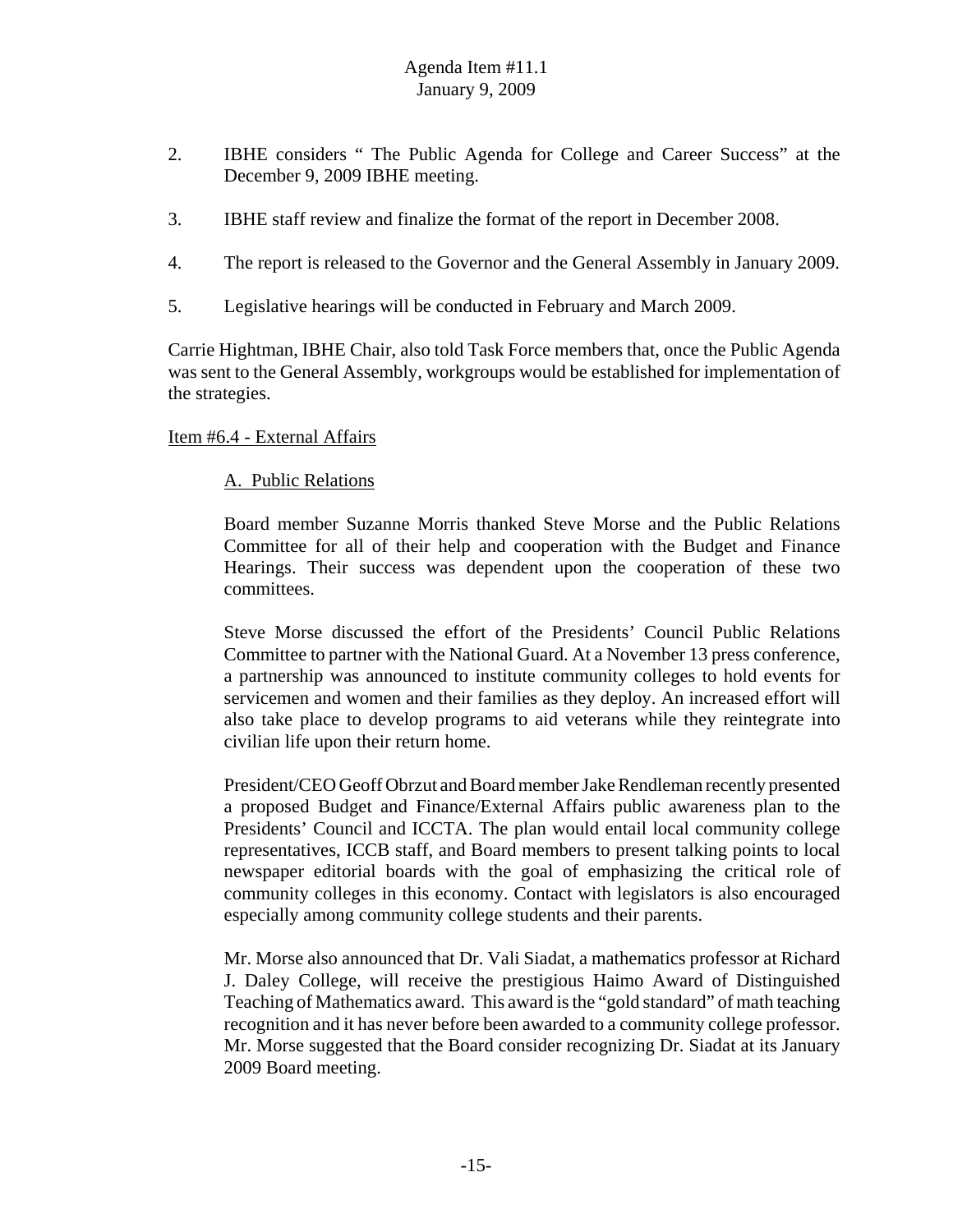# B. Legislative Update

Steve Morse reported that the ICCB may initiate legislation that would impact the funding formula. The proposed legislation would repeal the part of the statute that requires college tuition to be within 85% of the state average tuition. This is currently a proposal and will be examined by the Finance Advisory Committee before any bill is drafted.

Another piece of legislation that is being considered involves the requirement that colleges and universities establish veterans affairs centers with certain charges and staffing. This legislation would be a result of General Assembly's Report of the Task Force on Service Member and Veterans Education that was submitted in September.

At the Capitol last week, the Senate and House met. Senate Bill 2603 as amended by House Amendment 3 was approved by the House. This bill repeals part of the Community College Act that deals with internal reporting requirements for the City Colleges of Chicago. It also amends the Private College Act and Academic Degree Act and allows the IBHE to charge fees for the administration of the requests for reviewing applications for a certificate of approval and fees to cover the cost of reviewing applications for authorization. This fee structure would be set by IBHE and, at this time, the bill is on the order of concurrence in the Senate.

The next scheduled session of the General Assembly is Monday, January 12, 2009. The new 96<sup>th</sup> General Assembly will convene on Wednesday, January 14, 2009.

## Item #6.5 - Personnel and Evaluation

Suzanne Morris reported that the Personnel and Evaluation Committee met for the purpose of reviewing the performance of President/CEO Geoff Obrzut over the last year. Board members completed an evaluation form. The results were all very consistent and, overall, Mr. Obrzut's performance has been excellent. The evaluations were particularly focused on the relationship that Mr. Obrzut has with legislators and the ability to be effective in these trying times, specifically in regard to the budget and dealing with the Legislature.

Suzanne Morris made a motion, which was seconded by Rudy Papa, to extend President/CEO Geoff Obrzut's contract to June 30, 2012, with all conditions in the present contract remaining the same.

The motion was approved by unanimous voice vote. Student advisory vote: Yes.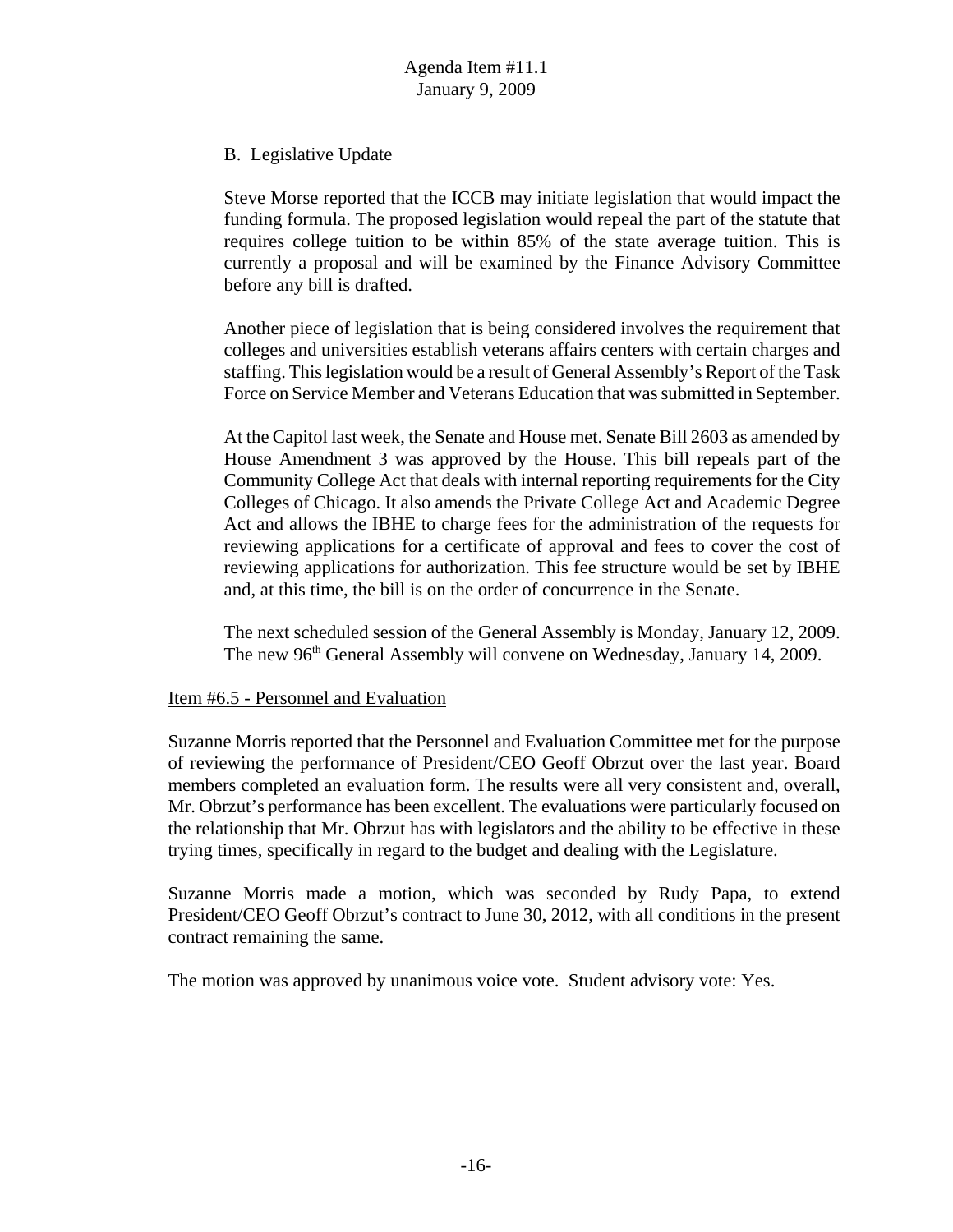#### Item #7 - Advisory Organizations

#### Item #7.1 - Illinois Community College Trustees Association

Mike Monaghan welcomed James Dumas to the Board and looks forward to working with him.

The Trustees national meeting was held in New York City in October. Tom Bennett of Parkland Community College was voted Chairman-elect. Illinois and the system especially are very proud to have Mr. Bennett serving in this position.

The ICCTA meeting that was recently held this month in Chicago had the largest attendance ever. One of the big topics of discussion was the wind energy plan that is being aided by T. Boone Pickens. Several community colleges have expressed interest in this program, and Jerry Weber of Kankakee Community College has been key in launching the program.

Recently, the ICCTA hosted a conference call for financial planning for the upcoming fiscal year. Jeff May, ICCTA President, has launched the second year of a public relations campaign that includes billboards, public service announcements, press releases, and conferences to educate the Legislature and government on what to do to work on the issue of financing community colleges. The key to this is to educate them on what happens when community colleges receive inadequate funding and to let them know that community colleges are the solution to the economic crisis.

Mr. Monaghan thanked the ICCB for all of its efforts on the recent Budget and Finance Hearings. The ICCB is an integral and critical part to coordinate efforts to move forward with this public relations effort.

#### Item #7.2 - Illinois Community College Faculty Association

Kathy Westman thanked Chairman Alongi and everyone for the opportunity to present her report today. Ms. Westman thanked the Board for its support in collecting dues for the Faculty Association.

The recent Teaching and Learning Excellence Conference had 120 participants, 22 colleges and four universities were represented. The ICCB had nine people in attendance. A total of 15 presentations were given and included Judy Erwin, Executive Director of the IBHE, as the keynote speaker and Todd Jorns, ICCB Senior Director for Education Technology, conducted a presentation that was well received by all participants. Ms. Westman also thanked Tom Pulver, ICCB Board member, and Karen Hunter Anderson, Vice President for Adult Education and Institutional Support, for their participation in the conference. Other ICCB staff in attendance included President/CEO Geoff Obrzut and Elaine Johnson, Vice President for Academic Affairs and Workforce Development. Jeff May of the Illinois Community College Trustees Association was also in attendance. There were three research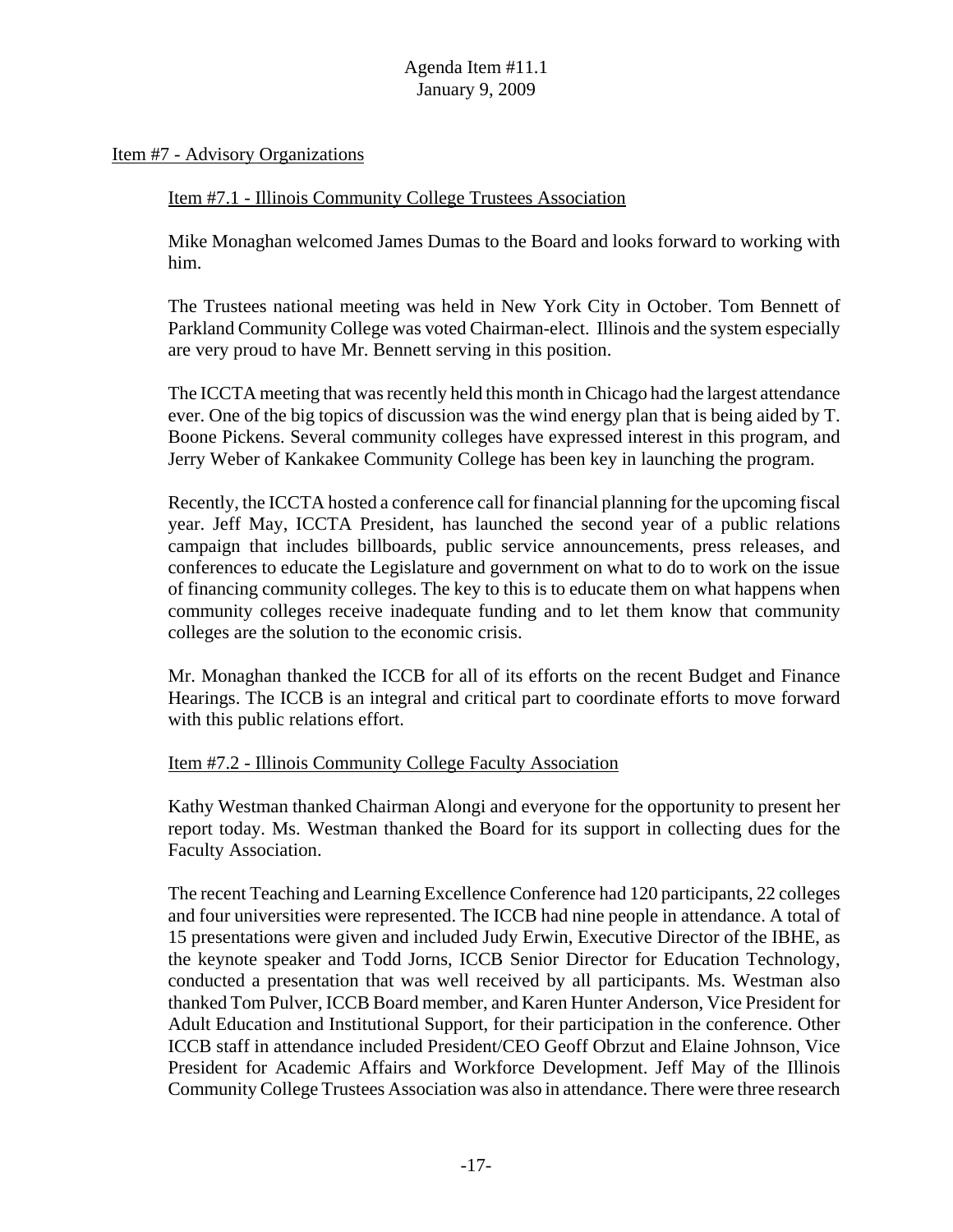workshop grant recipients this year and five student scholarships were awarded. At the gathering of the delegate assembly, the Faculty Association officially joined the Illinois Community College System Foundation. The ICCFA also elected new officers at this meeting and developed a new subcommittee that will look into purchasing equipment to implement a new web conferencing system. Hopefully, this will be a way to gain increased involvement, but keep costs low at the same time.

Ms. Westman once again thanked the ICCB for their involvement in collecting dues and now reports that the ICCFA is in good financial standing and will be able to provide for all of the scholarships and grants that it normally awards. The next ICCFA meeting will be in late January or early February.

Chairman Alongi let Ms. Westman know that he was pleased that the colleges were now on board with the Faculty Association and if she needs ICCB assistance in the future to please let us know.

## Item #7.3 - Student Advisory Committee

Christopher Brunson reported that, at the latest SAC meeting, 27 students attended representing 21 colleges. At this meeting, the students set goals for the remainder of the year. A presentation was given on the American Diploma Project and a follow-up discussion was conducted on the topic as well. The legislative committee has decided to focus on operations funding for the 2009 Advocacy Day. All students in attendance were encouraged to visit their respective representatives in order to help with this effort. Veterans Affairs will be the focus for the Local Issues Committee -- this is very important for community college students because many of them are veterans themselves. Another area of focus will be grant initiatives. The autism awareness initiative has done very well thus far and will wrap up on February 27.

Overall, all of the committees have done a wonderful job and continue to make great progress.

#### Item #7.4 - Presidents' Council

Jerry Weber reported that he was happy for the opportunity to be at Heartland and to present the report on behalf of Bob Mees. Mr. Mees is a great person to work with, especially wonderful in communicating with the other Presidents. He also thanked Peg Lee from Oakton Community College for all of her hard work on the Presidents' Council agendas.

Mr. Weber reported that the public relations initiative with the National Guard is going great. It is the right thing to do and shows the public how much the community colleges care about our servicemen and women.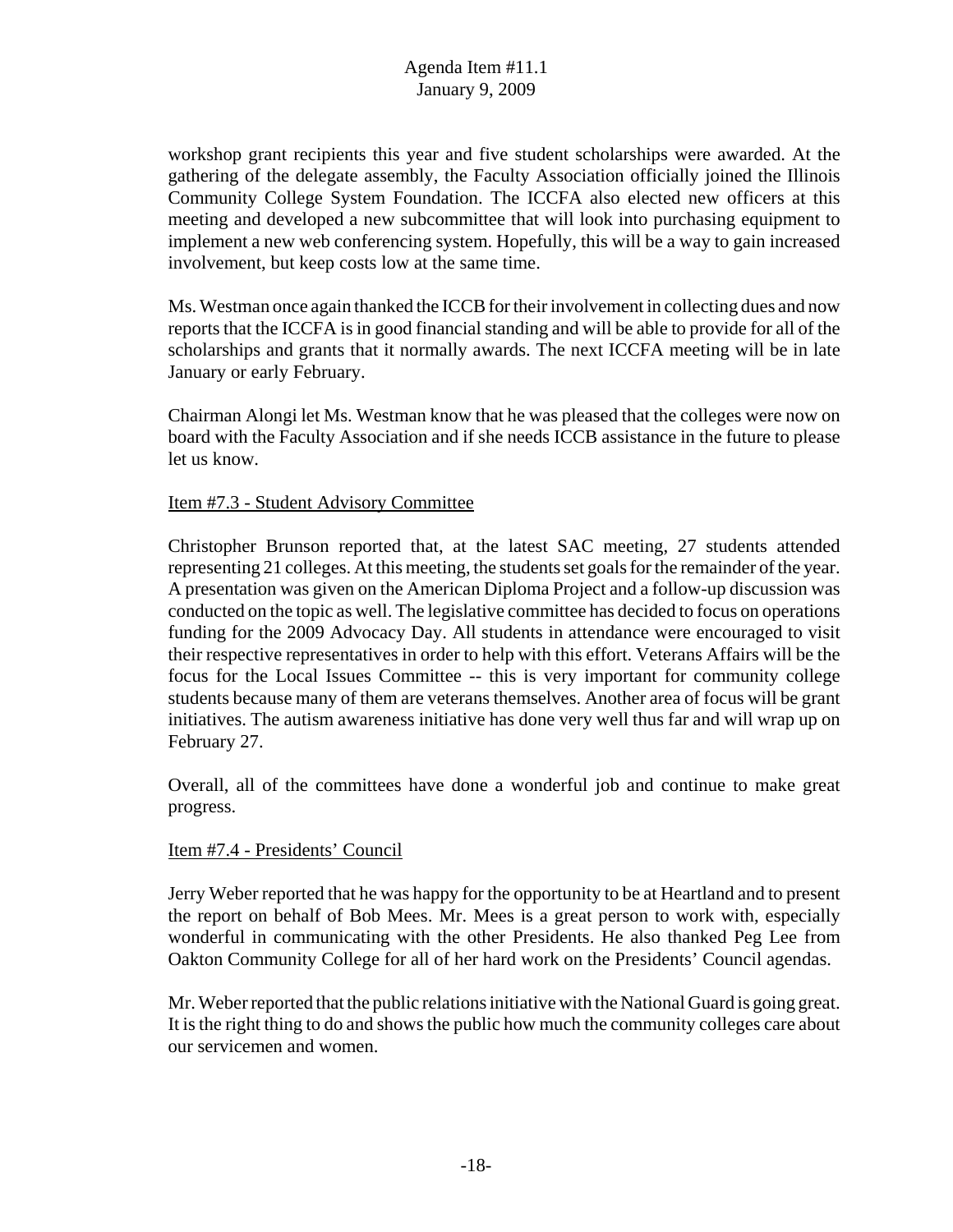Finances are on everyone's minds these days and, at the college level, this is a major issue. The recent cuts and delays in payments have made things really tough and some institutions are in danger of running out of money. We need to really look at the pain that this has caused and will continue to cause, especially on the program front. Not only will this delay or eliminate new programs, but it may cause some current programs to be cut back or eliminated entirely. There are just so many aspects of this and he would like to applaud the efforts of all to bring people together and make them aware of the issues. The Presidents' Council is ready to work on this problem and also to speak with one voice on this issue.

Mr. Weber then spoke about the Illinois Community College System Foundation's sustainability network. This has been a great endeavor and is a great way for the colleges to work together and help one another out in many ways.

A green jobs conference is in the works with the hope of bringing together community college people and businesses that are currently offering or are interested in offering green jobs. Community colleges have the programs to educate the students and /or employees that would fit these jobs.

Mr. Weber also stated that the Presidents' Council supports the Skills2Compete campaign, which also supports the green jobs initiative. This is an opportunity for not only the colleges but especially the students.

Mr. Weber concluded by informing the Board that the Presidents' Council will keep up to date on the legislation about the 85% funding formula and any other issues that may arise.

## Item #7.5 - Adult Education and Family Literacy Council

Rebecca Hale reported that the Advisory Council last met on September 30 in Springfield and is composed of Adult Education providers from throughout the state. These providers represent different geographic regions, as well as different provider types.

The Curriculum and Instruction Committee will focus on the course approval process for adult education programs and will look at contextualization of curriculum for adult education, adult secondary education, and English as a Second Language.

The Policy Studies Research and Accountability Committee will examine the criteria of the development of a statewide and local adult education report. They will also examine federally approved assessment instruments.

The Professional Development, Training and Marketing Committee will work on strategies for successful marketing for our students such as brochures and advertisement. They will also examine how to increase the awareness and use of existing professional development tools.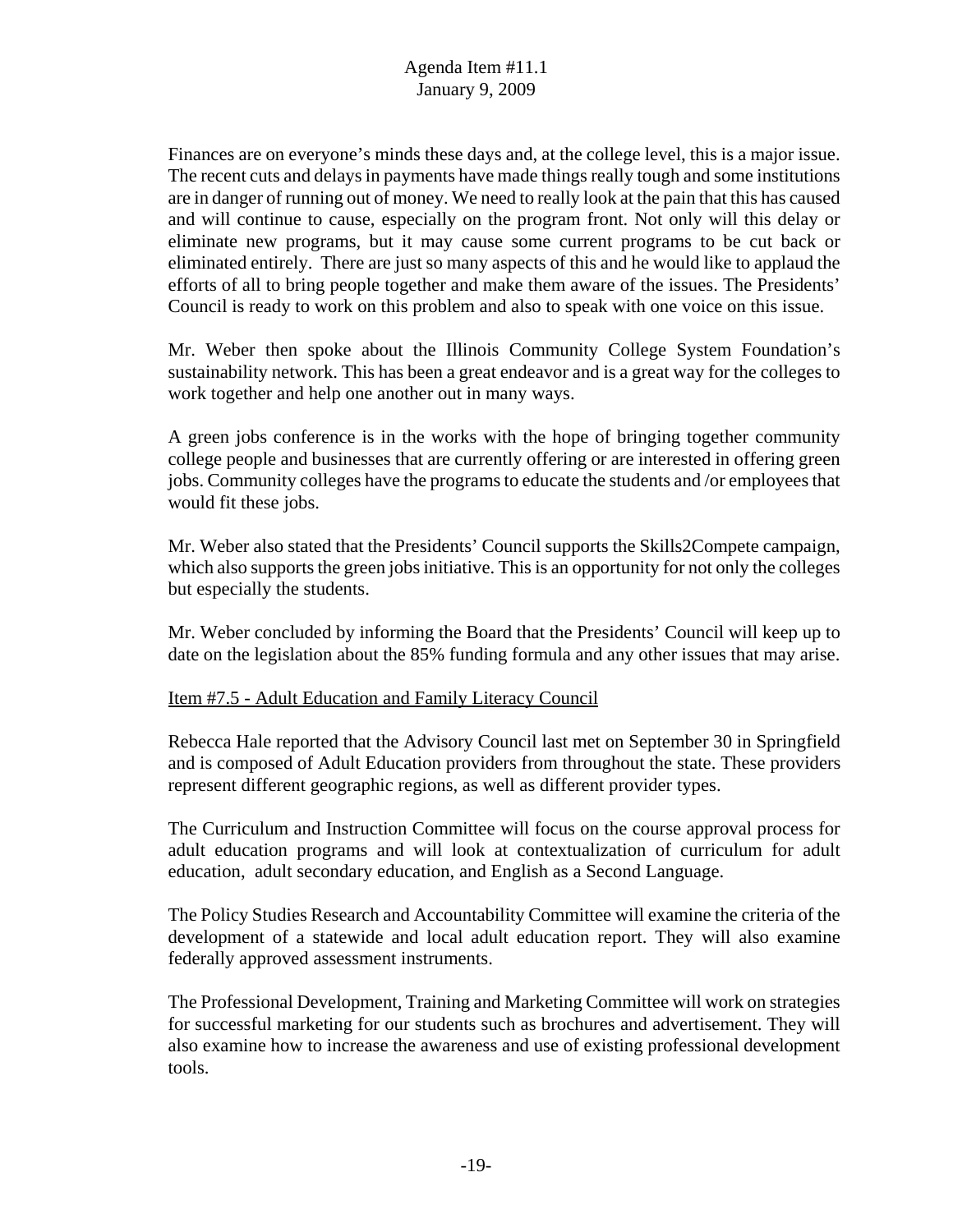The Student Support and Transition Services Committee is examining programs and statewide data of students that are transitioning from postsecondary education to employment to community colleges. We are looking at the different programs throughout the state to identify high achievers within our own ranks to determine what they are doing to succeed and possibly put into practice. One of the key focuses is what are some low or nocost methods to achieve this as well.

## Item #8 - Dual Credit Summit/Dual Credit Task Force Update

Elaine Johnson reported that the Task Force has been very successful and the ICCB's current Dual Credit model was very closely examined and, overall, the Task Force was impressed. There were three goals that recommended by the Task Force:

- 1. To ensure quality and set standards for all institutions that offer Dual Credit throughout Illinois. The standards for determining the quality will be from the ICCB.
- 2. To improve access, faculty and attainment. In order to accomplish this the Task Force suggested reinstituting P-16 funding for community colleges.
- 3. To increase accountability. Representative Roger Eddy was very concerned that ICCB does not track the students enrolled in Dual Credit programs. The Task Force would like the students tracked and then performance could be monitored more closely.

The final report will be submitted to the General Assembly in December. Dual Credit will be an issue that ICCB staff will continue to monitor closely.

After Elaine Johnson's update, she answered a few questions about Dual Credit and a brief discussion ensued.

#### Item #9 - New Units of Instruction

Judy Rake made a motion, which was seconded by James Dumas, to approve the following motion:

The Illinois Community College Board hereby approves the following new units of instruction for the community colleges listed below:

## **PERMANENT PROGRAM APPROVAL**

Illinois Central College

- < Game Design Associate of Applied Science (A.A.S.) Degree (67 semester credit hours)
- < Healthcare Emergency Manager Certificate (44 semester credit hours)

#### Olive-Harvey College

- Process Technology Associate of Applied Science (A.A.S.) Degree (63 semester credit hours)
- < Process Technology Certificate (38 semester credit hours)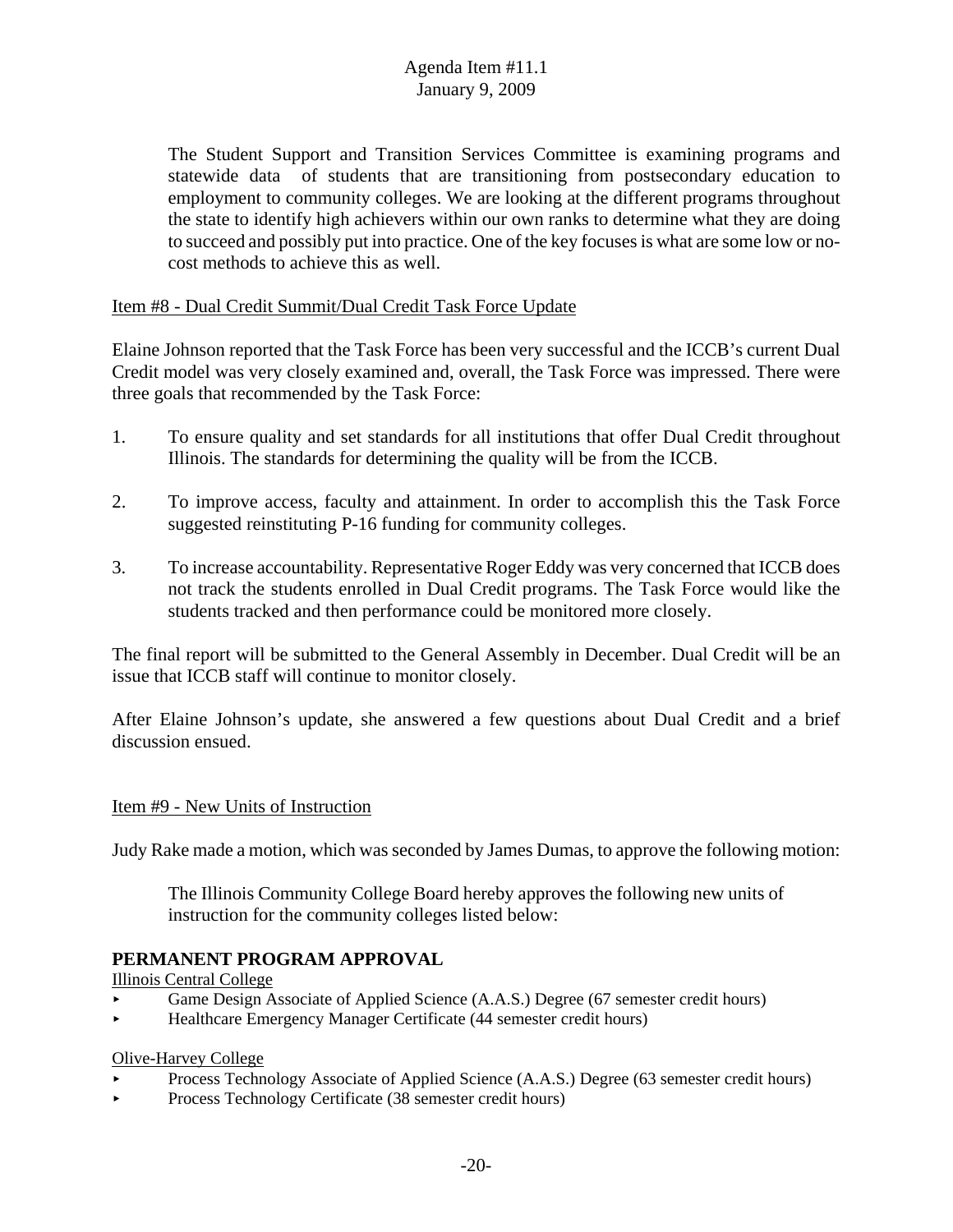#### Parkland College

< Construction: Electrical Inside Wireman Certificate (52 semester credit hours)

Rend Lake College

< Associate of Arts in Teaching (A.A.T.) Special Education Degree (64 semester credit hours)

Carl Sandburg College

- < Associate of Arts in Teaching (A.A.T.) Special Education Degree (61 semester credit hours)
- < Associate in Engineering Science (A.E.S.) Degree (67 semester credit hours)

## Spoon River College

Medical Assistant Certificate (30 semester credit hours)

Harold Washington College

Advanced Network Security & Forensics Certificate (31 semester credit hours)

The motion was approved by unanimous voice vote. Student advisory vote: Yes.

## Item #10 - Skills2Compete Presentation

Elaine Johnson introduced Andrea Ray of Workforce Alliance who is in charge of staffing in Illinois. Workforce Alliance has formed a unique partnership with many employers to work with Skills2Compete. Skills2Compete is dedicated to ensuring our workforce has the tools it needs to compete in the  $21<sup>st</sup>$  century. A high school diploma is not enough anymore and many lack the skills necessary to compete in today's work environment. Skills2Compete will bring stakeholders together and take these issues to policy makers in order to help keep Illinois competitive and drive our local and state economic development.

Ms. Ray applauded the efforts of the Board to spearhead the innovative strategies to help train our workforce now and in the future.

Following Ms. Ray's presentation, an open discussion about Skills2Compete took place.

Jake Rendleman made a motion, which was seconded by Tom Pulver, to approve the following motion:

The Illinois Community College Board hereby endorses the Skills2Compete Illinois Campaign that seeks to raise the awareness of the need to train Illinois residents for middle-skill jobs, which require more than a high school diploma but less than a four-year degree.

The motion was approved by unanimous voice vote. Student advisory vote: Yes.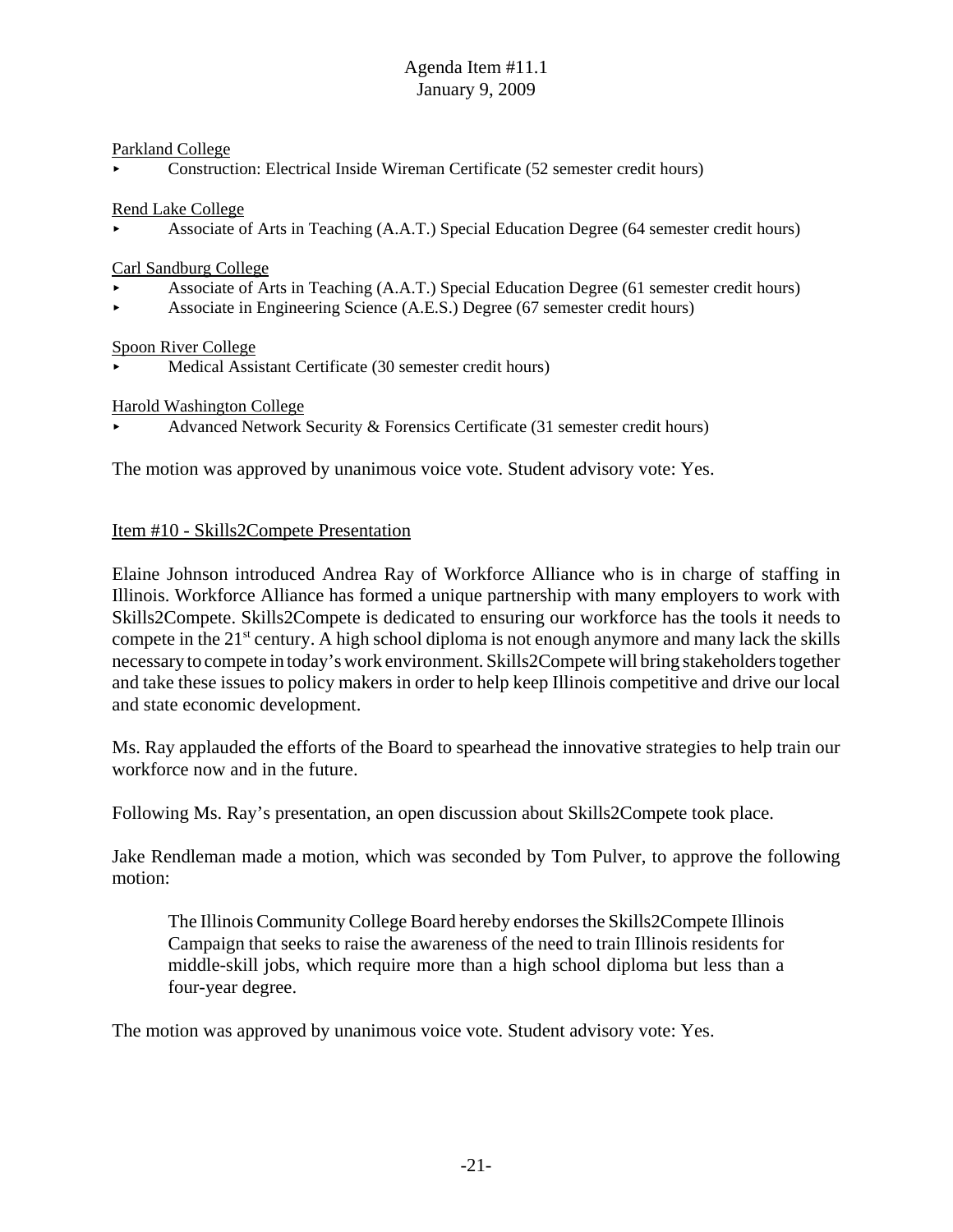#### Item #11 - Consent Agenda

Rudy Papa made a motion, which was seconded by Judy Rake, to approve the following items:

#### Item #11.1 - Minutes of the September 19, 2008 Meeting

The Illinois Community College Board hereby approves the Board minutes of the September 19, 2008 meeting, as recorded.

## Item #11.2 - Illinois Community College Board Advisory Committee Member Appointments

The Illinois Community College Board hereby approves the Advisory Committee Member Appointments.

## Item #11.3 - Review of Executive Session Minutes

The Illinois Community College Board hereby determines that minutes of its executive sessions held on March 25, 2005; April 22, 2005; June 17, 2005; September 16, 2005; September 21, 2005; September 15, 2006; November 17, 2006; January 22, 2007; February 26, 2007; March 26, 2007; June 8, 2007; and May 19, 2008, are to remain confidential. All other executive session minutes have been made available for public inspection.

The motion was approved by unanimous voice vote. Student advisory vote: Yes.

#### Item #12 - Information Items

Item #12.1 - Fiscal Year 2009 Financial Statements

FY 2009 financial statements were provided to the Board for their information and review.

#### Item #12.2 - P-16 Grant Report

An FY 2008 P-16 Initiative Grant Final Report Summary was provided to the Board for their information and review.

#### Item #13 - Other Business

There was no other business to report at this time.

#### Item #14 - Executive Session

At 10:22 a.m., a motion was made by Tom Pulver, which was seconded by James Dumas, to convene into Executive Session.

The motion was approved by unanimous voice vote. Student advisory vote: Yes.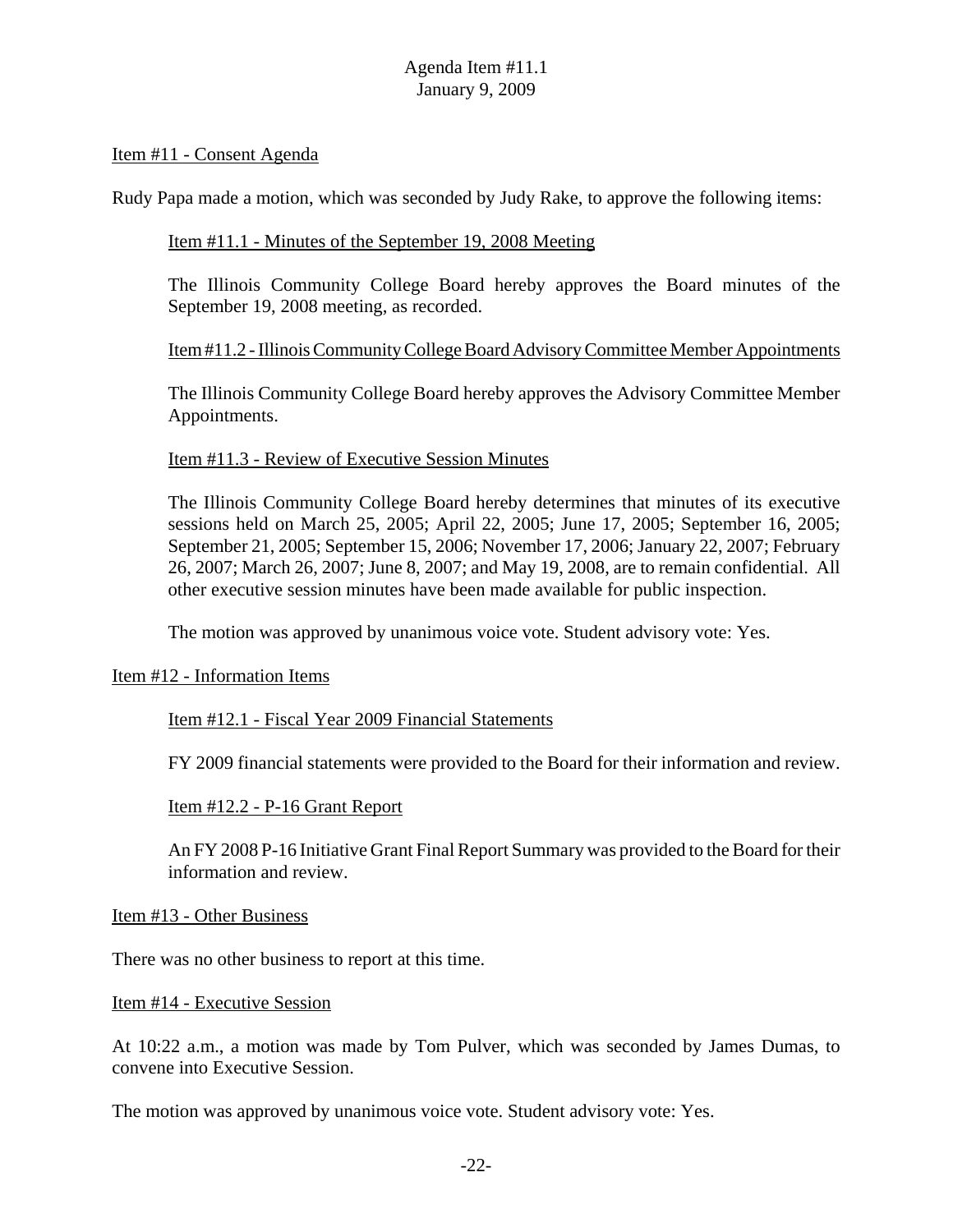\* \* \* \* \* \* \* \* \* \*

After reconvening into public session, the following motions were recommended:

1. Rudy Papa made a motion, which was seconded by Judy Rake, to rescind the motion to approve Item #11 - Consent Agenda.

The motion was approved by unanimous voice vote. Student advisory vote: Yes.

2. Suzanne Morris made a motion, which was seconded by Judy Rake, to approve Items #11.1 and 11.2 of the Consent Agenda.

The motion was approved by unanimous voice vote. Student advisory vote: Yes.

3. Tom Pulver made a motion, which was seconded by Judy Rake, to approve the executive session minutes of March 25, 2005; April 22, 2005; June 17, 2005; September 16, 2005; September 21, 2005; September 15, 2006; November 17, 2006; January 22, 2007; February 26, 2007; March 26, 2007; June 8, 2007; May 19, 2008 as is, with corrections to the minutes of September 19, 2008. All are to remain confidential. All other executive session minutes have been made available for public inspection.

The motion was approved by unanimous voice vote. Student advisory vote: Yes.

#### Item #15 - Public Comment

No public comment at this time.

#### Item #16 - Adjournment

At 10:36 a.m., Rudy Papa made a motion, which was seconded by James Dumas, to adjourn the meeting.

The motion was approved by unanimous voice vote. Student advisory vote: Yes.

Guy H. Alongi Geoffrey S. Obrzut Chairman President/CEO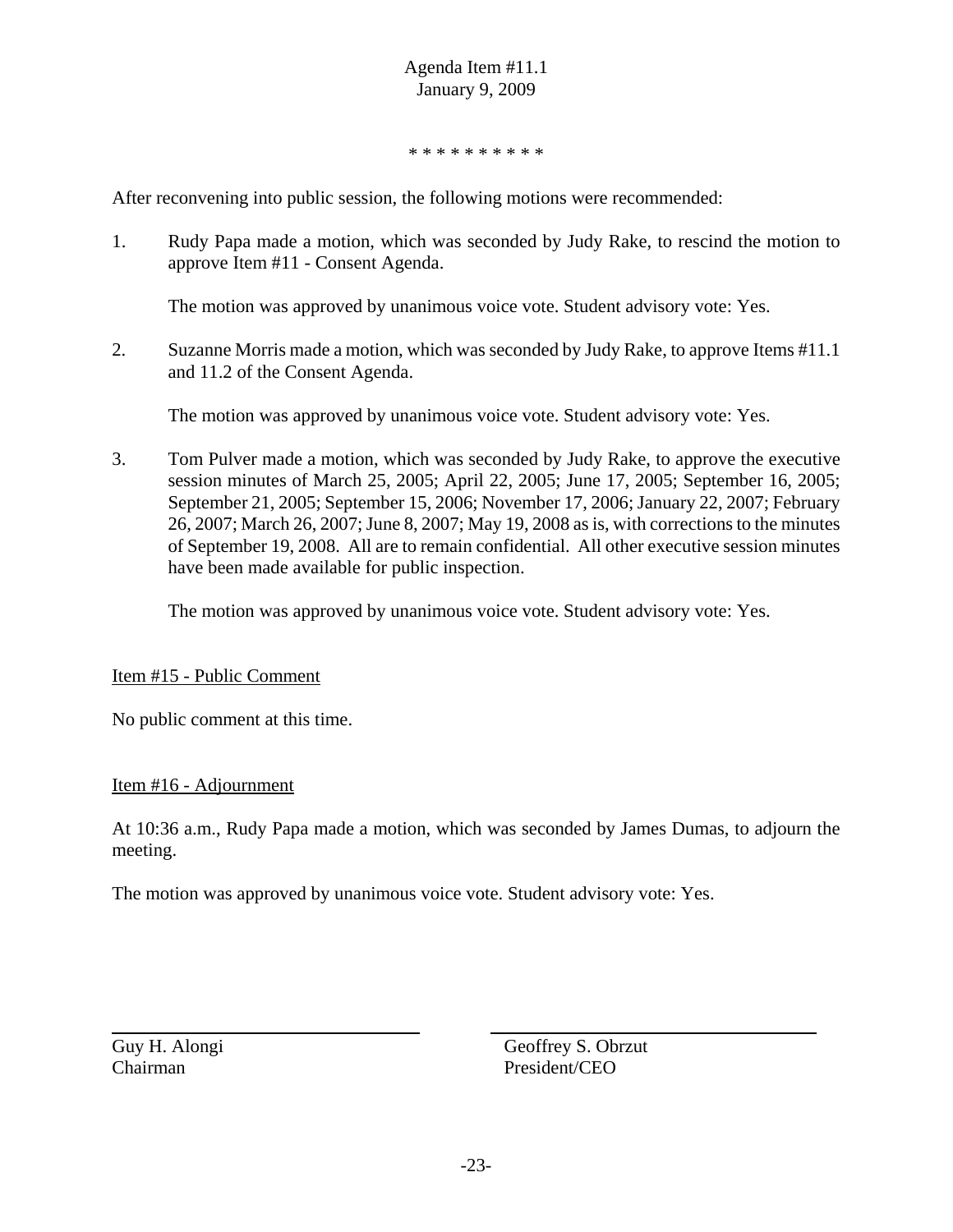#### Illinois Community College Board

# **STUDENT ENROLLMENTS AND COMPLETIONS IN THE ILLINOIS COMMUNITY COLLEGE SYSTEM FISCAL YEAR 2008**

The externally attached *Fiscal Year 2008 Annual Report on Student Enrollments and Completions in the Illinois Community College System* is based on individual student records that the colleges provided at the close of the fiscal year (July 1, 2007 through June 30, 2008). Summary data for the four previous fiscal years (2004-2007) are referenced to allow for the examination of longer term trends.

An examination of enrollment trends is particularly important as the community college system reacts to the economic difficulties that our students face as well as national and state fiscal crises that affect the operation of our higher education institutions. Government sources document that the nation and Illinois are currently experiencing trying economic times. Unemployment is elevated and state revenues are down

Nationally, the unemployment rate jumped to a 15-year high of 6.7 percent during November (2008). Payroll employment fell for the eleventh consecutive month during November (2008), decreasing by -533,000 jobs, the largest decline in 34 years, bringing total national job losses during 2008 to -1.9 million.

The Illinois economy dropped -23,000 jobs in November (2008) recording its sixth consecutive month of job loss and largest over-the-month decline since October 2001, according to data released today (November 20, 2008) by the U.S. Department of Labor, Bureau of Labor Statistics (BLS) and the Illinois Department of Employment Security (IDES). The seasonally adjusted November (2008) Illinois unemployment rate remained unchanged at 7.3 percent. Illinois' three-month average (Sept.-Oct.-Nov.) also remained at 7.1 percent. It has been unchanged since August (2008) and is at its highest level in 15 years (since November 1993). State of Illinois Department of Employment Security. (December 18, 2008). Illinois Unemployment Rate Remains at 7.3 Percent, National Rate Continues to Increase. http://www.ides.state.il.us/economy/cps.pdf

Because the national recession has negatively affected Illinois' revenue and caused a \$2 billion fiscal year 2009 budget deficit, the State will be selling \$1.4 billion in general obligation certificates to infuse the General Revenue Fund with much needed cash to pay vendors and providers who urgently need payment. . . Illinois is not alone in facing a fiscal year 2009 budget shortfall due to lower than projected revenues . . . recently the Chairman of the National Governors Association said 43 of 50 states currently face budget deficits. State of Illinois Governors Office. ( December 16, 2008). \$1.4 Billion to be Available to Pay Bills Before the New Year. Illinois Government News Network. http://www.illinois.gov/PressReleases/ShowPress Release.cfm?SubjectID=3&RecNum=7331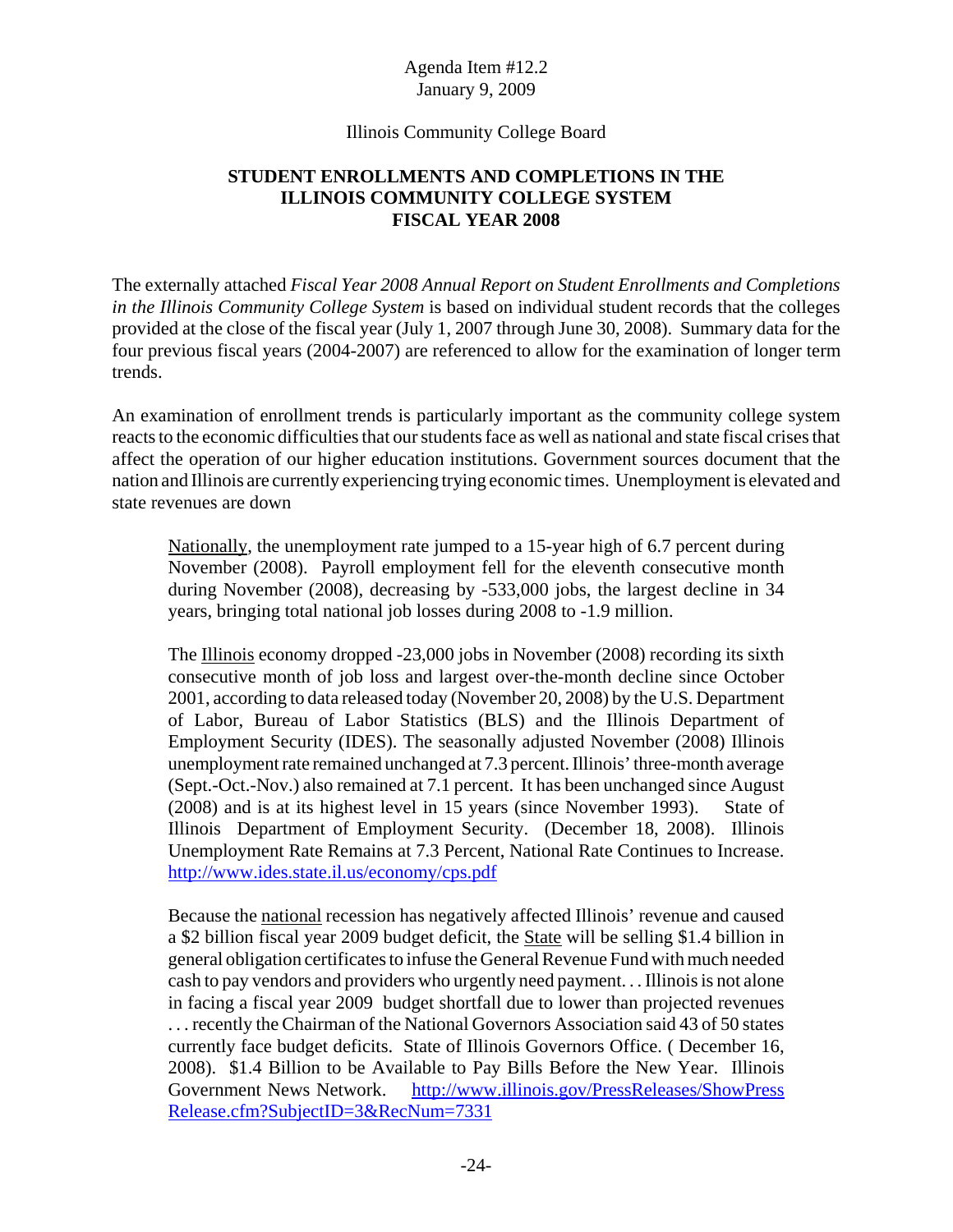Community colleges are positioned to be part of the solution both in Illinois and at the national level. Community colleges provide individuals with the education and training/retraining needed to compete in this increasingly challenging environment. Generally, according to the U.S. Department of Labor, Bureau of Labor Statistics (BLS), individuals with more education have lower unemployment and elevated earnings http://www.bls.gov/opub/ooq/2004/fall/oochart.pdf. Community colleges offer a variety of short to moderate length certificates and degrees in modular formats to help individuals and employers adapt to changing workforce priorities and needs.

Illinois community colleges deliver education and training to a substantial number of individuals every year. During fiscal year 2008, a total of **933,640** students enrolled in credit and noncredit courses at an Illinois community college. To put this enrollment figure in perspective, that means that about **1 out of every 10 Illinoisans** (18 years of age or older) took a credit or noncredit course at an Illinois community college during fiscal year 2008. Nearly three-quarters of these students enrolled in credit courses. Credit enrollment was down slightly compared to last year (-0.3 percent) and down compared to five years ago (-2.3 percent). In fiscal year 2008, 251,033 students enrolled in noncredit courses which is up slightly from fiscal year 2007 (1.5 percent) and down from five years ago (-3.6 percent).

A total of **51,315** collegiate-level degrees and certificates were earned by Illinois community college students in fiscal year 2008. The number of community college completions in fiscal year 2008 is the **third highest count ever reported**. The Illinois Community College System continues to have a substantial positive impact on the education, training, and economic development needs of the state. Highlights from the report follow.

**BACKGROUND.** Annual enrollment and completion data (A1) are reported for students who are officially enrolled at the college in credit coursework and/or those who graduate from collegiate programs at any time during the fiscal year. Annual noncredit course enrollment data (N1) are collected separately on an individual student basis. These detailed student records supply both demographic and course-specific information on the wide range of noncredit instruction that the colleges provide as a value added service to area employers and the community at large.

## **Overall Student Enrollments**

- ★ The Illinois Community College System recorded a total approaching **one million (933,640) students** in credit and noncredit courses during fiscal year 2008. Overall combined enrollments remained relatively steady compared to last year  $(+0.1$  percent,  $N = +1,252$ ).
- < **Credit-generating** students accounted for **73.1 percent** of the overall fiscal year 2008 headcount.

## **Credit Enrollment**

< During fiscal year 2008, the 48 public community colleges in Illinois enrolled **682,607** students in instructional credit courses. This is less than the previous year (684,964). The full-time equivalent (FTE) enrollment was 239,881, a slight increase of 0.7 percent since fiscal year 2007.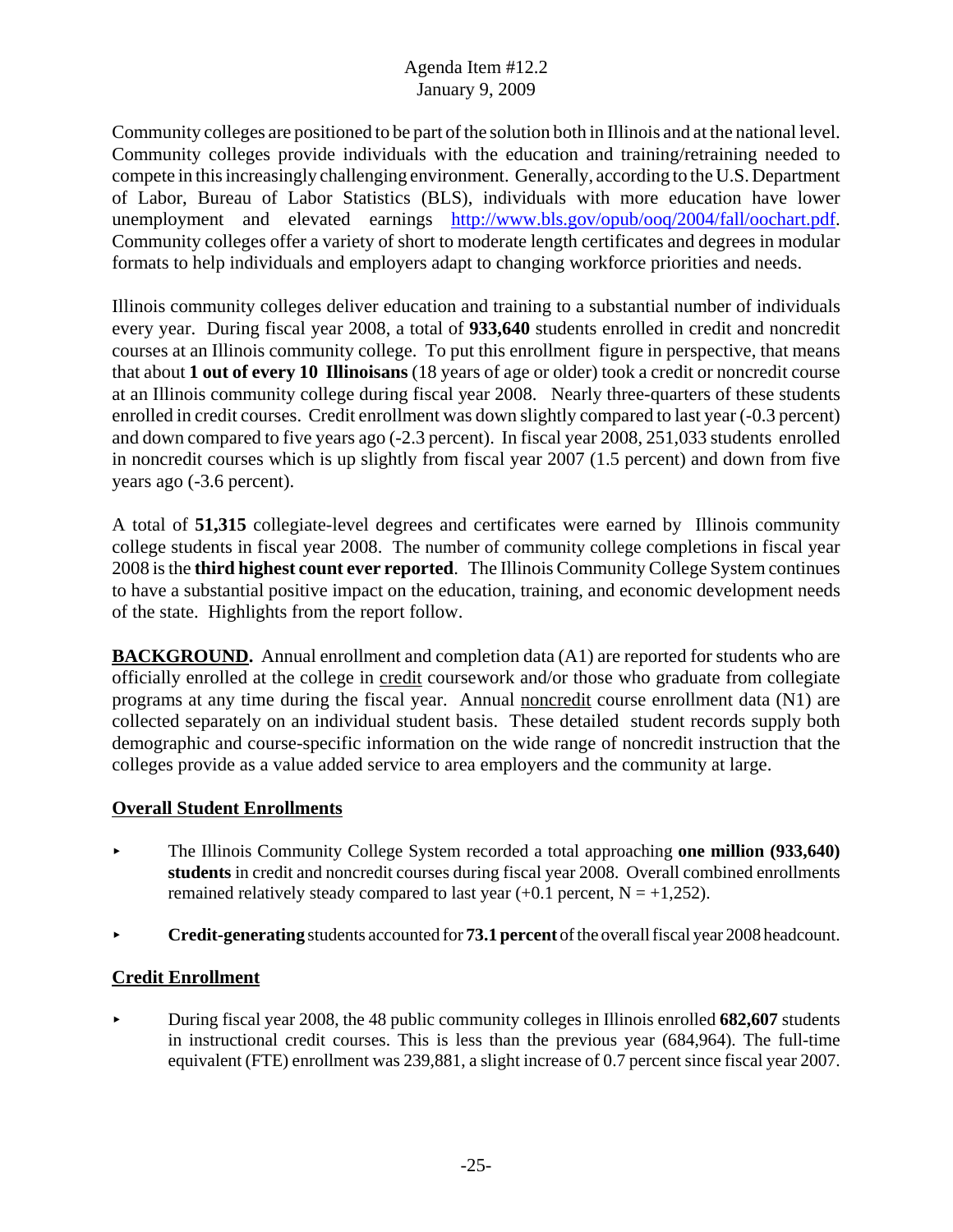- < Statewide, **25,161 noncredit course sections** were conducted during fiscal year 2008.
- From fiscal year 2007 to fiscal year 2008, the number of individuals receiving instruction through **noncredit course** offerings increased slightly (1.5 percent) to **251,033 students**.
- < Statewide, 26,082 of 933,640 total students enrolled in both credit and noncredit courses during fiscal year 2008 (A1 and N1). While there is some overlap, these data suggest that **credit and noncredit courses are meeting largely different student and community needs**.
- Females comprised 55.0 percent of the fiscal year 2008 student population enrolled in creditgenerating programs.
- **Minority (non-white) students accounted for over one-third (35.1 percent) of the credit** students enrolled. African American student representation decreased (0.1 percent) to 14.4 percent. Latino student representation decreased slightly to 15.6 percent. Asian student representation remained similar to the previous year at 4.4 percent, while foreign/nonresident alien representation increased minimally to 0.4 percent.
- ► The median age of credit-generating students was 25.7 during fiscal year 2008, the same as the previous year. The average age increased slightly to **30.7** years.
- < **Baccalaureate/transfer** remained the largest credit instructional program area **enrolling 39.6 percent** of fiscal year 2008 Illinois Community College System students. Enrollments in baccalaureate/transfer programs decreased 1.9 percent compared to the previous year.
- < Statewide, career and technical education credit program enrollments accounted for **more than one-quarter** of all credit students (27.4 percent). Enrollments in career and technical programs increased 1.9 percent from last year.
- < Although 39.6 percent of the fiscal year 2008 credit student population was enrolled in the baccalaureate/transfer area, only 31.8 percent of all students indicated an intent to transfer.
- < Students enrolled in **adult education** courses in community colleges comprised **15.6 percent** of the credit generating students. Enrollment in adult education decreased by 3.5 percent versus fiscal year 2007.
- < Of the students in adult education, approximately **57.9 percent** were enrolled in **English as a Second Language** (ESL) courses.
- **More than one-half** (52.9 percent) of the fiscal year 2008 credit students enrolled in the colleges indicated that they were not pursuing a degree, but **attending to complete one or several courses**. Participation in college to take courses instead of pursue a degree or certificate remained constant compared to the previous year.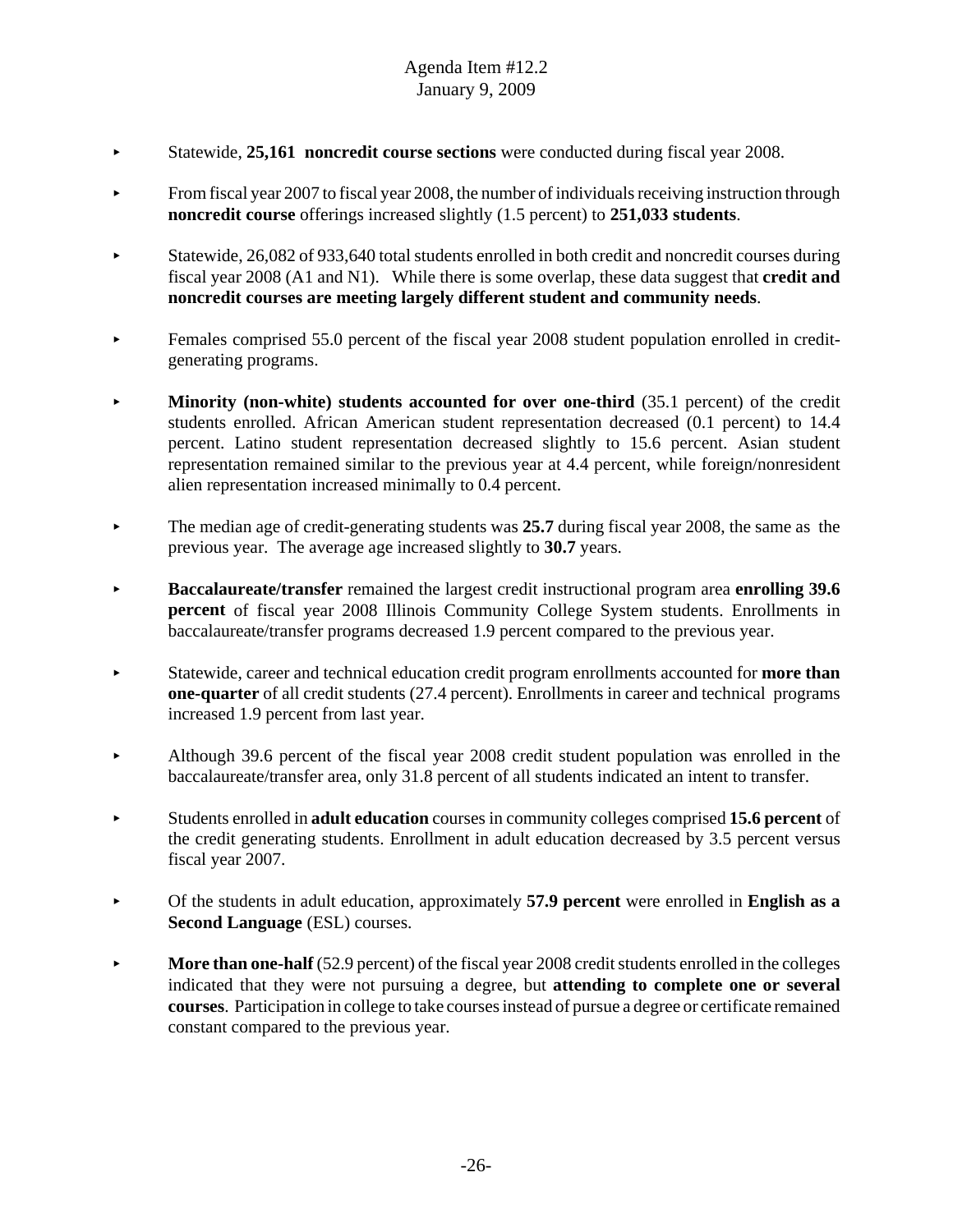- **More than two-out-of-three credit students attended on a part-time basis during both** the fall (67.7 percent) and spring (70.5 percent) semesters in fiscal year 2008.
- More than 17 percent of the credit-generating students are known to already have earned some type of college certificate or degree. This includes **37,870 who earned a bachelors degree or higher**.
- < Illinois community college students were enrolled in **7,196,438 credit hours throughout fiscal year 2008** and earned 76.7 percent of those hours.
- Accumulated credit hours were available for 72.9 percent of the fiscal year 2008 student population. Just over one third (35.0 percent) attained **sophomore**-level status by accumulating 30 or more college-level hours.
- $\blacktriangleright$  Cumulative grade point average data was reported for 68.0 percent of the fiscal year 2008 students. **More than 47 percent maintained an A-B average**.
- In fiscal year 2008, Illinois community college students earned 63.4 percent of the remedial credits they attempted. This percentage is up slightly from 62.2 percent in fiscal year 2007.
- In fiscal year 2008, close to **one-fifth** (19.7 percent) of Illinois community college students (not enrolled in ABE/ASE/ESL, Vocational Skills, and General Studies) were enrolled in at least one developmental course – the same as in fiscal year 2007.

## **Noncredit Enrollment**

- < **Noncredit** course enrollment figures for fiscal year 2008 are from the **Noncredit Course Enrollment Data** submission (N1).
- < Fiscal year 2008 unduplicated noncredit headcount decreased 1.5 percent over last year. Similarly, the duplicated headcount or "seatcount" was 0.4 percent lower than the previous year.
- $\blacktriangleright$  25,161 noncredit course sections were conducted during FY 2008.
- **Female** students accounted for **55.6 percent** of 2008 noncredit enrollments for which gender data were reported.
- **Minority students accounted for one fourth** of the individuals enrolled in noncredit courses who supplied racial/ethnic data.
- **Example 1** The median age of **noncredit** students was **38.7** during fiscal year 2008. The average age was **40.3** years.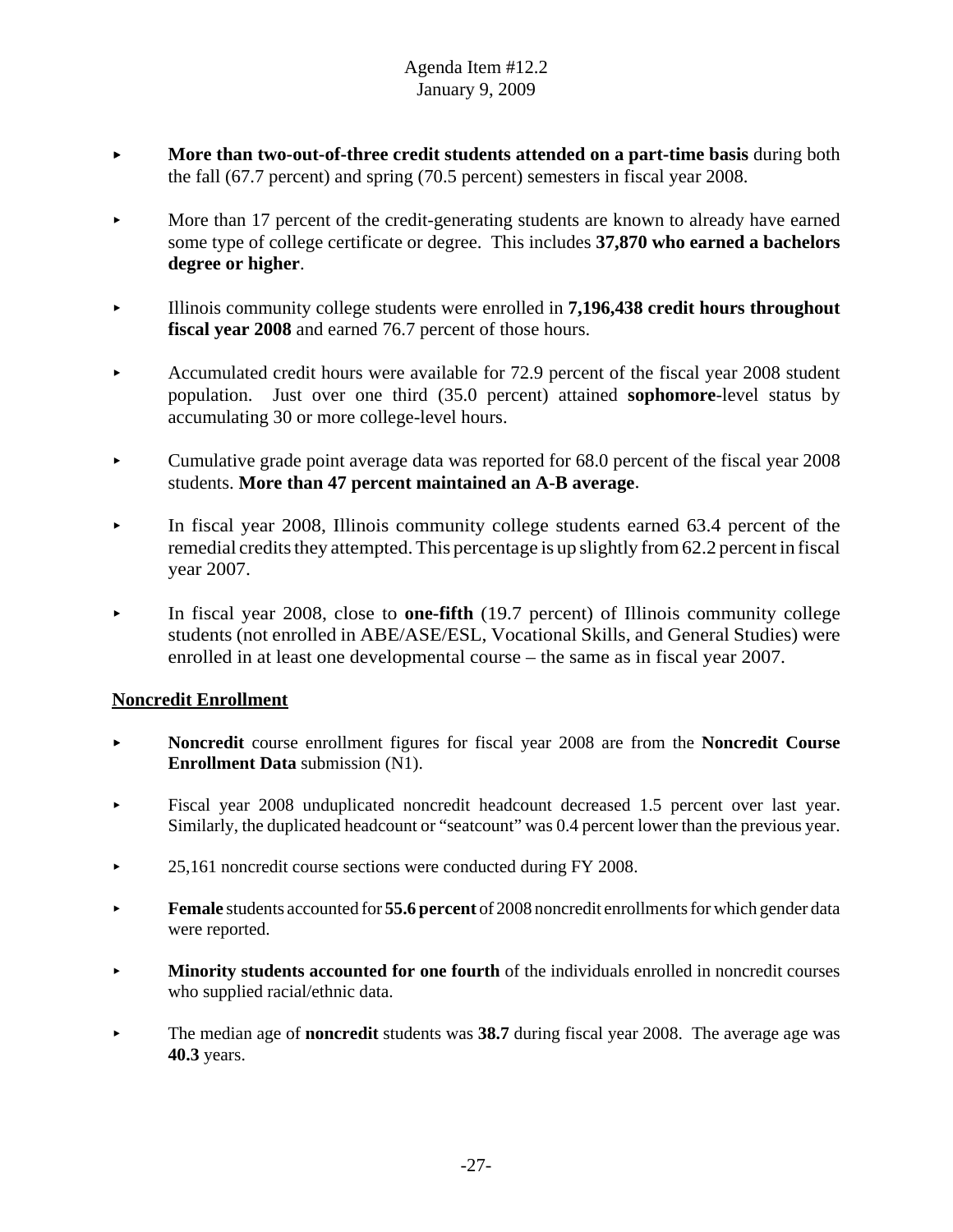- < More than **one-half** of the noncredit students were **40 years of age or above** among the individuals who supplied this information.
- < Nearly 60 percent of the noncredit offerings (duplicated) were in the Personal and Social Development category of activity. **Over one-quarter** of the noncredit coursework were dedicated to developing **workplace skills**: Professional/vocational (19.6 percent) and Business and Industry Contractual training (8.6 percent).
- Across all categories of activity, eight broad course areas (two-digit CIP) had over  $6,000$ noncredit students enrolled. **These eight areas accounted for approximately two-thirds of the students enrolled in noncredit courses** with CIP data (68.2 percent). Approximately four out of ten enrollments in these large CIPs are in work-related courses: Business Management (18.2 percent), Transportation Workers (10.7 percent), Health Professions (4.6 percent), and Computer Information Systems (3.1 percent).
- **Over one-half of the 2008 noncredit courses were held on main college campuses** (52.1) percent).

## **Student Completions**

- < A total of **51,315** collegiate-level degrees and certificates were awarded to Illinois community college students in fiscal year 2008.
- < The number of community college completions in fiscal year 2008 is the **third highest count ever reported**. Community colleges sustained an elevated level of completions during FY 2008.
- $\blacktriangleright$  The number of degrees and certificates awarded was about the same as fiscal year 2007 (N = -7 completers). Taking a longer view – compared to fiscal year 2004 – the total number of fiscal year 2008 completions increased 6.9 percent.
- **Career and Technical Education** accounted for the **largest number of graduates**  $(N =$ 35,561) in fiscal year 2008. Two-thirds of the earned degrees and certificates were in Career and Technical Education programs during fiscal year 2008 (69.3 percent). Career completions increased 0.2 percent from last year.
- < **Baccalaureate/transfer degrees** accounted for the **second largest** group of completers in fiscal year 2008 ( $N = 14,628$ ). Nearly three out of every ten graduates earned baccalaureate/transfer degrees (28.5 percent). The number of transfer degrees was about the same  $(N = -3)$  as last year.
- $\blacktriangleright$  Approximately 26.4 percent of the career and technical education awards in fiscal year 2008 were AAS degrees.
- **Females** accounted for **56.1 percent** of all 2008 completions.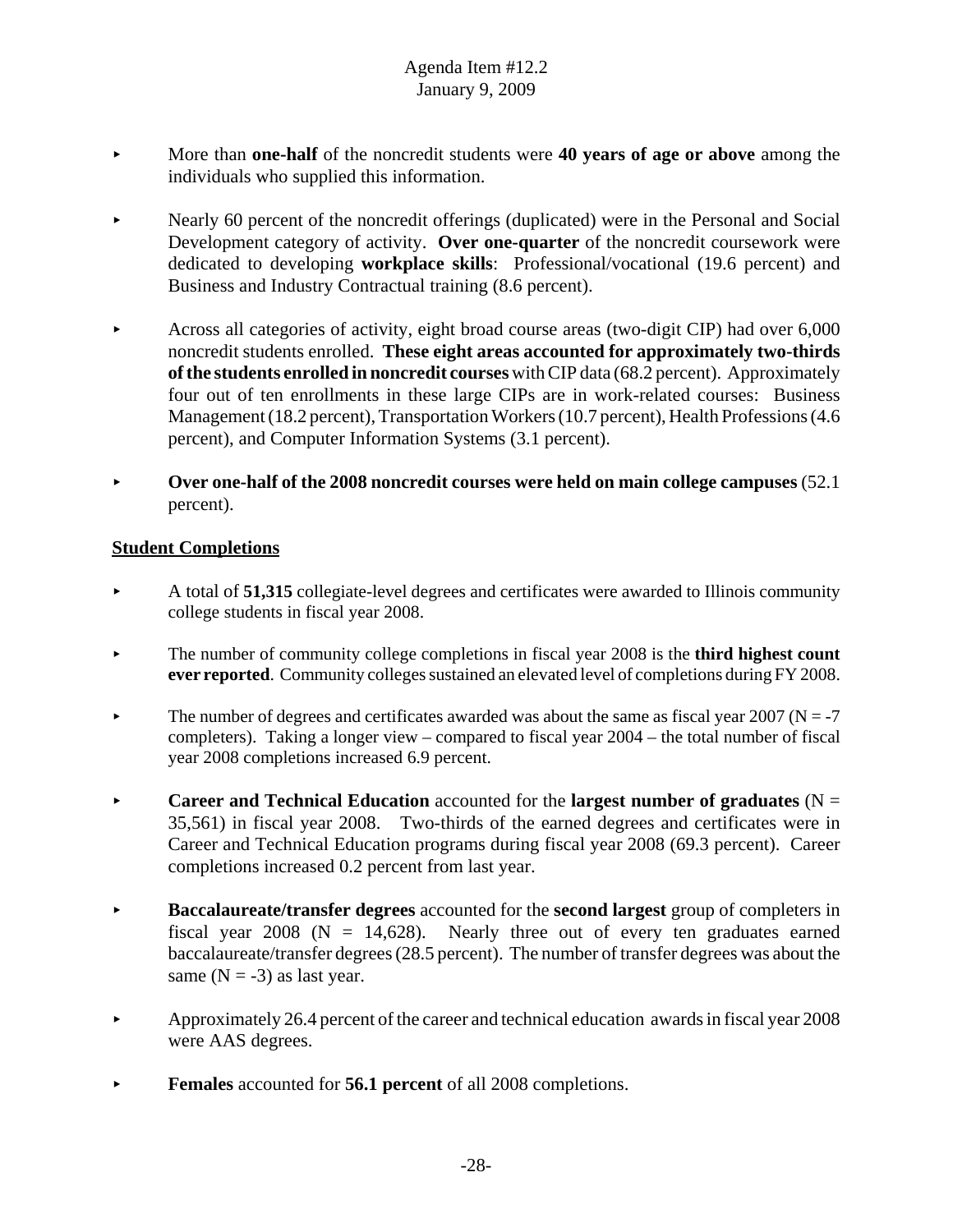- **EXECUTE:** Career and Technical Education Certificates of Less Than One Year accounted for the **largest number** of male ( $N = 10,541$ ) and female ( $N = 10,160$ ) completers of a specific degree or certificate.
- Although small in number, the Associate of Arts in Teaching  $(N = 2)$  and Associate in Engineering Science ( $N = 105$ ) had the highest proportion of male graduates (100.0 percent,  $N = 2$ ; 85.7 percent,  $N = 90$ ).
- < **Minority students earned about 30 percent of the collegiate-level degrees and certificates awarded** in the Illinois Community College System during fiscal year 2007. African American students earned 14.6 percent, Latino students earned 8.8 percent, and Asian students earned 5.3 percent of all degrees and certificates.
- $\blacktriangleright$  Minorities accounted for 22.5 percent of total transfer degree recipients.
- < Nearly four times as many minority graduates completed Career and Technical Education degrees and certificates ( $N= 11,909$ ) as Baccalaureate/transfer degrees ( $N =$ 3,294).
- Among the largest minority groups, African American students completed  $2,997$  more collegiate-level awards than Latino students.
- $\blacktriangleright$  Fourteen percent of the students who were awarded degrees and certificates during fiscal year 2008 were less than 21 years of age. **The age groups with the largest percentages of graduates were 21 to 24 (30.9 percent), 25 to 30 (19.5 percent), and 31 to 39 years of age (16.5 percent).**
- < Almost three-quarters of the transfer degree completers in 2008 indicated an intent to transfer to a four-year institution. Approximately 18 percent of fiscal year 2008 Associate in Applied Science degree graduates indicated goals to complete some courses or finish a certificate.

Steps to assist underprepared students in their efforts to arrive college ready would benefit all students. Better secondary academic preparation can position students for more timely degree or certificate completion. For individuals seeking workplace skills, solid basic skills will allow them to reach their goals at an accelerated pace. During spring/fall 2008, Illinois took the necessary steps to join the American Diploma Project (ADP) and has begun working with Achieve, Incorporated, to further align expectations across educational levels and increase student readiness for college and careers. As a part of the ADP network, Illinois is committed to address key policy priorities, including increased alignment, elevated rigor of high school curriculum, streamlined assessment systems, strengthened accountability, and linked data systems. Likewise, the College and Career Readiness pilot initiative is a positive step in the system's efforts to collaborate with educational partners to jointly promote and communicate a the level of skills required for individuals to be "college ready."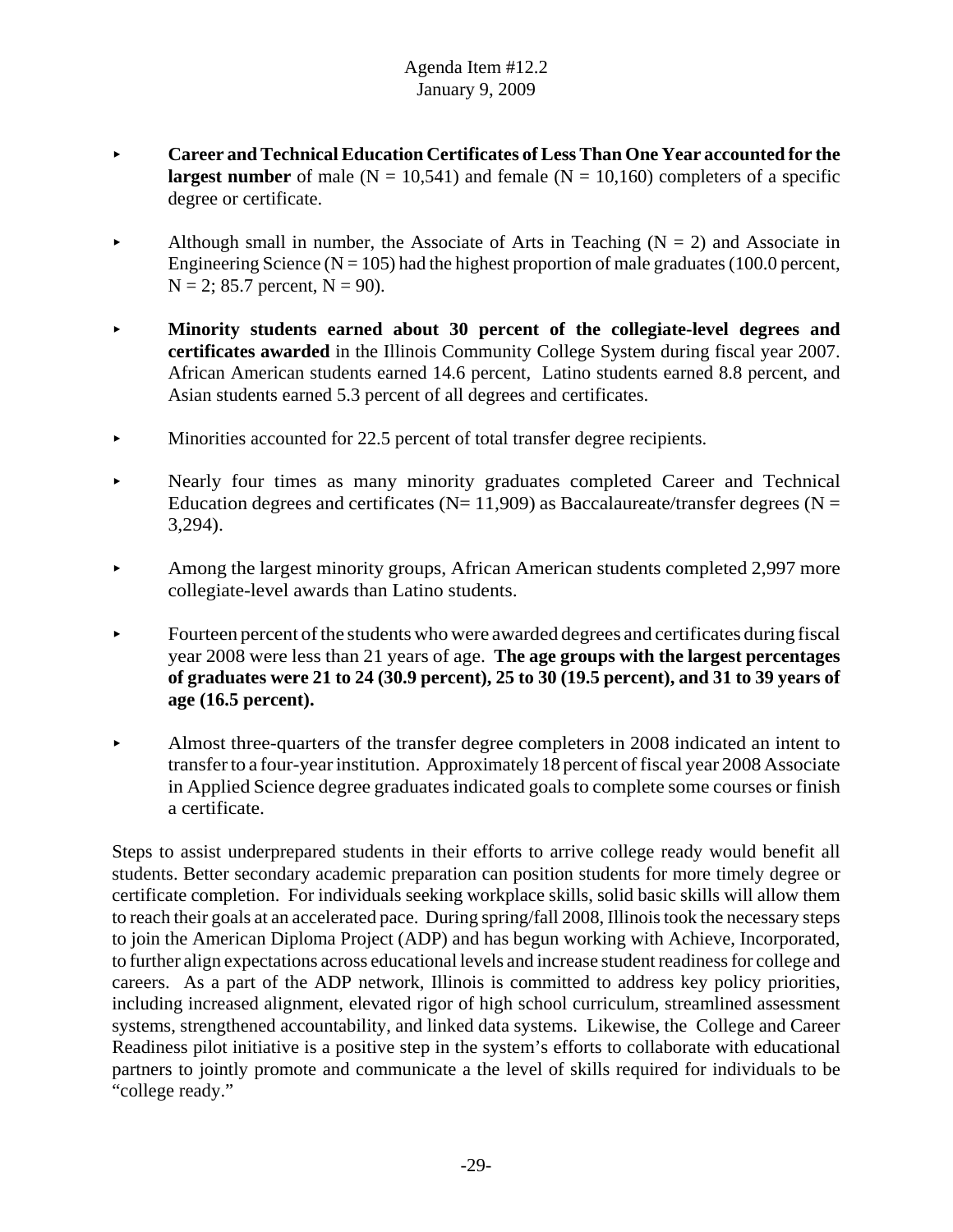On the other end of the community college continuum, there are students who are very close to completing a degree or certificate, but who have not re-enrolled to finish the last remaining courses. Illinois community colleges are recognized for the work they have already done to develop and

implement automated degree audit software to identify individuals who have met the requirements of a formal award, but may not have formally applied for the certificate or degree. Some colleges are considering exploring the use of technology to push/pull students who are close to completing a certificate or degree back to college to finish what they started. The U.select software (formerly known as the Course Applicability System  $-\frac{http://www.itransfer.org/cas/}{http://www.itransfer.org/cas/})$  offers one potential approach to assist in implementing a push/pull strategy. The current fiscal climate makes implementing a project like this challenging, but has the potential to make a positive impact. Encouraging more students to finish their degrees and certificates benefits all parties.

Many of these enrollment trends are predictable given the current state of the economy. These patterns can be useful in program planning, institutional development, and budgeting for the upcoming fiscal year. As community colleges review course offerings and as they look at which specialized support services to cut and which to augment while trying to operate under restrictive budgets, local and statewide enrollment trends can provide important data on which to base those decisions.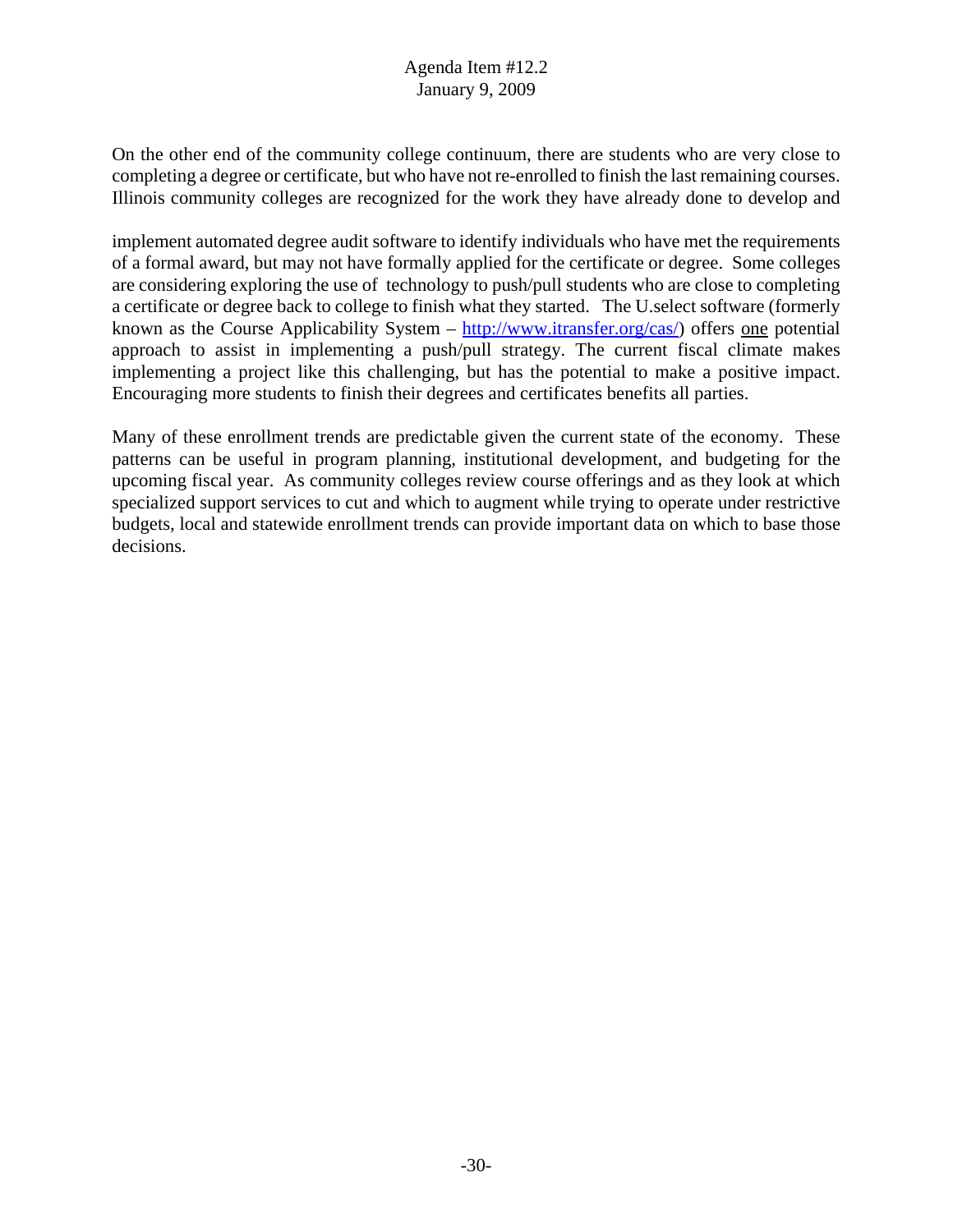#### Illinois Community College Board

## **WORKFORCE DEVELOPMENT GRANT REPORT BUSINESS AND INDUSTRY SERVICES FISCAL YEAR 2008**

#### *Executive Summary*

The Illinois Community College Board provided more than \$3.3 million to community colleges during fiscal year 2008 to provide workforce and economics development services through their Business and Industry Centers. The workforce development activities conducted under this grant include customized job training on campus or on-site at a business; assisting entrepreneurs in business start-up; providing counseling and management assistance to small and medium sized business owners; helping businesses with government procurement opportunities; offering professional continuing education; developing training programs for unemployed and underemployed workers; and serving businesses with alternative education modalities, such as distance learning. The grant funds allow colleges to help companies grow by providing economic development assistance at costs they can afford and by providing needed technical and English language training for upgrading workers' skills. Below are highlights of the community colleges' activities for fiscal year 2008.

- **Contract/Customized Job Training.** Community colleges provided 8,776 contract training courses to 2,890 companies. Through these courses, 101,059 employees were trained for a total of 203,946 contact hours of instruction or 25,493 days of training. This contributed to the formation of 9 companies, expansion of 53 companies, and the retention of 342 companies. A total of 864 jobs were created and another 6,515 jobs were retained.
- **Entrepreneurship Seminars and Workshops.** Community colleges conducted 597 entrepreneurship seminars and workshops for 8,342 participants. This helped in the creation of 44 new businesses, expansion of 20 businesses, and retention of another 19 businesses. As a result, 136 jobs were created and 60 jobs were retained.
- **Counseling and Management Assistance.** Counseling and management assistance was provided to 3,792 individuals or organizations. This assistance resulted in 176 companies being formed, 111 companies expanding, and 129 companies being retained. A total of 1,165 jobs were created and 807 more jobs were retained as a result of business counseling.
- **Contract Procurement Assistance.** Eight community college districts provided 824 businesses with government contract procurement assistance. As a result, 68 businesses received 4,646 federal contracts totaling \$826,889,935. The receipt of these contracts contributed to the creation of 13 firms, expansion of 50 businesses and retention of 311 businesses while 148 jobs were created and 3,814 jobs were retained.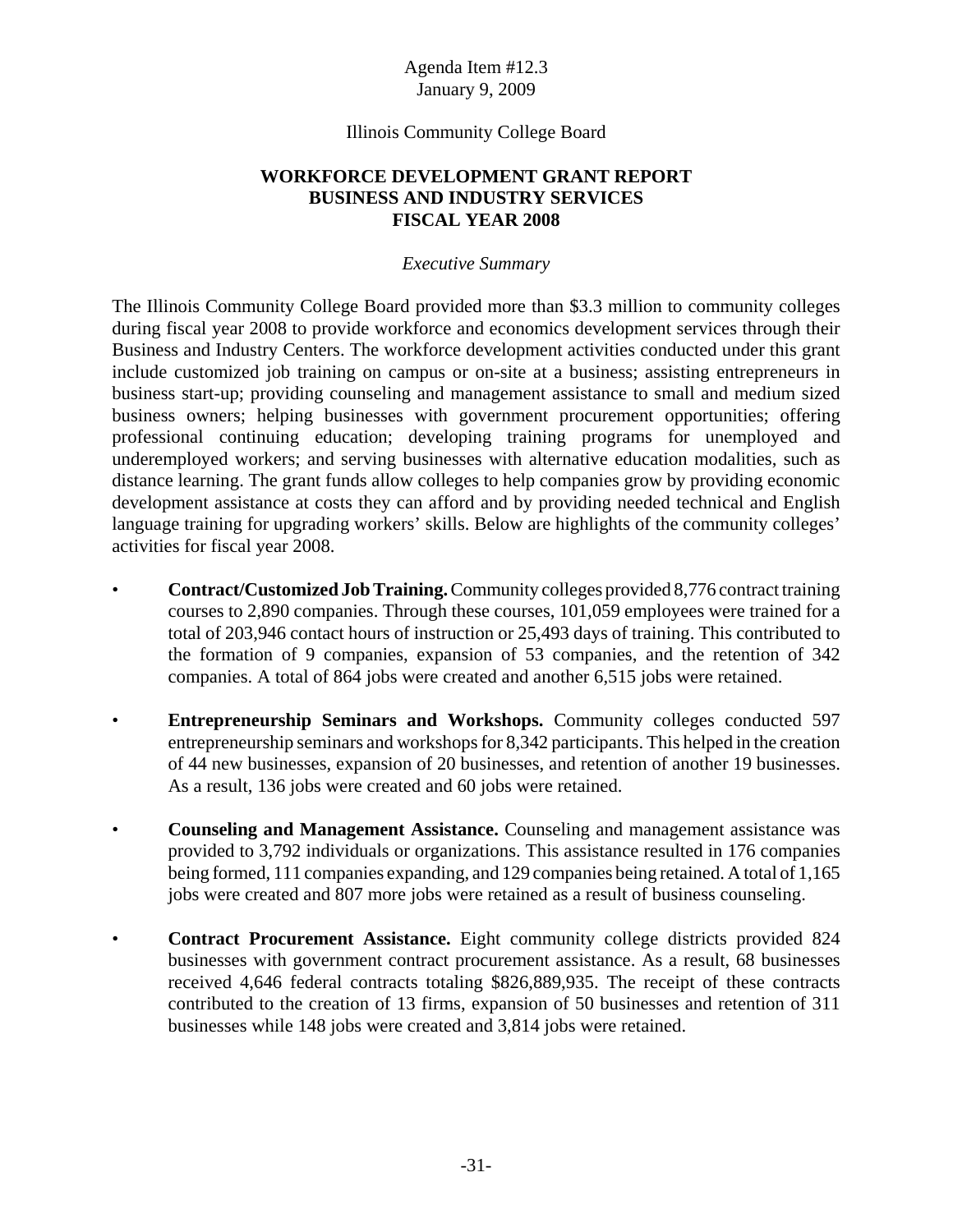- **Public Training Activities.** Illinois community colleges provided 2,274 noncredit public training courses and 2,962 noncredit workshops and seminars to 37,156 individual participants and served 2,923 organizations.
- **Employment and Training Services for Unemployed or Underemployed Workers.** Twelve community colleges reported offering 282 noncredit workshops and seminars to 3,898 unemployed or underemployed individuals. In addition, another 227 noncredit/credit courses were provided to 1,666 participants. As a result, 8,604 individuals received job placement services. Community colleges also reported 79 additional activities such as advisement services, resume workshops, and career fairs. These additional services affected another 25,377 individuals
- **Business Attraction, Retention, and Expansion.** Business attraction, retention, and expansion activities at 10 community colleges assisted 542 companies in potential expansion and other activities. Participation in other economic development activities by community colleges led to the creation of 12 companies, expansion of 23 companies, and retention of 65 companies. As a result, 432 jobs were created and 2,005 jobs were retained.
- **Distance Learning and Continuous Improvement.** Community colleges offered 1,850 noncredit internet courses, 12 satellite broadcasts, and 178 two-way interactive video courses.
- **Other Workforce Development Activities and Partnerships.** Throughout the state, the colleges' Business and Industry Centers performed job testing for 84 organizations and developed job profiles and assessments for 60 organizations. Six benchmarking studies and 39 workplace literacy programs were conducted. A total of 1,518 other programs were offered, including German and Spanish courses, post assessments, programs in Lean, ISO, and APICS, and ACT Work Keys Exams.

In summary, Illinois community colleges provided workforce and economic development services to a total of nearly 185,000 businesses and individuals. These services resulted in the start up of over 250 companies, expansion of almost 260 companies, and retention of more than 850 companies. In addition, nearly 2,750 jobs were created and more than another 13,000 jobs were retained.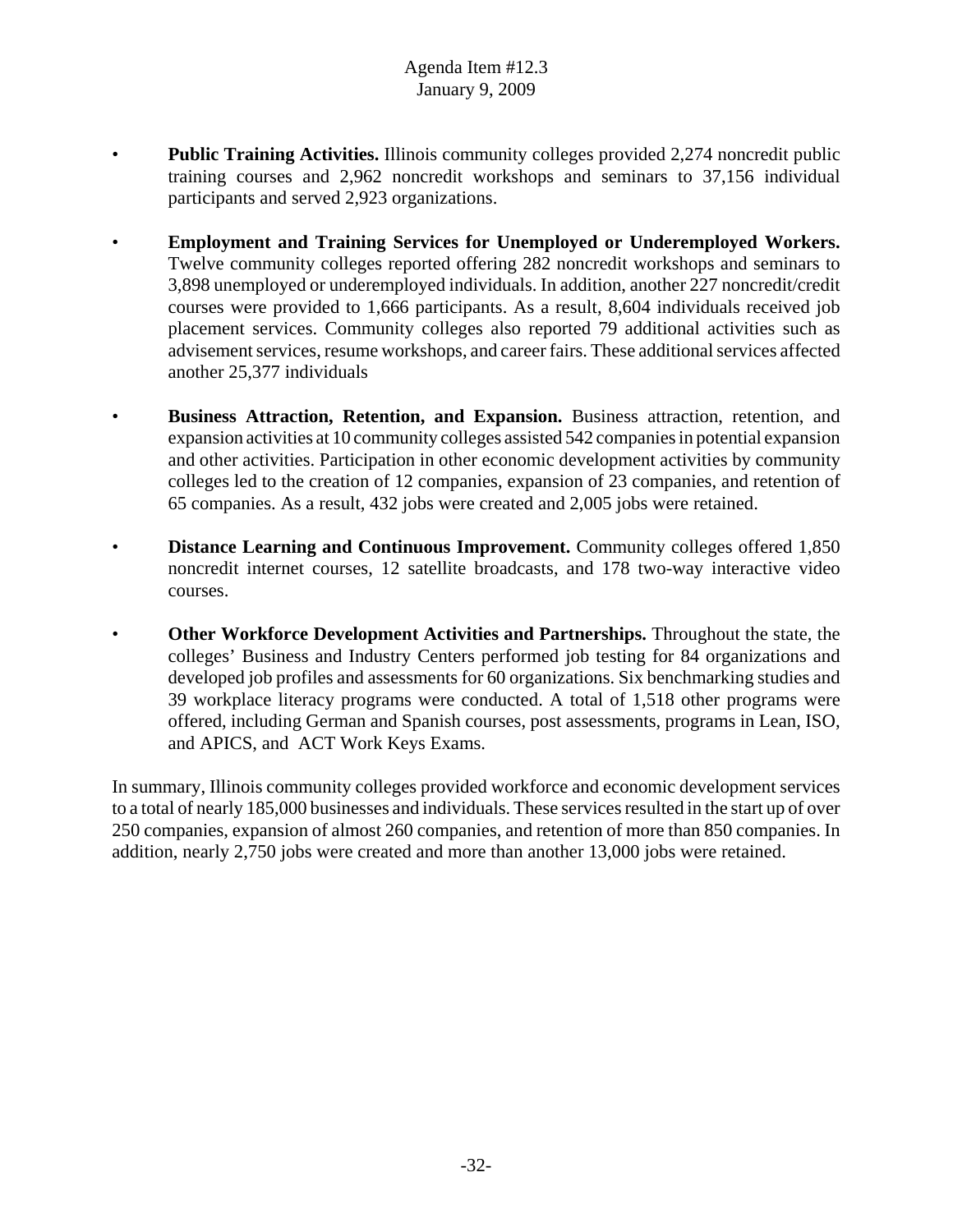#### Illinois Community College Board

# **WORKFORCE DEVELOPMENT GRANT REPORT BUSINESS AND INDUSTRY SERVICES FISCAL YEAR 2008**

The Illinois Community College Board provided over \$3.3 million in workforce preparation grant funds to all Illinois public community college districts in fiscal year 2008. Business and Industry Services grants provide funding for a Business and Industry Center at each community college to provide a variety of employment, training and business services both in and outside the classroom. It is necessary for colleges to provide a diverse set of services for businesses. Therefore, the services the community colleges offer are focused on a variety of issues, including government regulation and compliance, identifying potential employees, identifying and implementing organizational systems, and upgrading the skills of current employees. The demand for customized training continues to increase because of the dramatic changes in the use of advanced technology in the workplace. In addition to customized training, colleges used the funds to offer workshops, seminars and counseling on entrepreneurship and business management, assistance with obtaining governmental business contracts, services for the unemployed and underemployed, training activities for the public and many other useful resources for businesses and individuals in the district. Each community college is committed to supporting its community, including its economic development and workforce needs.

Community colleges provide an array of services to business and industry as well as individuals. This report highlights many of those services and activities. The workforce development activities conducted under the grant are divided into nine categories in order to capture the diversity of activities as well as the outcomes resulting from each service. During fiscal year 2008, the Illinois Community College System reported providing services to nearly 185,000 businesses and individuals through colleges' Business and Industry Centers. These services resulted in the start up of over 250 companies, expansion of almost 260 companies, and retention of more than 850 companies. In addition, nearly 2,750 jobs were created and more than another 13,000 jobs were retained.

#### **Contract/Customized Job Training**

The diversity of contract training programs is growing in Illinois as the needs of area businesses change. Colleges designed or brokered programs that were tailored specifically to meet the training needs of employers. Businesses determined the type of training they need, the schedule that fits their operation, and the location of the training. Customized training was offered in company facilities and on campus. Instructors were chosen from within the companies, among subject-matter experts, or from college staff depending on the demands of the business. Not only do businesses seek assistance from community colleges to increase the skills and knowledge of their workforces, but they are also seeking assistance with strategic planning, process improvement and other businesswide operations that lead to increased productivity.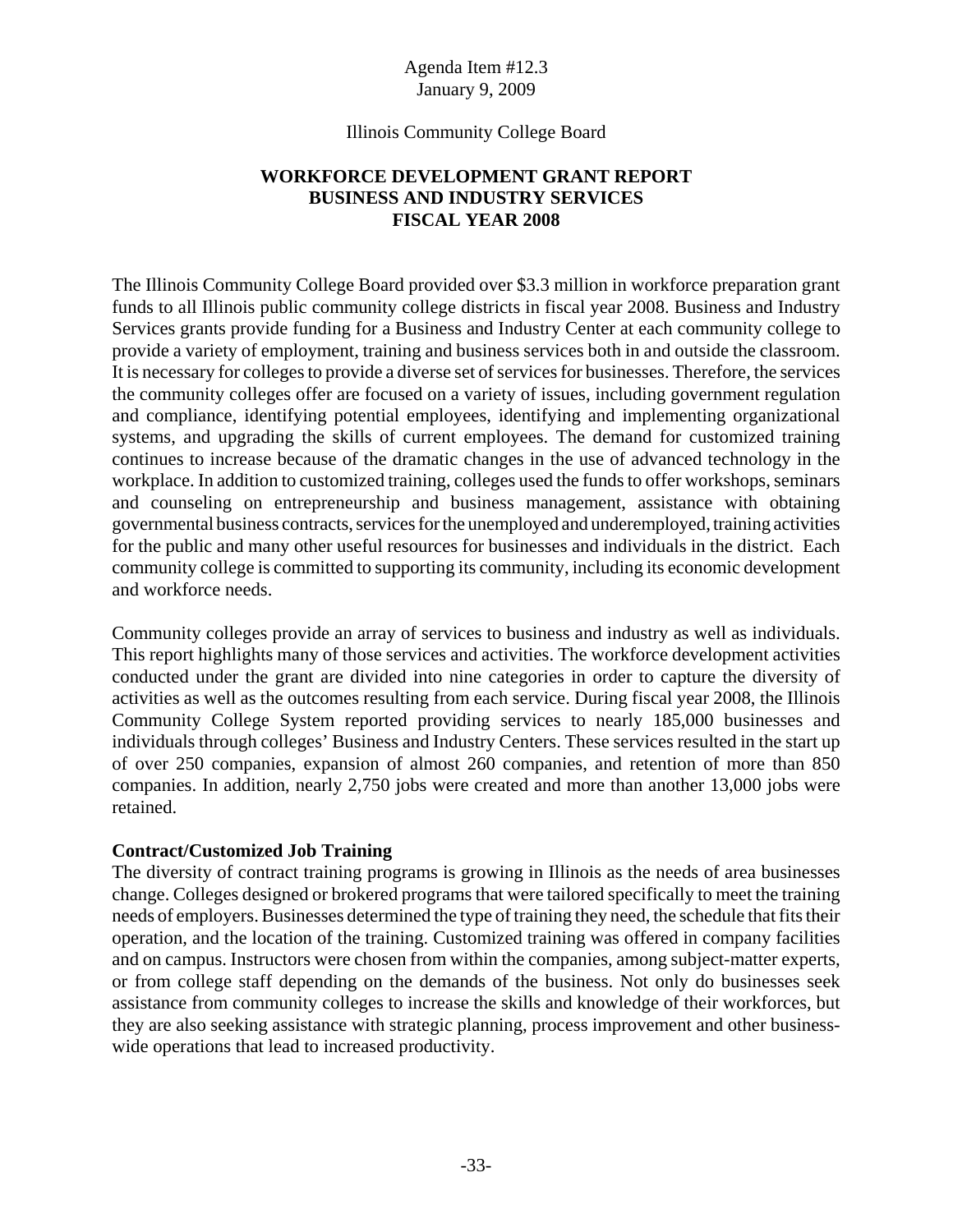In fiscal year 2008, community colleges provided 8,776 contract training courses to 2,890 companies. Through these courses, 101,059 employees were trained for a total of 203,946 contact hours of instruction or 25,493 days of training. This contributed to the formation of 9 companies, expansion of 53 companies, and the retention of 342 companies. A total of 864 jobs were created and another 6,515 jobs were retained.

**Case Study:** Southwestern Illinois College and United States Steel Corporation (USS) have maintained a partnership for more than three decades. USS is a major employer in the college district employing nearly 2,000 area residents. The company's participation has been instrumental in keeping Selsius<sup>TM</sup>, the college's workforce training agency, abreast of workforce needs. Since 1997,  $Selsius<sup>TM</sup>$  has been working with USS to provide training programs and other performance improvement services for employees. Training has been provided to more than 100 USS employees in the areas of leadership and management development, retention, and turnover. Selsius<sup>TM</sup> works with USS to provide 40 hours of leadership training twice each year, covering either essential topics for new management associates. Using in-house curriculum, Selsius<sup>TM</sup> partnered with USS to facilitate basic leadership skills training to front-line leaders who had never received any formal training. In addition, SelsiusTM recently implemented a business writing course for two groups of upper level managers to improve the effectiveness of communications throughout the plant.

# **Entrepreneurship Seminars and Workshops**

Entrepreneurship seminars and workshops are provided by community colleges across Illinois. These learning opportunities are open to individuals who are interested in starting a business and for individuals who are currently running their own business. Individual assistance is provided with business plans, finances, state and federal employment laws and other resources needed to be successful. Many of the community colleges providing entrepreneurship programming are part of the Illinois Entrepreneurship Network which is sponsored by the Illinois Department of Commerce and Economic Opportunity (DCEO).

Community colleges conducted 597 entrepreneurship seminars and workshops for 8,342 participants during fiscal year 2008. This helped in the creation of 44 new businesses, expansion of 20 businesses, and retention of another 19 businesses. As a result, 136 jobs were created and 60 jobs were retained.

**Case Study:** After over 25 years of working for someone else, an individual approached the Small Business Development Center (SBDC) at Lincoln Land Community College for help pursuing his long-delayed entrepreneurial dream. While his entire career was spent working for banks, his focus had been on technology, remittance processing, and electronic banking. Thus, he did not know the process of obtaining a loan. Adding to his challenge was the importance of keeping his pursuit of a new business opportunity extremely confidential in respect to his current employer, fellow employees, and the local business press. Counselors at the SBDC worked confidentially with the potential business owner to create a business plan. They also assisted throughout the purchase process, spending over six hours in direct counseling. Commercial loans of over \$1.9 million were secured, the purchase was completed, and the business was able to remain open under the new ownership.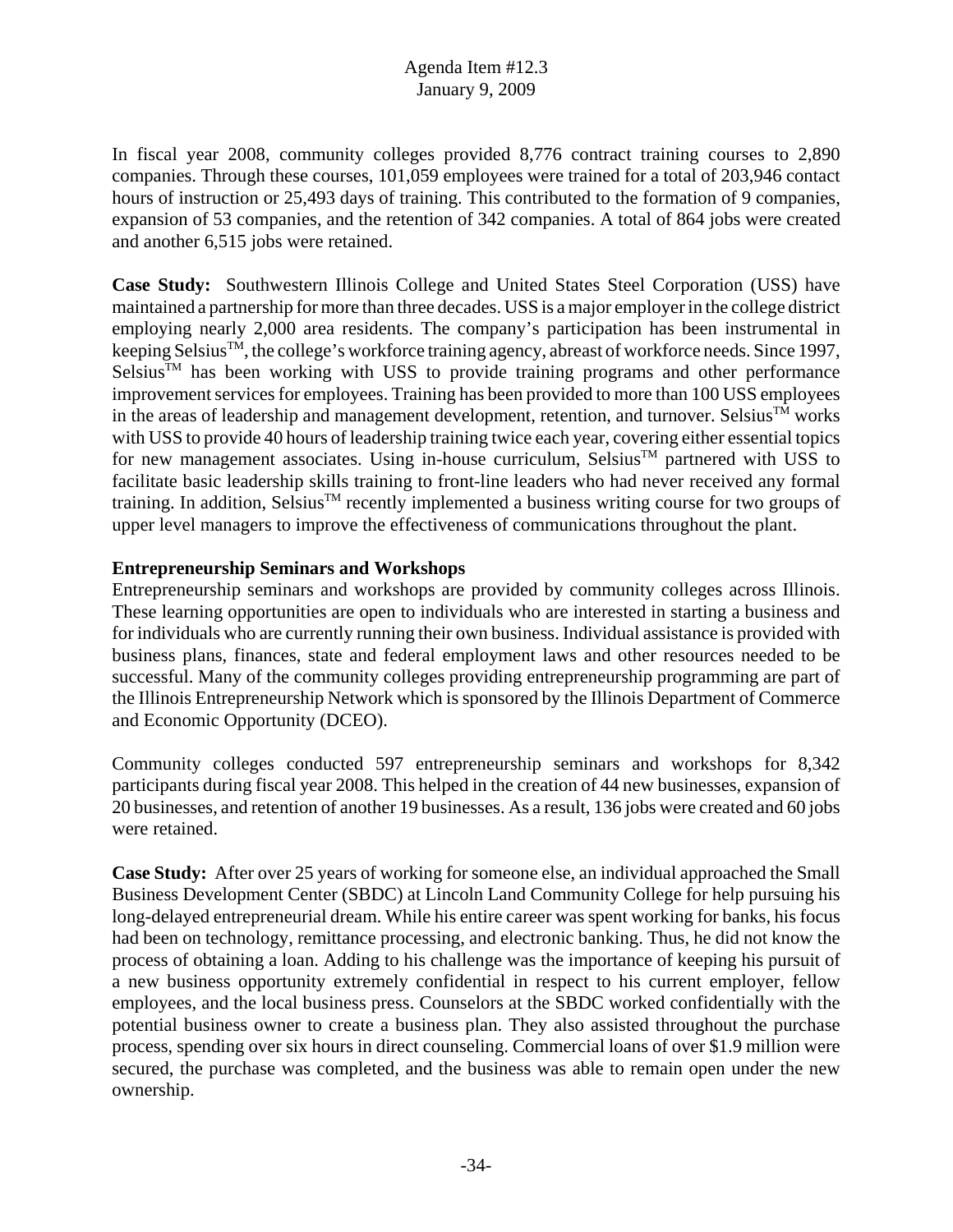## **Counseling and Management Assistance**

Small business owners have come to depend on the educational information, support and resources that are provided by the local community college Small Business Development Centers (SBDCs). The majority of these SBDCs are part of the Illinois Entrepreneurship Network which is sponsored by the Illinois Department of Commerce and Economic Opportunity. During the initial start up phase of a business, positive relationships are built as support and resources are shared. These contacts continue to grow over the years and develop into long-term relationships.

During fiscal year 2008, community colleges provided counseling and management assistance to 3,792 individuals or organizations. This assistance resulted in 176 companies being formed, 111 companies expanding, and 129 companies being retained. A total of 1,165 jobs were created and 807 more jobs were retained as a result of business counseling.

**Case Study:** Star Manufacturing made the initial contact with Highland Community College's Business Institute requesting assistance with internal communications with employees at management level. From that point forward, the college assigned one of its lead instructors to work with the company. During this period, the instructor met with several people within the company individually and as small groups to discuss their current situation in an attempt to find where the problem was. Once information was gathered, a six hour training course was customized for eleven participants. Response from course participants was very favorable. Each received quality information, gained a new perspective on proper communications, and received some of the tools necessary to improve the overall communication within the company.

#### **Contract Procurement Assistance**

Many businesses have discovered that the federal and state governments can be profitable and stable clients. However, the process of applying for government contracts can be difficult and time consuming. Procurement Technical Assistance Centers (PTAC) help businesses to navigate through government processes. In fiscal year 2008, over \$825 million in contracts were awarded to Illinois businesses who sought assistance from the Procurement Technical Assistance Centers. Many of the community colleges that have a Procurement Technical Assistance Center are part of the Illinois Entrepreneurship Network which is sponsored by the DCEO.

Eight community college districts provided 824 businesses with government contract procurement assistance during fiscal year 2008. As a result, 68 businesses received 4,646 federal contracts totaling

\$826,889,935. The receipt of these contracts contributed to the creation of 13 businesses, expansion of 50 businesses and retention of 311 businesses while 148 jobs were created and 3,814 jobs were retained.

**Case Study:** JM Industrial Supply, founded in 1984, sells maintenance, repair, and operations material to light and heavy manufacturers and other industrial markets. The company acts as a hardware store and mill supply house for the metals industry, especially large manufacturers. The company initially requested assistance from the IL PTAC at Illinois Central College to expand its markets into the government and prime contractor sectors, leverage its Minority Business Enterprise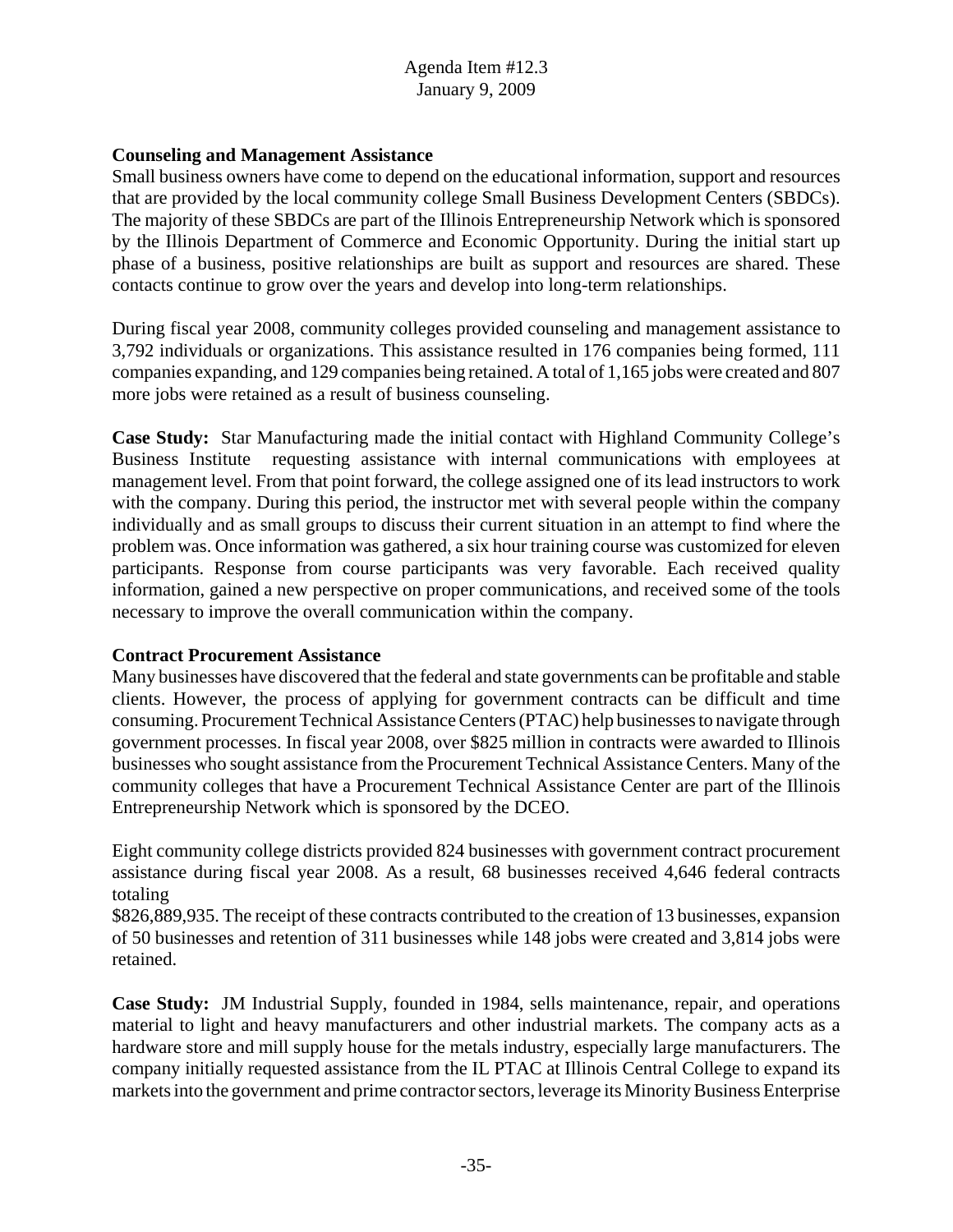(MBE) status by applying for certifications, balance out unpredictable sales cycles and increase their bottom line. The IL PTAC has provided many services including: pricing histories to help the company bid competitively; key contacts and introductions to contacts; internet research; information and assistance with completing requirements for a Blanket Purchase Agreement and getting on GSA Schedule; information and assistance with getting SBA 8(a) certified; workshops to increase knowledge base and network with buyers, large businesses, and other small businesses; and Mentor-Protégée information and contacts and renewal of ORCA registration. Since 1997, JM Industrial has secured and reported 117 government contract awards which total \$1,788,528 and retained two jobs.

## **Public Training Activities**

As technology continues to expand and businesses become more sophisticated, employees find it necessary to return to the classroom to continue their education. Businesses have also found a need to document individual and employee skill development. Therefore, community colleges have increased the number of publicly offered professional development classes that are designed to increase the employee skill in computer application, management principles and other skills related to specific professions.

In fiscal year 2008, Illinois community colleges provided 2,274 noncredit public training courses and 2,962 noncredit workshops and seminars to 37,156 individual participants and served 2,923 organizations.

**Case Study:** Kaskaskia College has begun a program called "KC at Work" with the hope of assisting employees of some of the district's area industries further their education. Through the program, employees of a company can earn college credit and work toward obtaining a degree or complete a degree while working at their place of employment. Currently, KC at Work programs are being utilized by Nascote Industries, Innertech, and NOTS Servics. The Maschhoffs, Inc. is starting its own comprehensive in-house training through which they will partner with the college giving them the capability of offering credit classes to their employees. Classes for these programs are offered both at the business location and at one of the college's education centers. These programs are intended to help employees retain jobs by increasing their skill level through providing higher education at the job site.

#### **Employment and Training Services for Unemployed or Underemployed Workers**

Partnerships are often developed between the local community colleges and local employment assistance organizations to provide resources and services to individuals and employers. Linking businesses and individuals to employment opportunities is a core activity of the community college. Colleges provide various resources such as one-on-one job counseling, resume writing, interview techniques, and other noncredit workshops that provide support for those who are unemployed or underemployed. Community colleges encourage economic growth by providing quality education to individuals and then link those skilled individuals to employment opportunities within the community.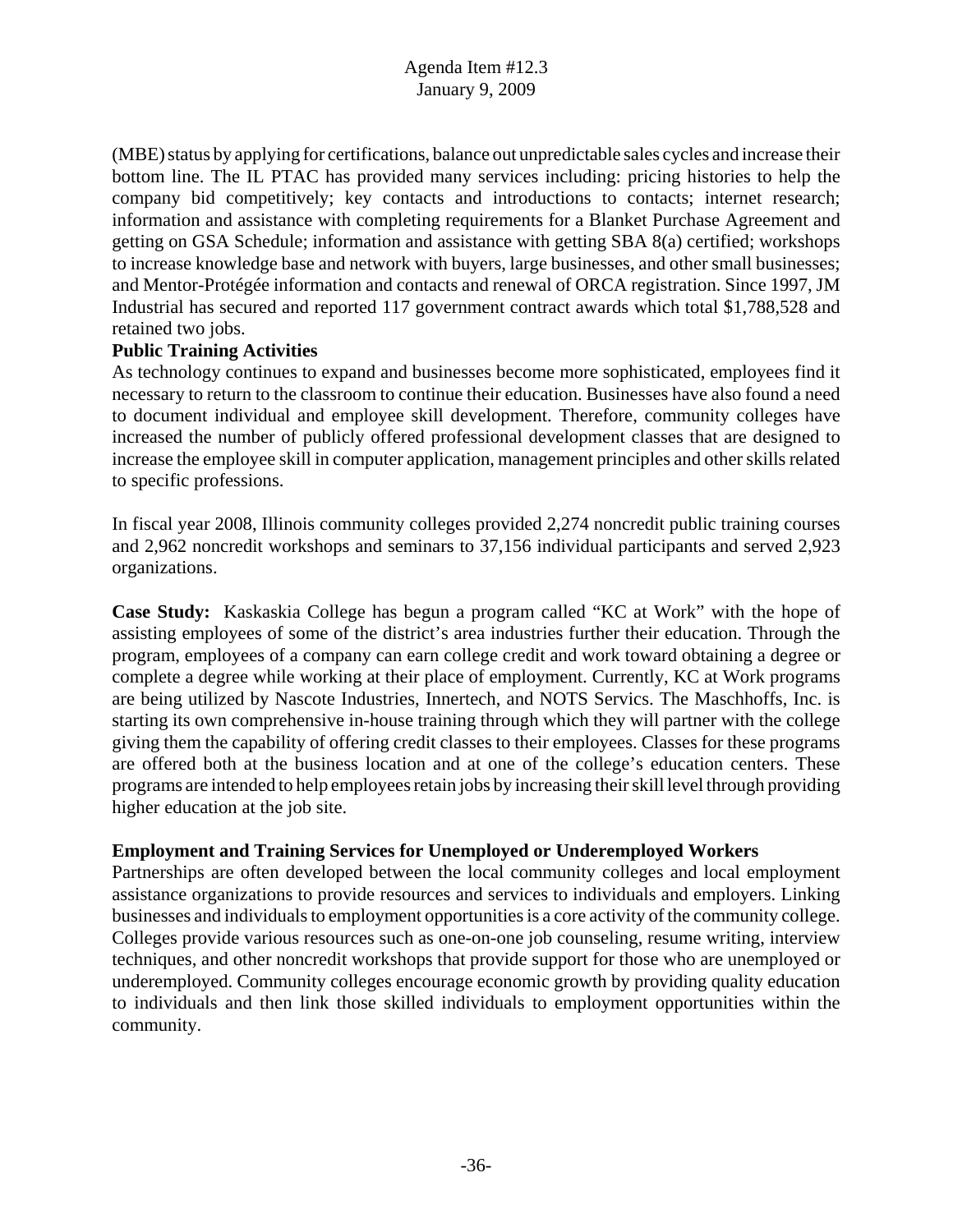Twelve community colleges reported offering 282 noncredit workshops and seminars to 3,898 unemployed or underemployed individuals during fiscal year 2008. In addition, another 227 noncredit/credit courses were provided to 1,666 participants. As a result, 8,604 individuals received job placement services. Community colleges also reported 79 additional activities such as advisement services, resume workshops, and career fairs. These additional services affected another 25,377 individuals.

**Case Study:** Elgin Community College Corporate Services, in partnership with the Elgin Area Chamber of Commerce, hosted the second annual Manufacturers Resource Conference. It was attended by manufacturing companies, educators and community leaders. The theme of the conference was "Forming Alliances of Community, Business and Educational Organizations to Solve the Workforce Crisis". Dr. Edward Gordon, author of *The 2010 Meltdown*, gave the morning keynote address entitled "People can't find jobs and businesses can't find people". The conference included a portion where individuals from DDI (Development Dimensions International) and Monster.com interviewed more than 5,000 individuals for selection in a research study.

## **Business Attraction, Retention, and Expansion**

Growing companies are in need of a skilled workforce, updated facilities and access to technology. Many communities strive to provide all these resources to attract and retain businesses that bring economic growth to the area. Community colleges play a key role in attraction, retention, and expansion activities. Colleges possess a wealth of resources that businesses look for when faced with location and expansion decisions. Community colleges often assist businesses by designing, developing, and delivering incumbent employee training for expanding businesses; providing preemployment testing and training; and temporary use of college facilities.

Business attraction, retention, and expansion activities at 10 community colleges assisted 542 companies in potential expansion and other activities in fiscal year 2008. Participation in other economic development activities by community colleges led to the creation of 12 companies, expansion of 23 companies, and retention of 65 companies. As a result, 432 jobs were created and 2,005 jobs were retained.

**Case Study:** Corporate and Continuing Education and The Illinois Small Business Development Center at Kankakee Community College (KCC) participated in an economic development venture in which a local steel employer was anticipating relocating his business to another state and possibly displacing more than 20 full-time employees. The college was the first point of contact and arranged a meeting with SCORE, Opportunity Returns, and the Kankakee County Planning Department for the revolving loan program. Together, they developed an economic incentive document that highlighted the advantages of remaining in Kankakee County, as well as financial incentives to assist the company with expansion. Several meetings were hosted by KCC to link to various state financial incentive programs. In the end, the company not only decided to remain in Kankakee County, but initiated an expansion project that created 25 new well-paying jobs with benefits.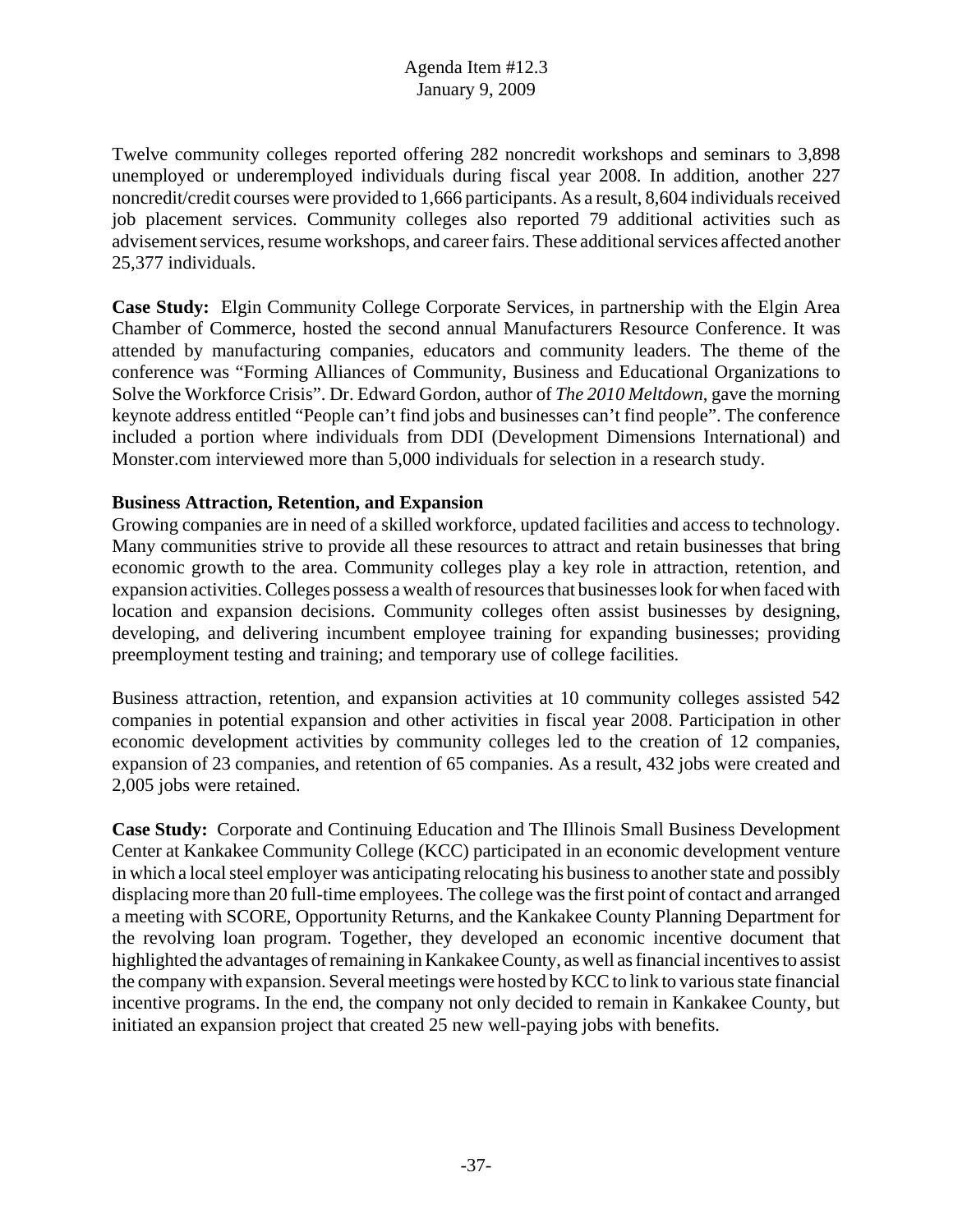# **Distance Learning and Continuous Improvement**

Increasing access to education is a priority for community colleges. Providing a wide range of alternative and supportive education services have become common. As a result, Illinois community colleges are delivering noncredit internet courses and satellite broadcasts to expand their distance learning offerings. Businesses are continually searching, implementing, and refining ways to meet or exceed the needs and expectations of the customer. Community colleges provide an array of services to help businesses manage continuos improvement strategies.

During fiscal year 2008, community colleges offered 1,850 noncredit internet courses, 12 satellite broadcasts, and 178 two-way interactive video courses.

**Case Study:** Approximately five years ago, Client Solutions owned a laptop laboratory equipped with the latest software for delivery of customized training at area corporations. The lab and its software became outdated and the service was no longer valuable to area organizations. After a closer look, it was determined that a new lab needed to be purchased and equipped for training. Many different staff, including staff at the College of Lake County were involved in this project. Once the lab was built and staffed properly, Client Solutions was able to sell 20 events of mobile laptop lab training over the course of FY 2008. They trained 175 people at eight organization in the county using the equipment. The events generated \$23,350 with a gross profit margin of \$14,000 which completely covered the expense of purchasing and equipping the laptops for delivery and training. Client Solutions now owns a fully equipped set of laptops available for use by area organizations. They will continue to market this valuable service to area organizations and grow to exceed 20 deliveries in FY 2009. It is also anticipated that as organizations switch over to MS2007 products, the lab will come into greater use.

## **Other Workforce Development Activities and Partnerships**

Community colleges are involved in many workforce development activities. This may include cosponsored activities, facilitated programs, or providing facilities, labs, and equipment for community organizations, agencies and businesses. Other activities include workshops showcasing services colleges have to offer, certification training for specific industries, bilingual training courses and special training for Latinos, leadership skills workshops for supervisors and marketing to find sponsors for workshops.

Throughout the state, the colleges' Business and Industry Centers performed job testing for 84 organizations and developed job profiles and assessments for 60 organizations. Six benchmarking studies and 39 workplace literacy programs were conducted. A total of 1,518 other programs were offered, including German and Spanish courses, post assessments, programs in Lean, ISO, and APICS, and ACT Work Keys Exams.

**Case Study:** Spoon River College is a partner with the Spoon River Partnership for Economic Development. To better serve the needs of its existing businesses, the Partnership decided to implement a retention survey for which on-site visits were made with 48 businesses located in and just off the downtown square during which the surveys were conducted. To assist the Partnership,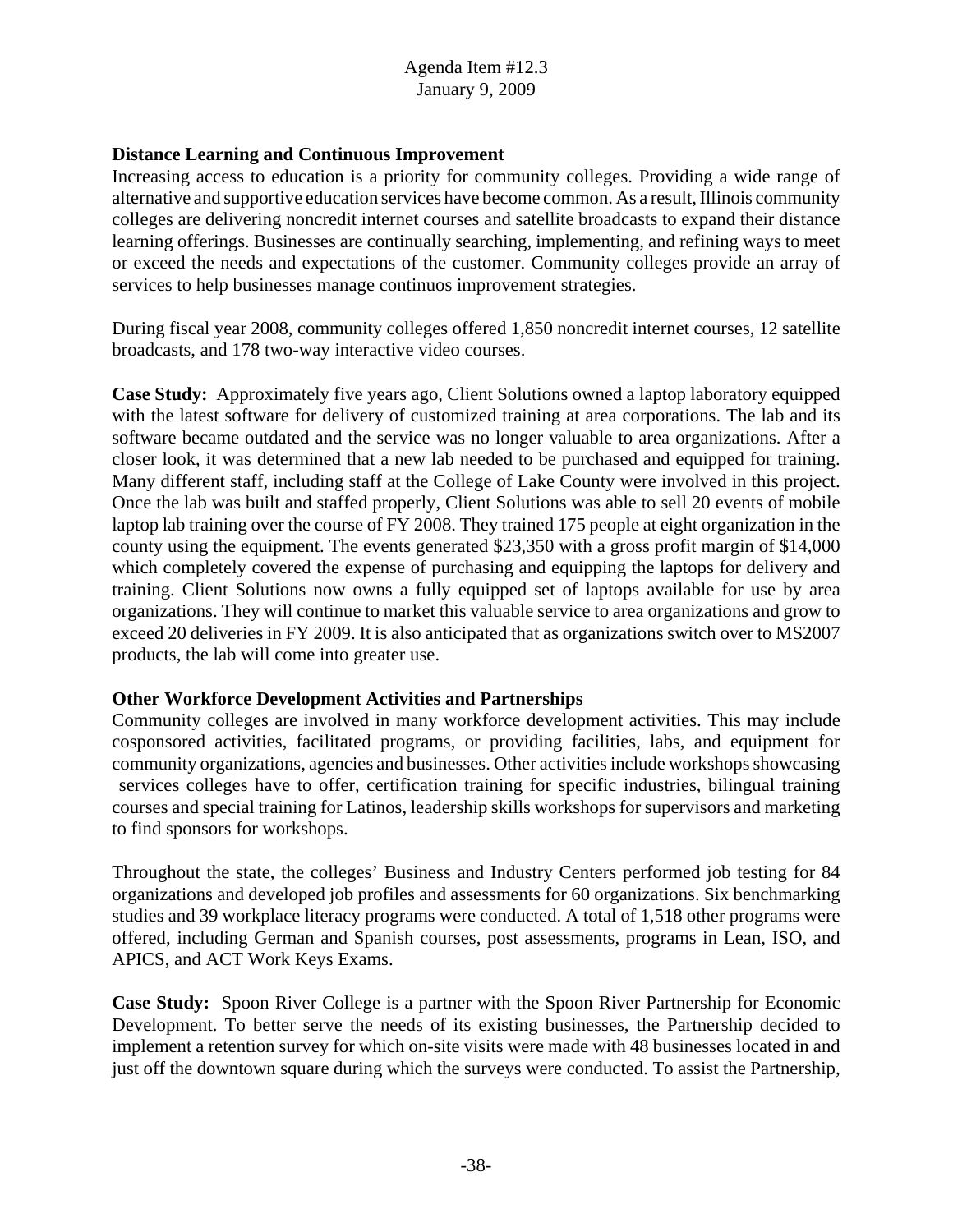the college provided meeting space and technology for the committee meetings, prepared all drafts of the survey, assisted in conducting the site visits, prepared the results, and reported to the Partnership's Board of Directors. The survey will continue to be conducted each year with a new area of the community being the focus. Every five years, the survey will begin again, thus providing updated information for continued strategic planning.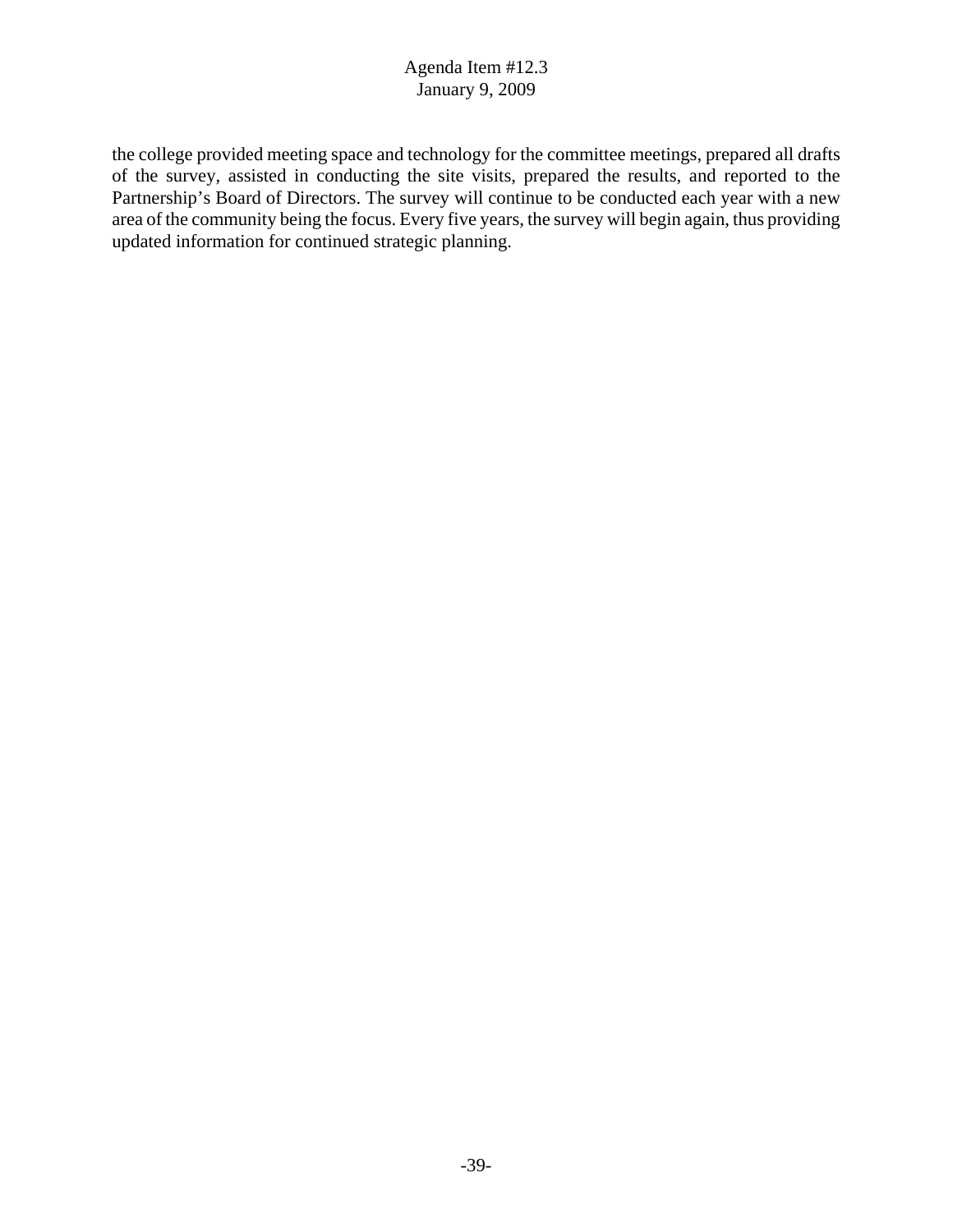#### Illinois Community College Board

# **ILLINOIS COMMUNITY COLLEGE SYSTEM PERFORMANCE REPORT FOR FISCAL YEAR 2008 FOCUS ON AFFORDABILITY**

For 17 consecutive years, the Illinois Community College System has collaborated to produce Performance/Accountability/PQP-related reports that have documented student and institutional advancement and outcomes. This report tracks progress achieved over the past year, identifies emerging challenges, and describes strategies for building and sustaining positive change. The next few paragraphs provide information about how the Performance Report fits in with related community college accountability initiatives, information about *IBHE 2011 the Strategic Plan for the Illinois Board of Higher Education* (IBHE) – the replacement for the IBHE's *Illinois Commitment*; the *Public Agenda for College and Career Success*, the Illinois Community College System's *Promise for Illinois Revisited*, and the structure of the current report.

The Illinois Community College System engages in an array of initiatives to enhance quality and be accountable to internal and external constituencies and stakeholders.

The Performance Report is one substantial component in a multi-faceted approach to accountability among community colleges. The Illinois Community College System engages in an array of statewide initiatives to enhance quality and be accountable to internal and external constituencies and

stakeholders, including Course and Program Approval Processes, Program Review, Recognition, the Transition Report, Underrepresented Groups reporting, Career and Technical Follow-up Study reporting, the Transfer Rate initiative, the Uniform Financial Reporting System, Unit Cost Study reporting, and other financial reporting; e.g., Audits, the Comptroller's Office Public Accountability Project, Integrated Postsecondary Data System reporting, Perkins Peer Collaborative Resources Network , Workforce Investment Act Title I outcomes reporting, the National Reporting System for Adult Education and Family Literacy performance reporting, and others. Illinois community colleges also actively participate in regional institutional accreditation through the North Central Association, as well as program-specific accreditation which are focused on documenting the quality of their programs and services. At the local level, each community college district has a strategic plan to prioritize and address area needs.

*IBHE 2011 the Strategic Plan for the Illinois Board of Higher Education* was adopted last fall (See http://www.ibhe.org/Board/agendas/2007/ October/Item11.pdf). The latest IBHE plan goals reflect a more focused approach that maintain ties to IBHE's current strategic plan – *the Illinois Commitment*. The relationship between *IBHE 2011 Strategic Plan* Goals and the Policy Areas from the previous plan are shown below:

| <b>IBHE</b> 2011 Strategic Goals | Previous Related <b>IBHE</b> Illinois Commitment Policy Areas |
|----------------------------------|---------------------------------------------------------------|
| Attainment                       | Teaching and Learning, High Quality, Economic Growth          |
| Affordability                    | Affordability                                                 |
| Diversity                        | <b>Access and Diversity</b>                                   |
| Efficiency                       | Accountability and Productivity                               |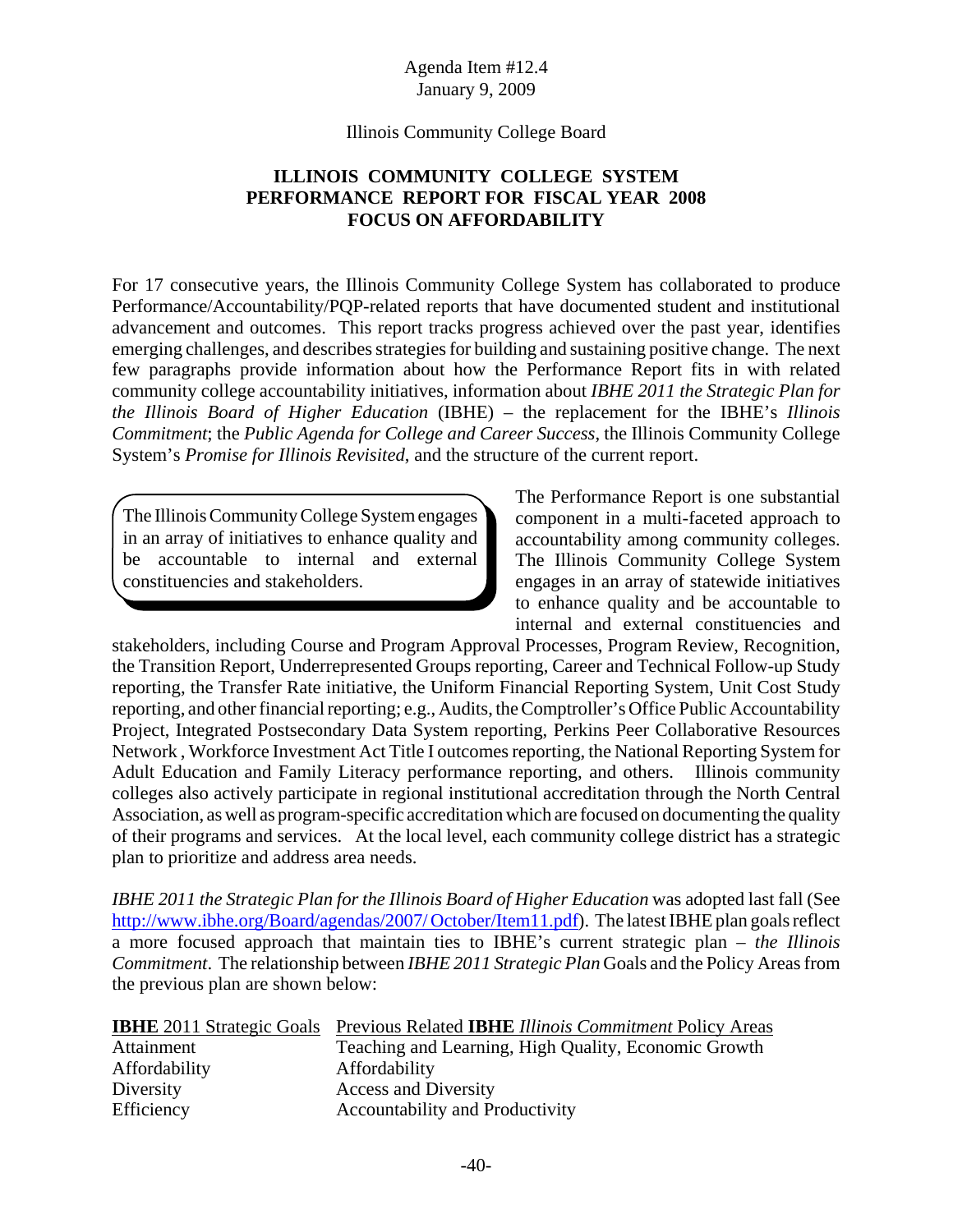Relatedly over the past year, IBHE, the higher education community, and consultants from the National Center for Higher Education Management Systems (NCHEMS) have been working on a new Master Plan for Higher Education entitled, *The Public Agenda for College and Career Success*. The ties between *IBHE 2011 Strategic Plan* Goals and the Goals of the *Public Agenda* appear below:

| <b>IBHE</b> 2011 Strategic Goals | <b>Public Agenda</b> for College and Career Success Goals                      |
|----------------------------------|--------------------------------------------------------------------------------|
| Attainment                       | Increase educational <b>attainment</b> to match best-performing U.S.           |
|                                  | states and world countries (1).                                                |
|                                  | Increase number of quality postsecondary <b>credentials</b> to meet the        |
|                                  | demands of the economy (3).                                                    |
| Affordability                    | Ensure college <b>affordability</b> for students, families, and taxpayers (2). |
| Diversity                        | Addressed in the section on increasing educational attainment to               |
|                                  | match best-performing U.S. states and world countries (1).                     |
| Efficiency                       | Better integrate Illinois' educational, research, and innovation               |
|                                  | assets to meet economic needs of the state and its regions (4).                |

Future versions of the Performance Report are expected to be developed around the goals contained in the *Public Agenda for College and Career Success* and the related promises from the Illinois Community College System's *Promise for Illinois Revisited*. (See http:// www.iccb.state.il.us/pdf/agendas/2006 /PromiseRevisited1-06.pdf). The Illinois Community College System pledges include:

Future versions of the Performance Report are expected to be developed around the goals contained in the *Public Agenda for College and Career Success* and the related promises from the Illinois Community College System's *Promise for Illinois Revisited*.

- T **High Quality**  Emphasize high quality in all programs, services, and operations.
- T **Affordable Access** Deliver affordable and accessible learning opportunities for all residents of Illinois.
- T **Competitive Workforce** Address workforce and economic development needs with flexible, responsive, and progressive programs and services.
- $\checkmark$  **Effective Transitions** Offer rigorous courses, programs, and services designed to enable students to transition from one learning environment and level to another.
- T **Enhanced Adult Education** Enhance adult education and literacy programs necessary for individuals and families to achieve high-quality standards of living in Illinois.
- T **Services for Student Success** Provide programs and services to assist students succeed in their educational endeavors.

The following table includes *IBHE 2011 Strategic Plan* and *Public Agenda* Goals with the related Promises from the *Promise for Illinois Revisited*. Some of the Promises address more than one *IBHE 2011 Strategic Plan* or *Public Agenda* Goal and have been listed below in conjunction with the predominant category.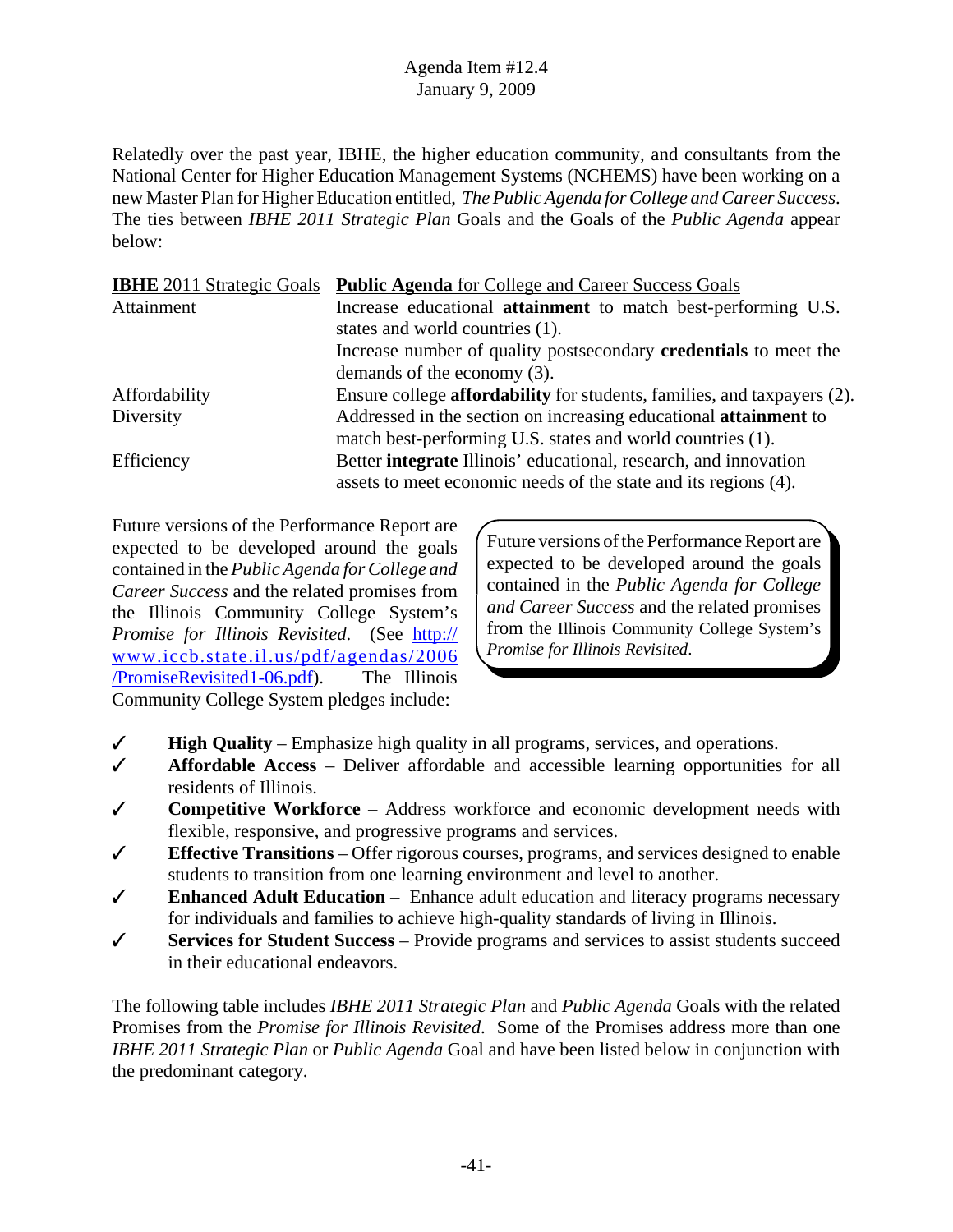| <b>IBHE 2011</b><br>Affordability | <b>Public Agenda</b><br>Affordability                       | Related Promises from the <b>ICCB</b> Strategic Goals<br><b>Promise for Illinois Revisited</b><br><b>Affordable Access</b> |
|-----------------------------------|-------------------------------------------------------------|----------------------------------------------------------------------------------------------------------------------------|
| Attainment                        | Attainment<br>Credentials                                   | <b>High Quality, Competitive Workforce</b>                                                                                 |
| Diversity                         | Addressed in Attainment                                     | Services for Student Success, Enhanced Adult<br>Education                                                                  |
| Efficiency                        | Integrate Educational<br>Research, and Innovation<br>Assets | <b>Effective Transitions</b>                                                                                               |

A level of continuity exists across the *Public Agenda for College and Career Success*, *IBHE 2011 Strategic Plan* Goals and the Promises made by the Illinois Community College System. Staff from the Illinois Community College Board and Illinois Board of Higher Education will continue to collaborate with education and workforce partners to advance shared priorities and develop the next iteration of reporting focusing on advancement and performance. The Policy Areas referenced in the 2008 Statewide Community College Performance Report have been modified to reference both the *IBHE 2011 Strategic Plan* Goals and *Illinois Commitment* Policy Areas.

**Affordability** is among the key topics in higher education today and the focus of the narrative for the current Performance Report.

**Report Structure**. **Affordability** is among the key topics in higher education today and the focus of the narrative for the current Performance Report. Local community college submissions included data across all six areas. The Performance Report includes three levels

of indicators: Statewide Indicators – assess Illinois' system of higher education as a whole; Common Institutional Indicators – relate to statewide higher education goals and are reported on by all institutions; and Mission-Specific Indicators – focus on each college's unique role in the overall context of higher education. To reduce the local data burden and enhance continuity of the measurement approach, Illinois Community College Board staff furnished the majority of the data at the individual college level.

The externally attached *Fiscal Year 2008 Illinois Community College System's Performance Report* contains summary information about state and common institutional outcome indicators. External comparative benchmarks are cited whenever possible using the latest available data – national reporting typically trails what is available at the state level. Additionally, the state report contains reviews of selected mission-specific indicators. For the single narrative focus area – Affordability – the state report includes Highlights of Accomplishments and Plans and Selected Challenges.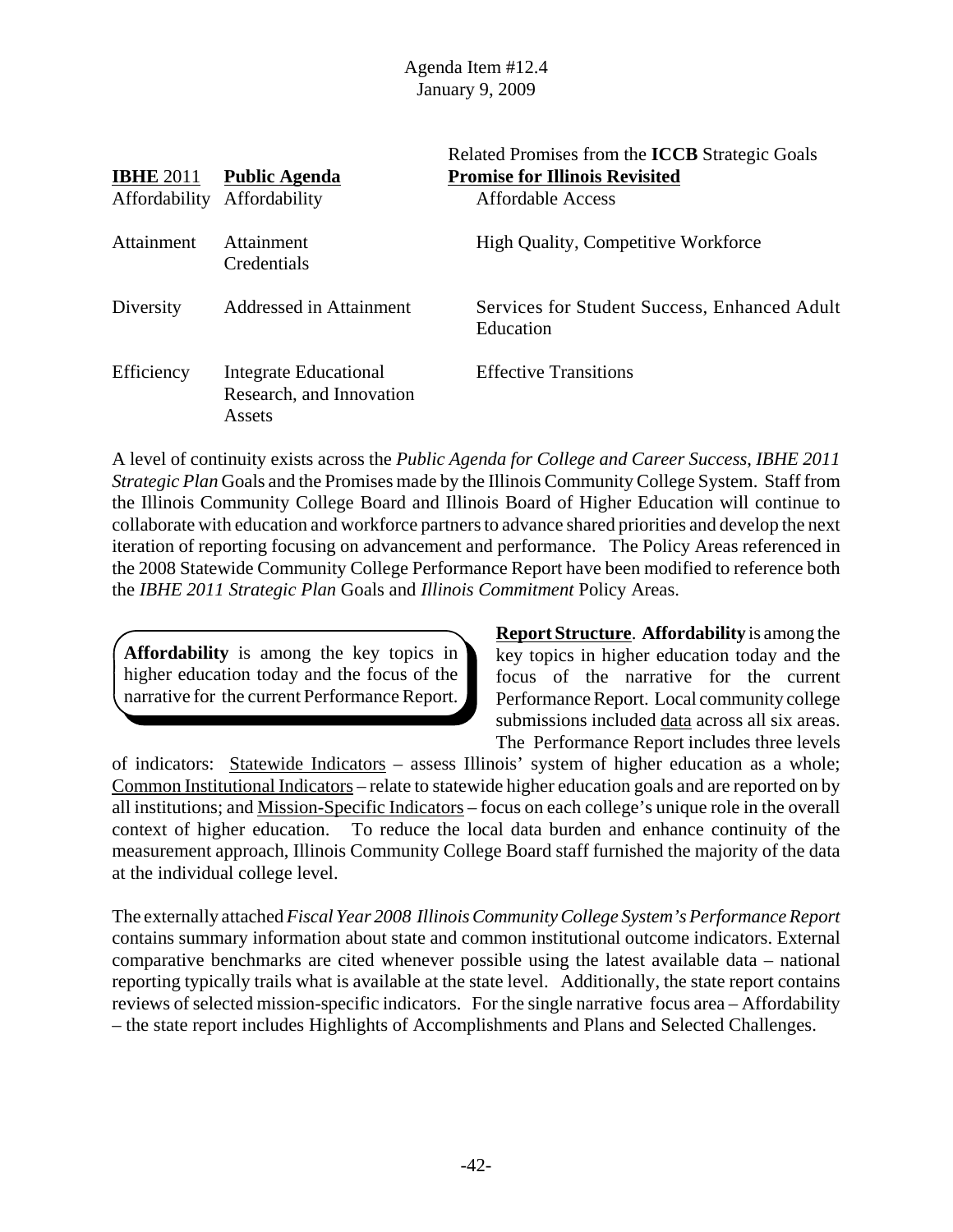Several affordability performance indicators are included in the report, including Net Price of Attendance, Tuition and Basic Fees for a Full-time In-district Student, Number of Enrolled Students Who Receive Monetary Award Program (MAP) Grants, Number of Enrolled Students Who Receive Illinois Incentive for Access (IIA) Grants, the Number of Enrolled Students Who Receive Pell Grants, and First Generation College Students.

**Fiscal Background**. The report includes information about the current economic and fiscal climate. *The National Report Card on Higher Education, Measuring Up 2008*, evaluated affordability in every state. Illinois was assigned the grade of F for affordability. *The National Report Card* states that higher education in Illinois has become less affordable for students and their families. According to their calculations, at two-year colleges, poor and working class families must devote 37 percent of their income, after financial aid, to pay for costs. Trends are similar across the nation as higher education in 47 other states has also become less affordable. Center for Public Policy and Higher Education researchers contend that higher education has become more affordable in only two states. California was awarded a C- for affordability and was the only state that did not receive an F.

According to Center on Budget and Policy Priorities (2008) analysis, "At least 43 states faced or are facing shortfalls in their budgets for this and/or next year...Current estimates are that mid-year gaps total \$31.2 billion - 7.2 percent of these states' budgets..." In fiscal year 2009, tax revenues available to support higher education are expected to decline or increase only slightly in many states for multiple reasons, including the bursting of the housing bubble and reduced property and sales

In fiscal year 2009, tax revenues available to support higher education are expected to decline or increase only slightly in many states for multiple reasons, including the bursting of the housing bubble and reduced property and sales tax revenues. If employment continues to deteriorate, income tax revenues will also decline.

tax revenues. If employment continues to deteriorate, income tax revenues will also decline. (http://www.cbpp.org/9-8-08sfp.htm)

The Illinois Community College Coalition for Funding – a group of college presidents, trustees, students, and unionized teachers and staff – contends that current funding levels are making college less affordable and will negatively impact community college efforts to train and educate students. (http://www.communitycolleges.org/ Coalitionnews22008.html)

A report by the State Higher Education Executive Officers (2008), entitled *State Higher Education Finance FY 2007* indicates that Illinois has recently experienced a period of decline in state support for higher education. In FY 2007, higher education appropriations per public full-time equivalent student in Illinois decreased 19.5 percent from 2002 ( $N = $8,740$ ) to 2007 ( $N = $7,032$ ). Only five other states saw larger decreases over this time period. Nationwide in FY 2007, revenues decreased in less than half of states  $(N = 21)$ , while the average change in revenues across all states was a slight increase of 1.2 percent. (http://www.sheeo.org/finance/shef\_fy07.pdf)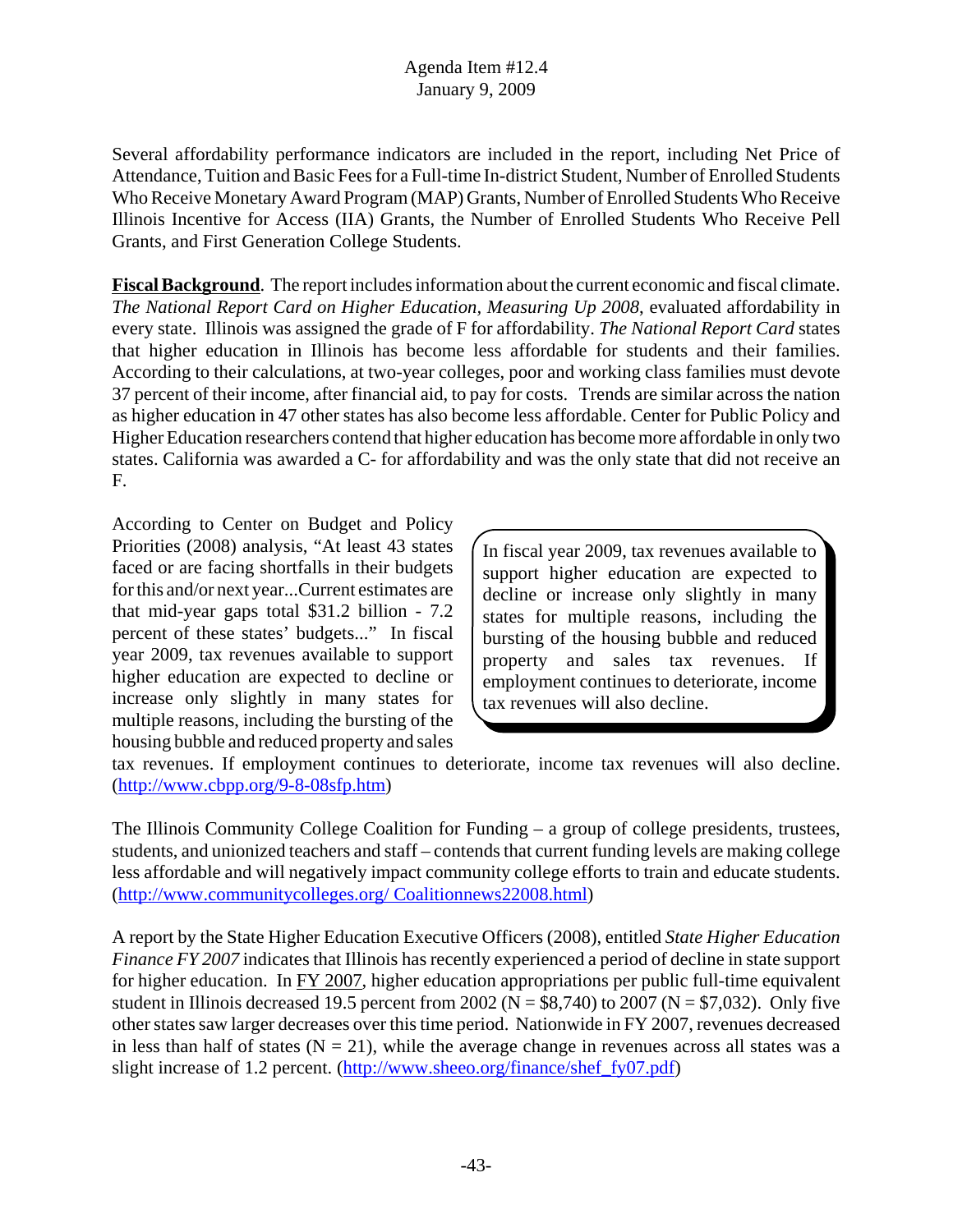Early in the Illinois budgetary process, community colleges were scheduled for increases for fiscal year 2009. Resource limitations and competing priorities contributed to a reduction in the final appropriated fiscal year 2009 total direct grants to colleges. Fiscal year 2009 total direct grants to colleges were reduced to \$305.7 Million, which is \$2.7 Million below the previous year (-0.9 percent – Source: ICCB records). In fiscal year 2009, public universities received a 2.7 percent increase over last year to \$1,393.6 Million (Source: IBHE records). http://www.ibhe.state.il.us/Board/ agendas/2008/August/ Item10.ppt).

Overall across all of Illinois higher education (general fund and pensions), originally adopted fiscal year 2009 appropriations rose slightly to \$2,634.5 Million up from \$2,542.5 Million in fiscal year 2008 (3.6 percent) due largely to pension contribution increases. In 2009, pensions (SURS) received 16.2 percent of the total appropriation up from 13.6 percent last year. Community colleges received 11.6 percent of all higher education appropriations in 2009, down from 12.1 percent in 2008. Universities received 52.9 percent of the appropriations in 2009, down from 53.4 percent in 2008. Adult education funding remained similar at 1.8 percent of total appropriations in 2009, down slightly from 1.9 percent in 2008. (http://www.ibhe.state.il.us/Board/agendas/2008/August/ Item10.ppt).

In late November 2008 (fiscal year 2009) due to further deterioration in state finances, the Illinois Community College System was asked to make mid-year rescissions of nearly \$7.3 million to system operating and adult education budgets (2.5 percent). Public universities are also being asked to make a 2.5 percent budget rescission for fiscal year 2009.

In Illinois, community colleges are relying on tuition and fee increases to make up for funding shortfalls in other areas. Recently, state support has been reduced during a period of tight state budgets. Local tax sources are capped in some areas of the state. In other instances, local referenda may be required which involves additional expenses and can be challenging to pass particularly during a period of economic uncertainty

## **Illinois Community College System Grant Funding.** In Illinois, community colleges are relying on tuition and fee increases to make up for funding shortfalls in other areas. Recently, state support has been reduced during a period of tight state budgets. Local tax sources are capped in some areas of the state. In other instances, local referenda may be required which involves additional expenses and can be challenging to pass particularly during a period of economic uncertainty. This shift in policy was highlighted in the *Joint Task Force on (Illinois) Community Colleges Report* (2006).

The philosophy of funding community colleges' unrestricted operating revenue goes back to 1965 when the Illinois Public Community College Act was created. System funding is based on the concept of shared responsibility among the State, the local district residents, and the students. The generally accepted goal of one-third of the costs being distributed equally has shifted recently from the burden being on the **State**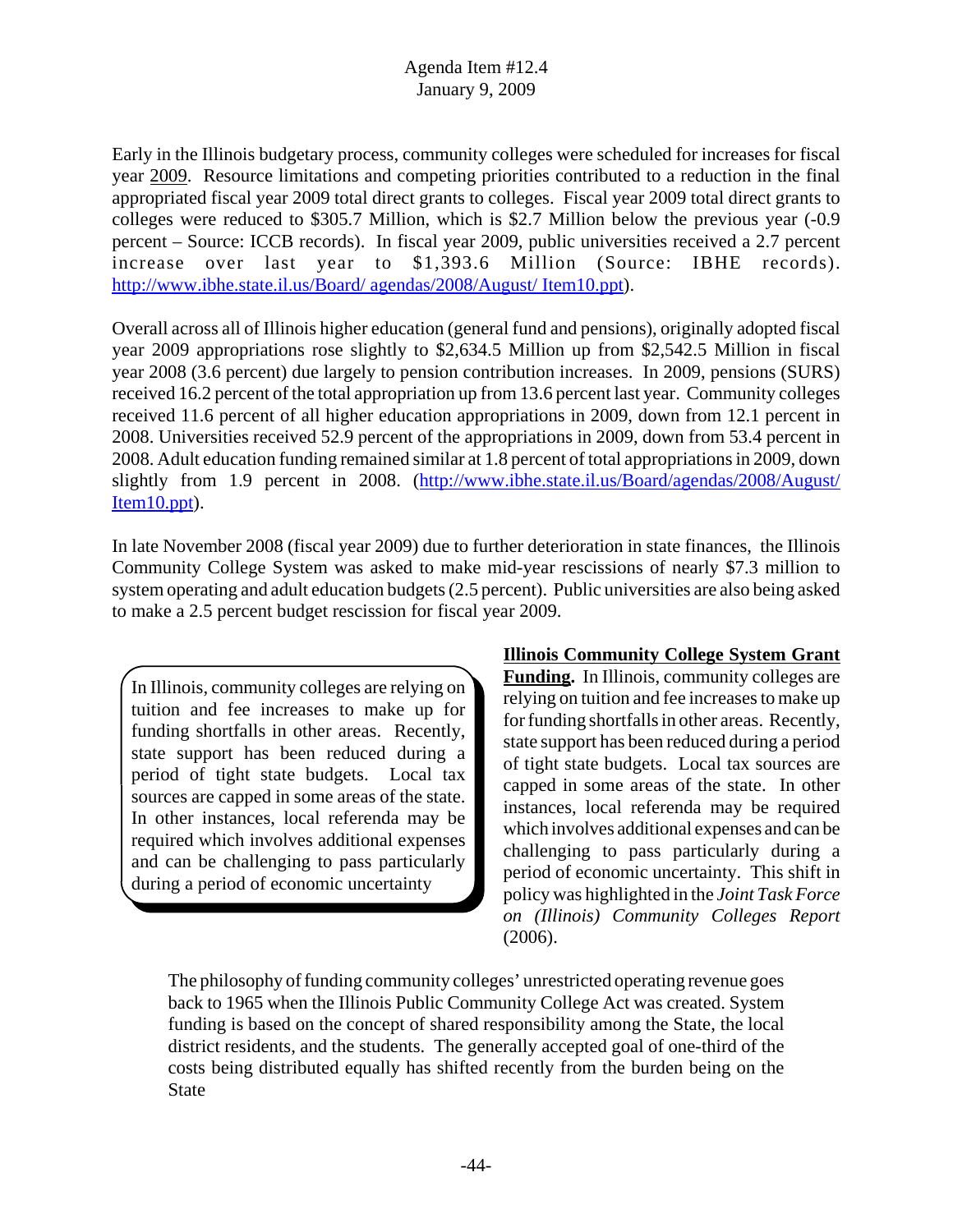to the students and local taxpayers. The current statewide funding ratio is 40% local, 31.5% student, and 28.5% State sources. The ratio varies significantly among the individual colleges. State resources are as low as 10 % in some areas of the State. In these instances, the students contribute thirty percent of the funds and the local tax payers contribute the remaining 60% to the college resources. If State resources don't increase significantly, these colleges will be essentially supported by only local taxes and students. *Joint Task Force on (Illinois) Community Colleges Finance & Resources Subcommittee* (2006).

| <b>Illinois Community College System</b><br><b>Funding Summary</b>                     |                                               |                                        |                               |                                           |                                           |  |  |
|----------------------------------------------------------------------------------------|-----------------------------------------------|----------------------------------------|-------------------------------|-------------------------------------------|-------------------------------------------|--|--|
| <b>Grant Name</b>                                                                      | <b>Last Amount</b><br>& Year<br><b>Funded</b> | Latest<br><b>Results &amp;</b><br>Year | Mid-year<br><b>Rescission</b> | <b>Percent</b><br><b>Change</b><br>1-Year | <b>Percent</b><br><b>Change</b><br>5-Year |  |  |
| Special Populations and<br><b>Disadvantaged Student Success</b>                        | \$3,000,000 in<br>FY2007                      | \$0 in FY2009                          |                               |                                           |                                           |  |  |
| <b>Advanced Technology and</b><br><b>Educational Technology</b>                        | \$1,557,100 in<br>FY2004                      | \$0 in FY2009                          |                               |                                           |                                           |  |  |
| $P-16$                                                                                 | \$2,779,000 in<br><b>FY2008</b>               | \$0 in FY2009                          |                               | $-100.0\%$                                | $-100.0\%$                                |  |  |
| Perkins Postsecondary Career and<br><b>Technical Education</b>                         | \$15,278,000 in<br>FY2009                     | \$15,278,000<br>in FY2009              |                               | $-0.4%$                                   | $-0.6%$                                   |  |  |
| <b>Adult Education and Family Literacy</b><br><b>Grant Funding</b>                     | \$53,786,000*<br>in FY2009                    | \$53,786,000*<br>in FY2009             | $$-668,193$                   | $-0.9\%$                                  | 0.7%                                      |  |  |
| <b>Illinois Community College System</b><br><b>General Revenue Fund Base Operating</b> | \$294,979,600*<br>in FY2009                   | \$294,979,600<br>* in FY2009           | $$-7,255,042$                 | $-0.9\%$                                  | $-0.7\%$                                  |  |  |

Details about reductions in state funding appear in the following table and accompanying narrative.

\* Prior to mid-year reductions.

The Special Populations Grant funding peaked in fiscal year 2001 at \$13 Million. The appropriation was eliminated in FY 2003 and a revised related program called the Disadvantaged Student Success Grant was funded at a \$3 Million level in FY 2007. For the second consecutive year in fiscal 2009, the Disadvantaged Student Success Grant has not been funded. Student support services are an important part of college officials' efforts to help students strengthen their foundational academic skills, persist, transition effectively, and advance.

Advanced Technology Grant funding peaked in fiscal year 2002 at nearly \$13.8 Million. In FY 2004, a significantly reduced program was funded at nearly \$1.6 Million and dedicated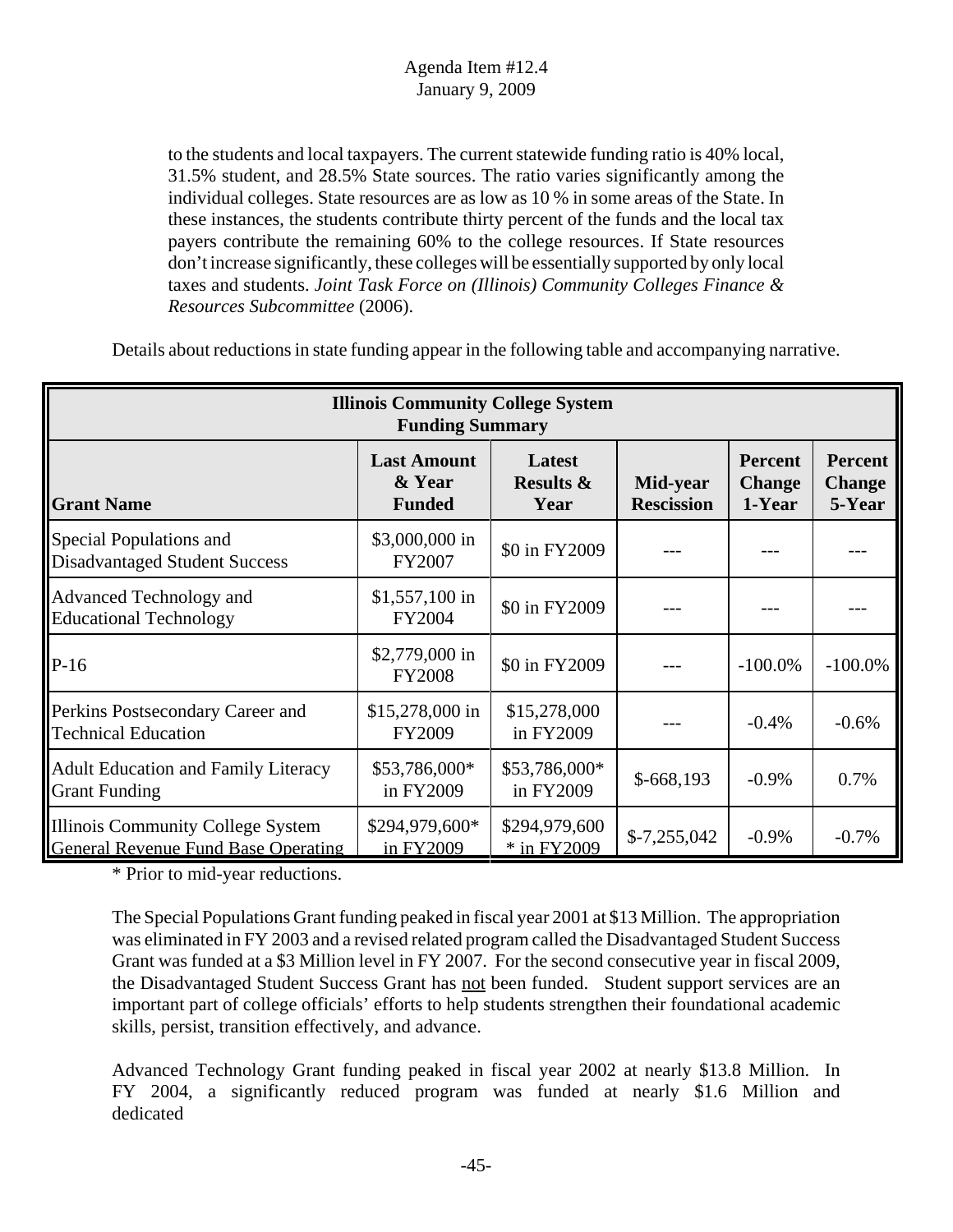technology funding dried up entirely in FY 2005. Fiscal year 2009 marked the fifth consecutive year when no restricted funding was allocated to support educational technology at Illinois community colleges. Many career and technical education courses are particularly technology intensive to offer. Computer technology plays an important role in the delivery of supplemental educational content in virtually all courses that colleges offer.

The P-16 Grant funding peaked in fiscal years 2007 and 2008 at nearly \$2.8 Million and was eliminated entirely in fiscal year 2009.

Perkins Grant funding has decreased slightly during the past two fiscal years. In fiscal year 2009, funding was nearly \$15.3 Million. Perkins funding was down 0.4 percent from the previous year and 0.6 percent from fiscal year 2005.

Adult Education Grant funding has decreased the past fiscal year. In fiscal year 2009, funding was nearly \$53.8 Million. This was down slightly (0.9 percent) from fiscal year 2008. Funding was up slightly (0.7 percent) compared to five years ago when it was at \$53.4 Million.

Base Operating Grant payments to colleges peaked in fiscal year 2002 at \$327.1 Million. The latest Base Operating Grant for fiscal year 2009 was nearly \$295 Million, which is over \$32.1 Million below the fiscal year 2002 funding level. Unadjusted Base Operating Grant funding in fiscal year 2009 was \$2.8 Million below last year and \$2.2 Million below fiscal year 2005. College operating expenses have risen during the last eight years. Personnel cost increases and recent substantial energy price increases are contributing factors.

**Illinois Community College System Tuition and Fees** – In the Illinois Community College System, statewide average tuition and fees for a full-time student in fiscal year 2009 was \$2,521. Average tuition and fees rose 6.9 percent (\$162) over last year and increased by nearly one third over the past five years (31.4 percent or \$603). Compared to eight years ago, average tuition and fees in the Illinois Community College System are up 62 percent (\$965).

The College Board (2008) conducts an Annual Survey of Colleges that provides tuition and basic fee information for all sectors of higher education. **According to The College Board, the fiscal year 2009 national weighted average community college full-time tuition and fees** (public twoyear, resident) was **\$2,402**. The College Board figures show a *one-year* percent increase between fiscal year 2008 and fiscal year 2009 of 1.7 percent. Illinois showed a rate of increase of 6.9 percent between those identical points in time – fiscal year 2008 to fiscal year 2009. Based on The College Board figures, Illinois community college fiscal year 2009 average tuition and basic fees for indistrict students are slightly above  $(5.0 \text{ percent})$  the national average for community college state residents for the same year (http://professionals.collegeboard.com/profdownload/is-collegeaffordable-trends-2008.pdf). Midwest data published by The College Board show higher tuition and fee rates for two-year public colleges averaging \$3,086 with a one-year rate of increase at 4.1 percent (http://www.collegeboard.com/html/costs/pricing /2\_3\_regional variation\_charges.html).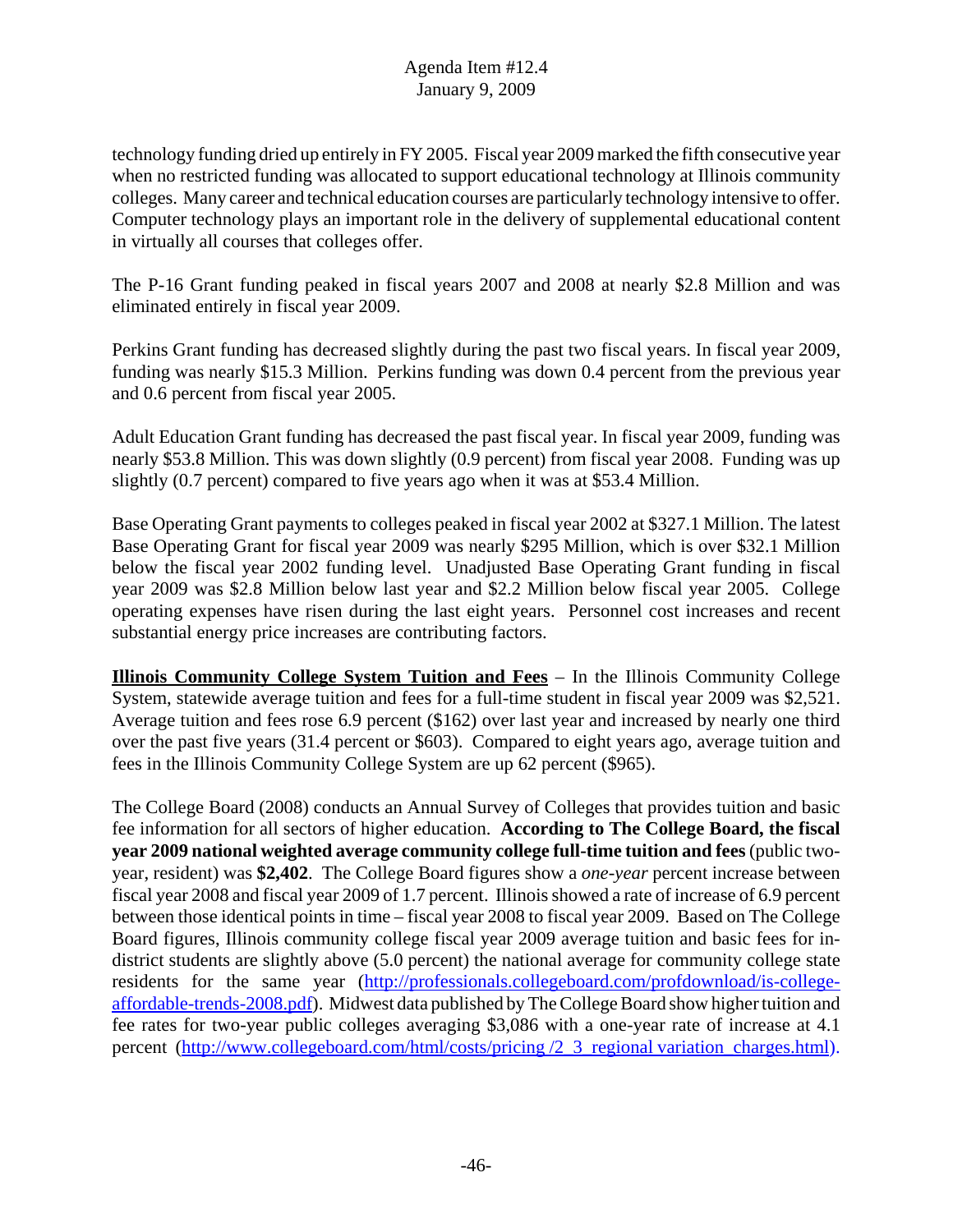According to the Illinois Board of Higher Education (IBHE), Illinois public university annual undergraduate tuition and fees-entry level averaged \$9,400 in fiscal year 2009. The fiscal year 2008 average was \$8,235; hence, public university undergraduate annual tuition and fees-entry level increased 14.1 percent since last year and increased by 54.9 percent compared to five years ago. Compared to eight years ago, average undergraduate tuition and fees-entry level at Illinois public universities are up 129.2 percent (\$5,298). Part of the long-term change is attributable to the entrylevel tuition legislation that requires tuition charged a first-time, undergraduate public university Illinois resident student will remain at the same level for four continuous academic years following initial enrollment or for the "normal time to complete" undergraduate programs that require more than four years. The tuition guarantee applies to those students who first enrolled in public universities *after* the 2003-2004 academic year.

For fiscal year 2009, average in-district Illinois community college tuition and fees are just over one-quarter (26.8 percent) of the average Illinois public university tuition and fees.

For fiscal year 2009, average in-district Illinois community college tuition and fees are just over one-quarter (26.8 percent) of the average Illinois public university tuition and fees. Tuition and fees in the Illinois Community College System are comparatively affordable and college staffs are available to help individuals acquire financial aid that they

qualify to receive. Nevertheless, with more students applying for financial aid and availability of state and federal assistance dollars declining or remaining level, an increasing number of community college students are forced to take out loans or find some other way to make up a financial aid shortfall.

The State of Illinois is experiencing a period of very tight finances and the ripple effects are being felt across government programs and initiatives. The Illinois Community College System and the students the system serve are feeling the impact. During late August and early September 2008, the Illinois Community College Board's Budget and Finance Committee held three hearings to gather local perspectives on the impact of reduced state funding. The Public Agenda for College and Community Success (2008) also held hearings on higher education during calendar year 2008 and affordability emerged as a key topic. The difference between the taxable resources and the effective tax rate in Illinois was noted in the Public Agenda's affordability analysis. "Although the state's fiscal challenges are numerous, Illinois' economic resources, as measured by the U.S. Department of Treasury's total taxable resources calculation, exceed the national average, while the state's effective tax rate just reaches the national average. Increasing the effective tax rate slightly could provide additional resources for investment in higher education and other state priorities while maintaining a competitive tax environment." http://www.ibhe.state.il.us/masterPlanning/materials /121108\_PublicAgenda.pdf

**Additional Background on Affordability** The following section on Affordability includes information from the latest Illinois Student Assistance Commission (ISAC) affordability studies, local community college-generated information about accomplishments and plans and emerging challenges, and then highlights statewide performance indicators generated by ISAC or the Illinois Community College Board.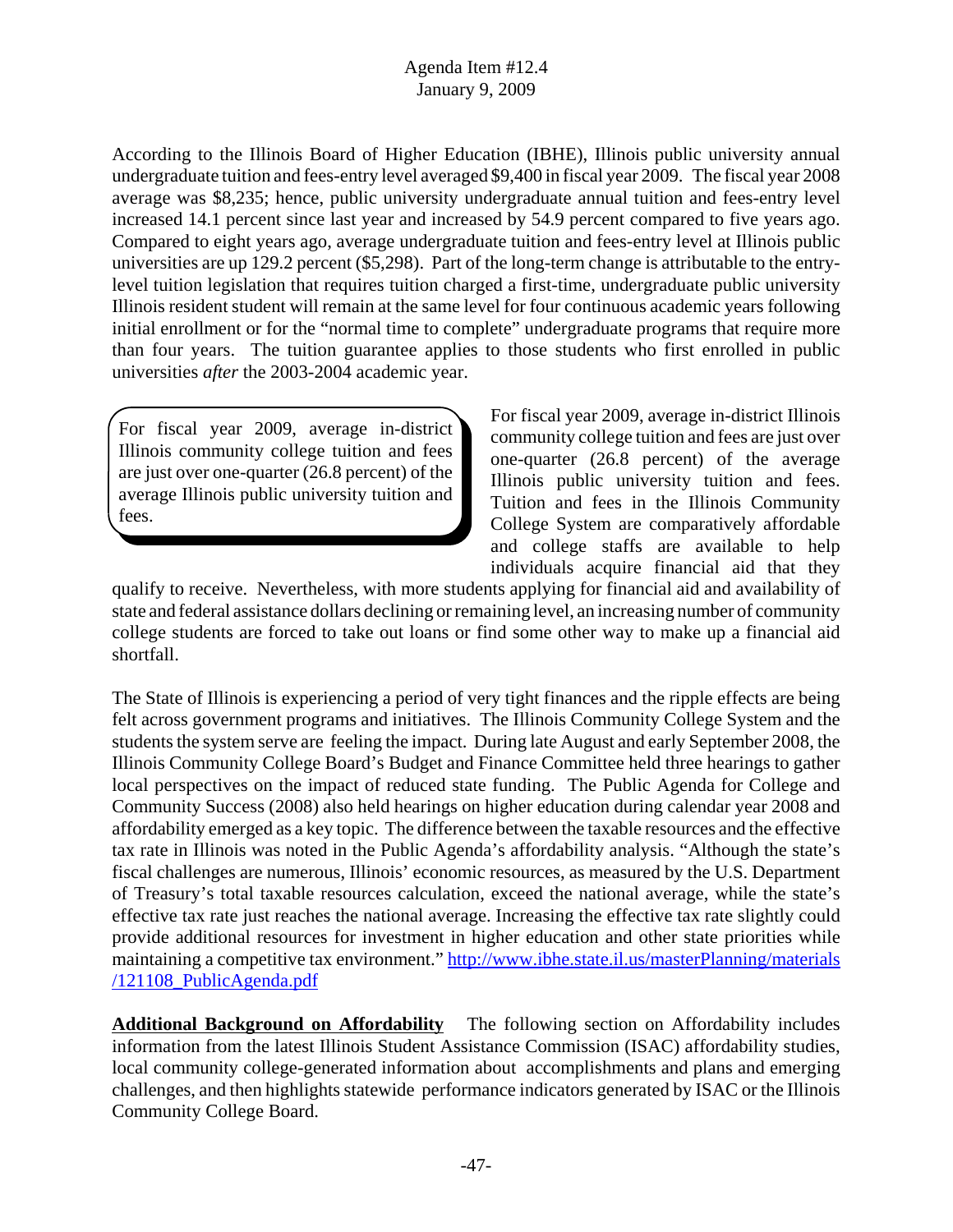ISAC's latest work on affordability looks at public higher education costs between fiscal year 1997 and 2007: *Changes in Affordability of a College Education for Illinois Community College and Public University Students FY 1997 – FY 2007* (November 2008) http://www.collegezone.com/ media/agenda1121\_item7.pdf and *Changes in Affordability of a College Education for Illinois Community College and Public University Students FY 1997 to FY 2007* (January 2008) http:// www.collegezone.com/media/Affordability2007FINAL.pdf. The ISAC agenda item/report examines changes in affordability for independent students with and without children, as well as dependent students. In keeping with accepted practice in the field, ISAC researchers included actual weighted tuition and basic fees and estimates of books and supplies, room and board, personal expenses, and transportation in their calculations of cost to attend college.

- College has become **less affordable** for low to middle-income independent students at Illinois community colleges and public universities.
- After subtracting need-based aid from college costs, students paid from \$1,400 to \$6,900 more at community colleges and \$4,200 to \$10,400 more at public universities in FY 2007 than in FY 1997.
- Even after adjusting for inflation, out-of-pocket costs increased by \$400 to \$3,800 at community colleges and by \$3,200 to \$7,400 at public universities.
- **Here's why college affordability is suffering**:
- College attendance **costs increased** more than \$4,100 (64 percent) at community colleges and nearly \$7,700 (89 percent) at public universities between FY 1997 and FY 2007 (excluding childcare.) This represents a 27 percent and a 47 percent increase over inflation.
- **Tuition and fees drove the increased costs**. Enrollment-weighted average tuition and fees increased nearly \$1,100 (80 percent) at community colleges and \$4,200 (117 percent) at public universities over the same time period. In inflation-adjusted dollars the increases were 40 percent at community colleges and 69 percent at public universities.
- Changes in **income failed to keep up** with college costs. Adjusted for inflation, income increases ranged from 8 to 15 percent.
- Inflation-adjusted **MAP awards were smaller** for many independent students.
- The percentage of **tuition and fees covered by MAP declined** over the past ten years..
- The percentage of **total costs covered by Pell and MAP decreased** over time for most students.
- In FY 2007, **remaining need exceeded the annual maximum** Stafford loan amount for freshmen and in many cases also exceeded the sophomore limit, forcing many students to rely on more costly alternative loans. http://www.collegezone.com/media/Affordability2007FINAL.pdf

One contributing factor to the tuition and fee increases are the decreases in state support of higher education during the time frame under study.